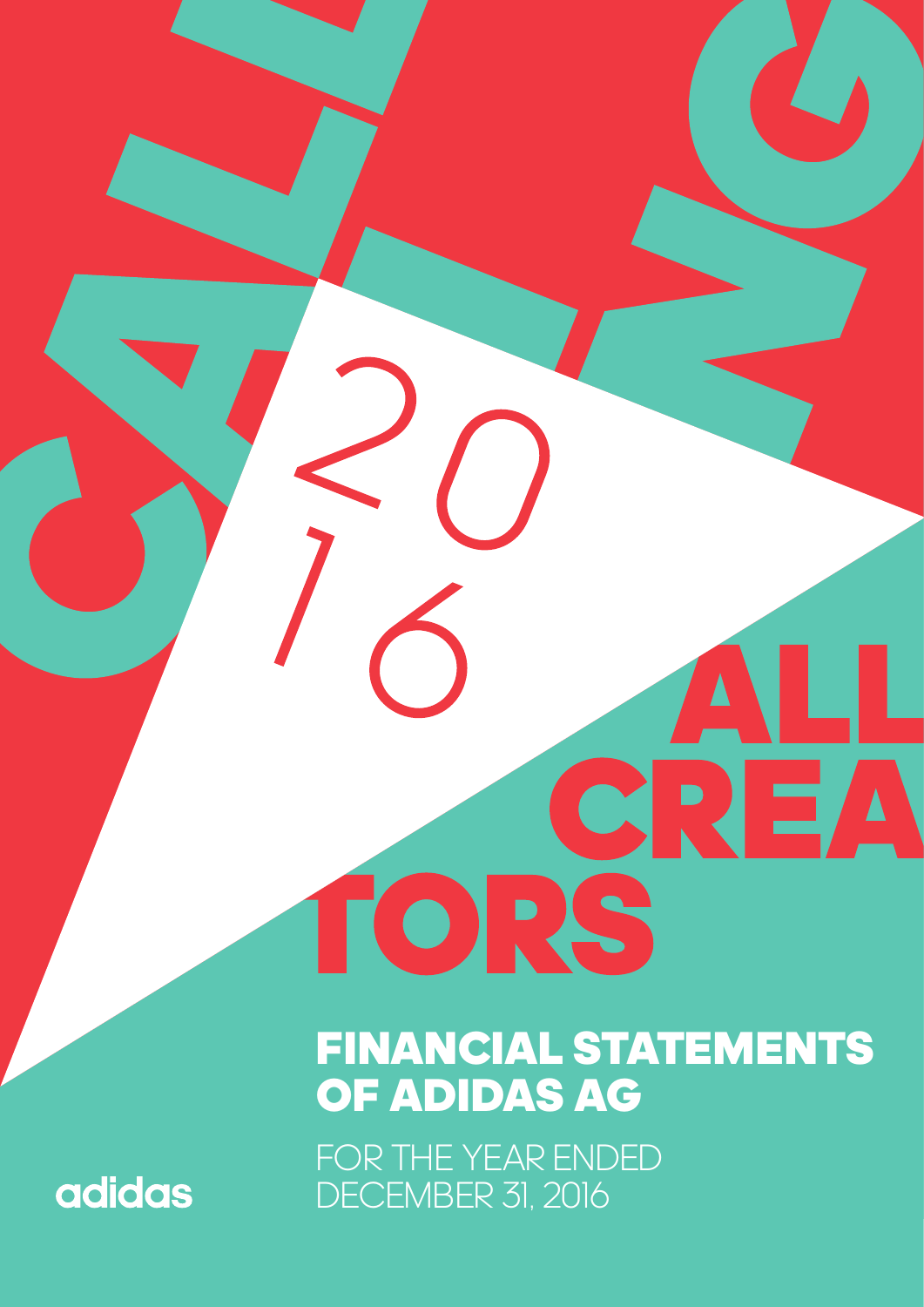# **CONTENTS**

| 3 |  |  |  | Information on the combined Management Report |  |
|---|--|--|--|-----------------------------------------------|--|
|---|--|--|--|-----------------------------------------------|--|

- 4 Balance Sheet
- 5 Income Statement
- 6 Notes
- 39 Statements of Changes in Fixed Assets
- 41 Supervisory Board and Executive Board
- 48 List of Shareholdings
- 52 Auditors' Report
- 54 Responsibility Statement
- 55 Supervisory Board Report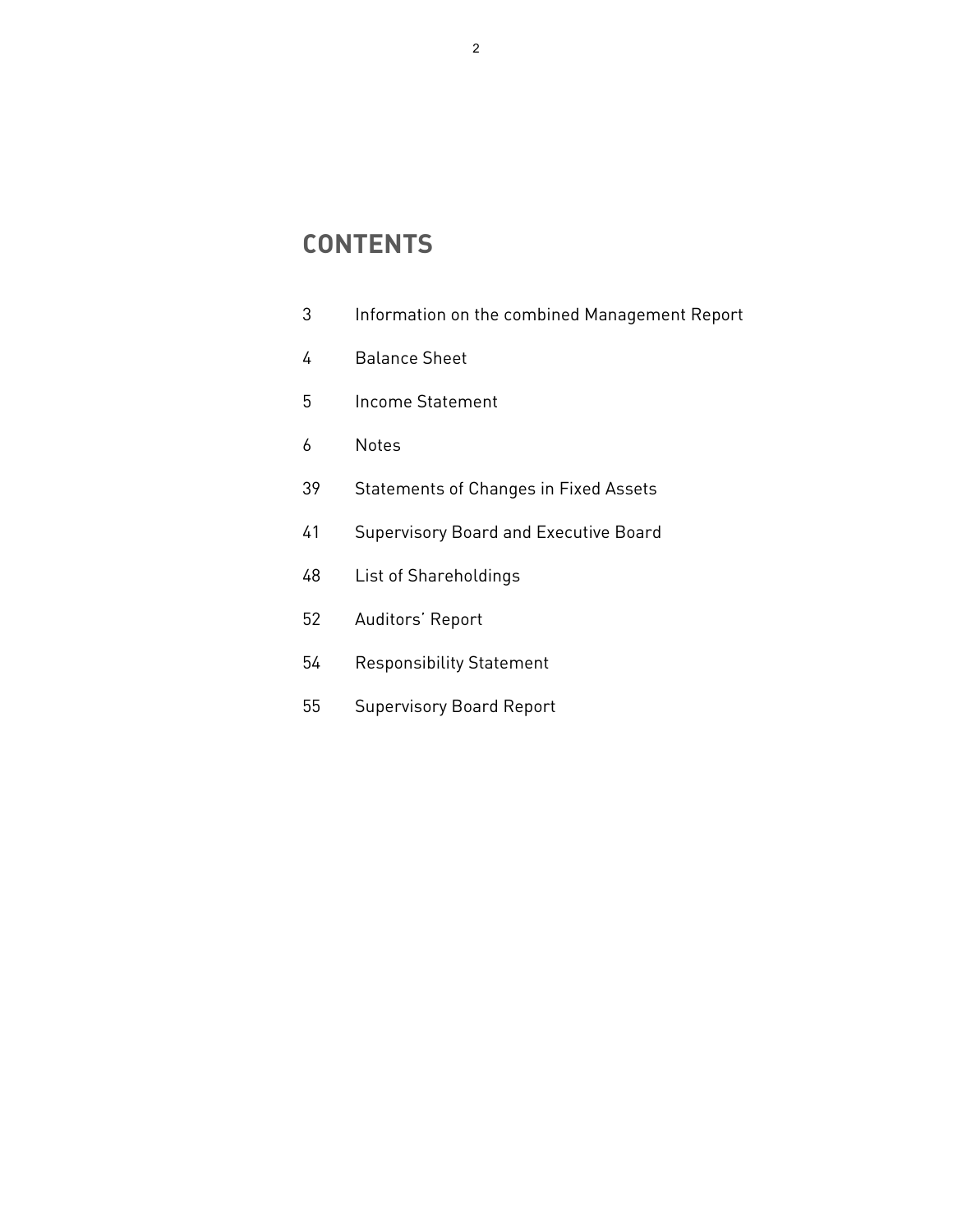# *Combined Management Report*

The Management Report of adidas AG has been combined with the Management Report of the adidas Group in accordance with § 315 section 3 together with § 298 section 3 of the German Commercial Code (Handelsgesetzbuch – HGB) and is published in the 2016 Annual Report of the adidas Group.

The Financial Statements and the combined Management Report for adidas AG and the adidas Group for the 2016 financial year are filed with and published in the Federal Gazette.

The Financial Statements of adidas AG as well as the Annual Report for the 2016 financial year are also available for download on the Internet at http://www.adidas-group.com/en/investors/financial-reports/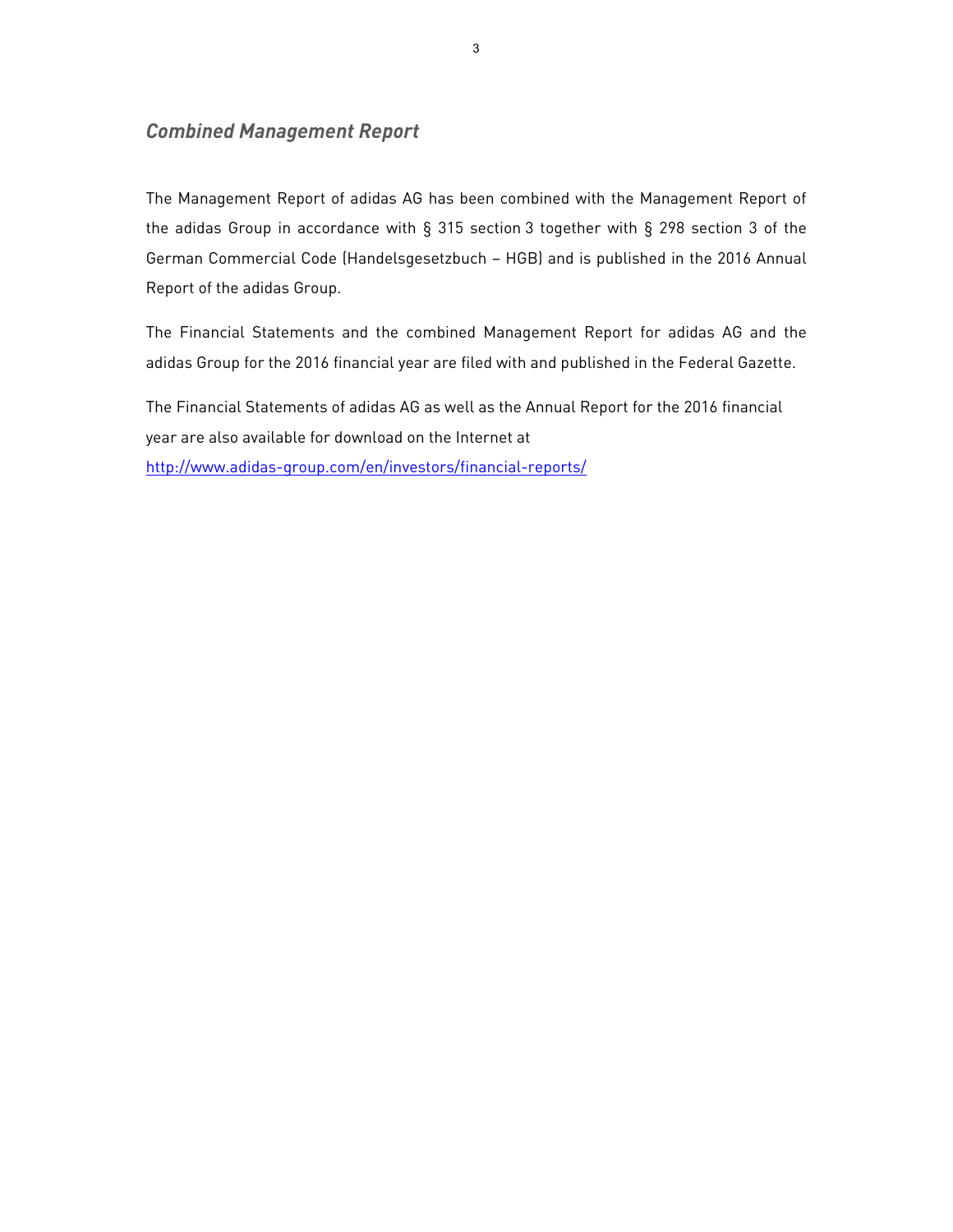# *Annual financial statements of adidas AG*

# **Balance Sheet**

EUR thousand

1

|                                                          |      | Dec. 31, 2016 | Dec. 31, 2015 |
|----------------------------------------------------------|------|---------------|---------------|
| <b>ASSETS</b>                                            |      |               |               |
|                                                          |      |               |               |
| <b>FIXED ASSETS</b>                                      | (1)  |               |               |
| Intangible assets                                        | (2)  | 112,174       | 117,737       |
| Tangible assets                                          | (2)  | 492,644       | 449,617       |
| <b>Financial assets</b>                                  | (3)  | 4,205,439     | 4,215,560     |
|                                                          |      | 4,810,257     | 4,782,914     |
| <b>CURRENT ASSETS</b>                                    |      |               |               |
| Inventories                                              | (4)  | 49,514        | 47,693        |
| Receivables and other assets                             | (5)  | 2,968,936     | 2,156,731     |
| Cash and cash equivalents                                | (6)  | 27,853        | 446,768       |
|                                                          |      | 3,046,303     | 2,651,192     |
| <b>PREPAID EXPENSES</b>                                  | (7)  | 142,789       | 82,470        |
| <b>ACTIVE DIFFERENCE RESULTING FROM ASSET OFFSETTING</b> | (8)  | 3,917         | 1,610         |
|                                                          |      | 8,003,266     | 7,518,186     |
|                                                          |      |               |               |
| <b>EQUITY AND LIABILITIES</b>                            |      |               |               |
|                                                          |      |               |               |
| <b>EQUITY</b>                                            |      |               |               |
| Subscribed capital <sup>1</sup>                          | (9)  | 209,216       | 209,216       |
| Par value treasury shares                                | (9)  | $-7,727$      | $-9,019$      |
| Capital reserves                                         | (9)  | 1,260,865     | 1,200,966     |
| Revenue reserves                                         |      | 304,036       | 43,206        |
| Retained earnings                                        | (10) | 628,908       | 642,641       |
|                                                          |      | 2,395,298     | 2,087,011     |
| <b>UNTAXED RESERVE</b>                                   | (11) | 3,754         | 4,076         |
|                                                          |      |               |               |
| <b>PROVISIONS/ACCRUALS</b>                               | (12) | 525,005       | 445,996       |
| <b>LIABILITIES</b>                                       | (13) | 5,078,174     | 4,979,754     |
|                                                          |      |               |               |
| <b>DEFERRED INCOME</b>                                   |      | 835           | 1,349         |
|                                                          |      | 8,003,266     | 7,518,186     |

<sup>&</sup>lt;sup>1</sup> Contingent Capital I at Dec. 31, 2016 in the amount of EUR 36,000 thousand (previous year EUR 36,000 thousand). Contingent Capital II at Dec. 31, 2016 in the amount of EUR 12,500 thousand (previous year EUR 12,500 thousand).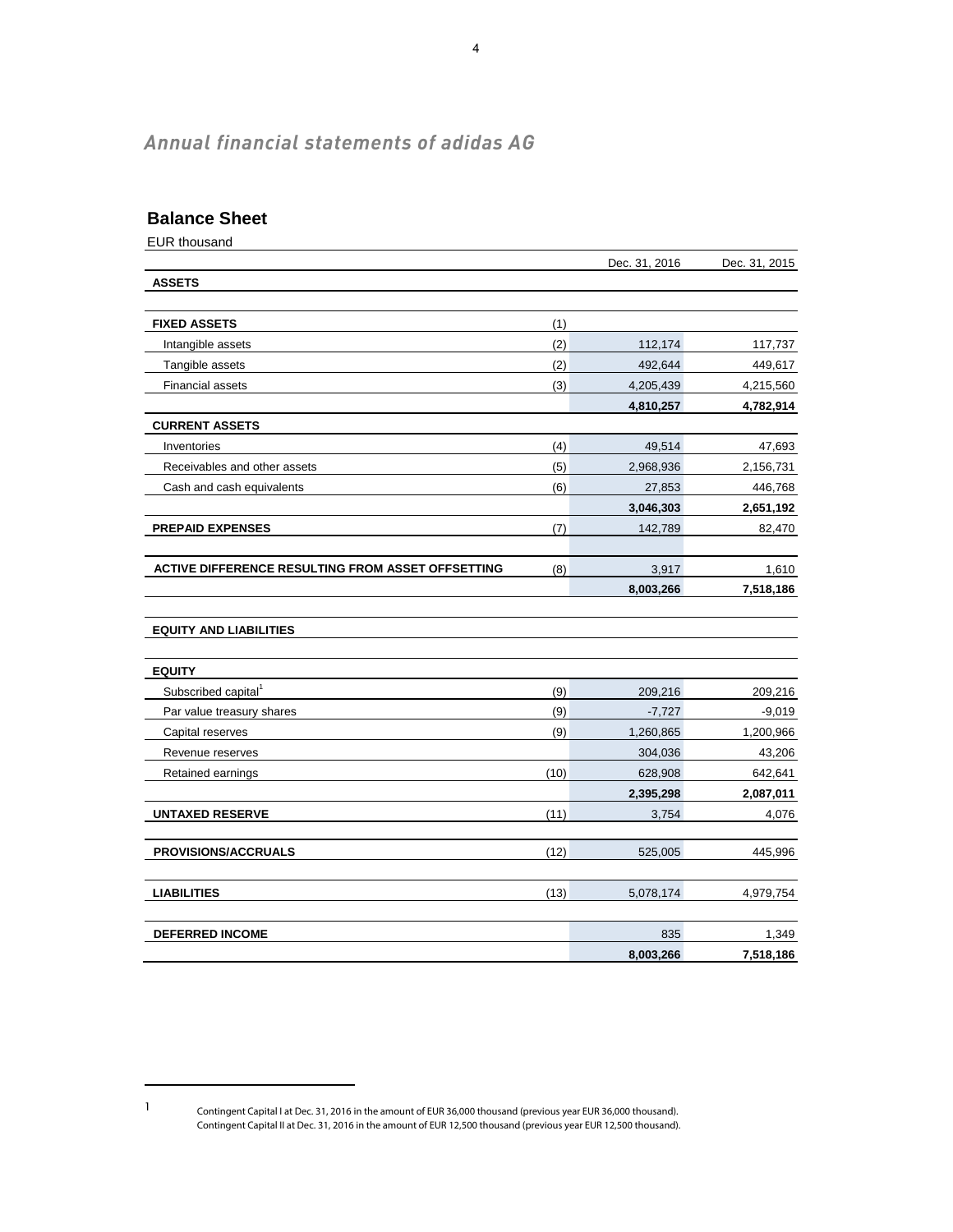# *Annual financial statements of adidas AG*

# **Income Statement**

EUR thousand

|                                                                                                                      |      | HGB n.v.     | HGB n.v.     | HGB o.v.     |
|----------------------------------------------------------------------------------------------------------------------|------|--------------|--------------|--------------|
|                                                                                                                      |      | 2016         | 2015         | 2015         |
|                                                                                                                      |      |              |              |              |
| Sales                                                                                                                | (16) | 3,288,775    | 2,833,869    | 2,416,796    |
| Change in inventory                                                                                                  |      | 969          | -667         | -667         |
| <b>Total output</b>                                                                                                  |      | 3,289,744    | 2,833,202    | 2,416,129    |
|                                                                                                                      |      |              |              |              |
| Other operating income                                                                                               | (17) | 439,195      | 1,060,618    | 1,477,691    |
| Cost of materials                                                                                                    | (18) | $-1,127,380$ | $-947,430$   | $-663,409$   |
| Personnel expenses                                                                                                   | (19) | $-587,891$   | $-488,078$   | $-488,078$   |
| Amortization and write-downs of intangible fixed assets and<br>depreciation and write-downs of tangible fixed assets | (20) | $-100,409$   | $-96,353$    | $-96,353$    |
| Other operating expenses                                                                                             | (21) | 1,803,408    | $-2,039,430$ | $-2,323,451$ |
| Income from operations                                                                                               |      | 109,851      | 322,529      | 322,529      |
|                                                                                                                      |      |              |              |              |
| Income from investments in related companies                                                                         | (22) | 624,546      | 436,690      | 436,690      |
| Profit received under a profit and loss transfer agreement                                                           | (23) | 1,562        | 13,678       | 13,678       |
| Loss taken over under a profit and loss transfer agreement                                                           | (23) | $-4,418$     | $\Omega$     | 0            |
| Write-downs of long-term financial assets                                                                            | (24) | $\mathbf{0}$ | $\mathbf 0$  | 0            |
| Interest result                                                                                                      | (25) | $-21,344$    | $-56,416$    | $-56,416$    |
| Taxes on income                                                                                                      | (26) | $-92,606$    | $-77,478$    | $-77,478$    |
| Income after taxes                                                                                                   |      | 617,591      | 639,003      | 639,003      |
|                                                                                                                      |      |              |              |              |
| Other taxes                                                                                                          |      | $-301$       | $-249$       | -249         |
| <b>NET INCOME</b>                                                                                                    |      | 617,290      | 638,754      | 638,754      |
|                                                                                                                      |      |              |              |              |
| Retained earnings brought forward                                                                                    |      | 322,325      | 3,887        | 3,887        |
| Transfer to other revenue reserves                                                                                   |      | $-300,000$   | 0            | 0            |
| Utilization for share buyback                                                                                        |      | $-10,707$    | $\Omega$     | 0            |
| <b>RETAINED EARNINGS</b>                                                                                             |      | 628,908      | 642,641      | 642,641      |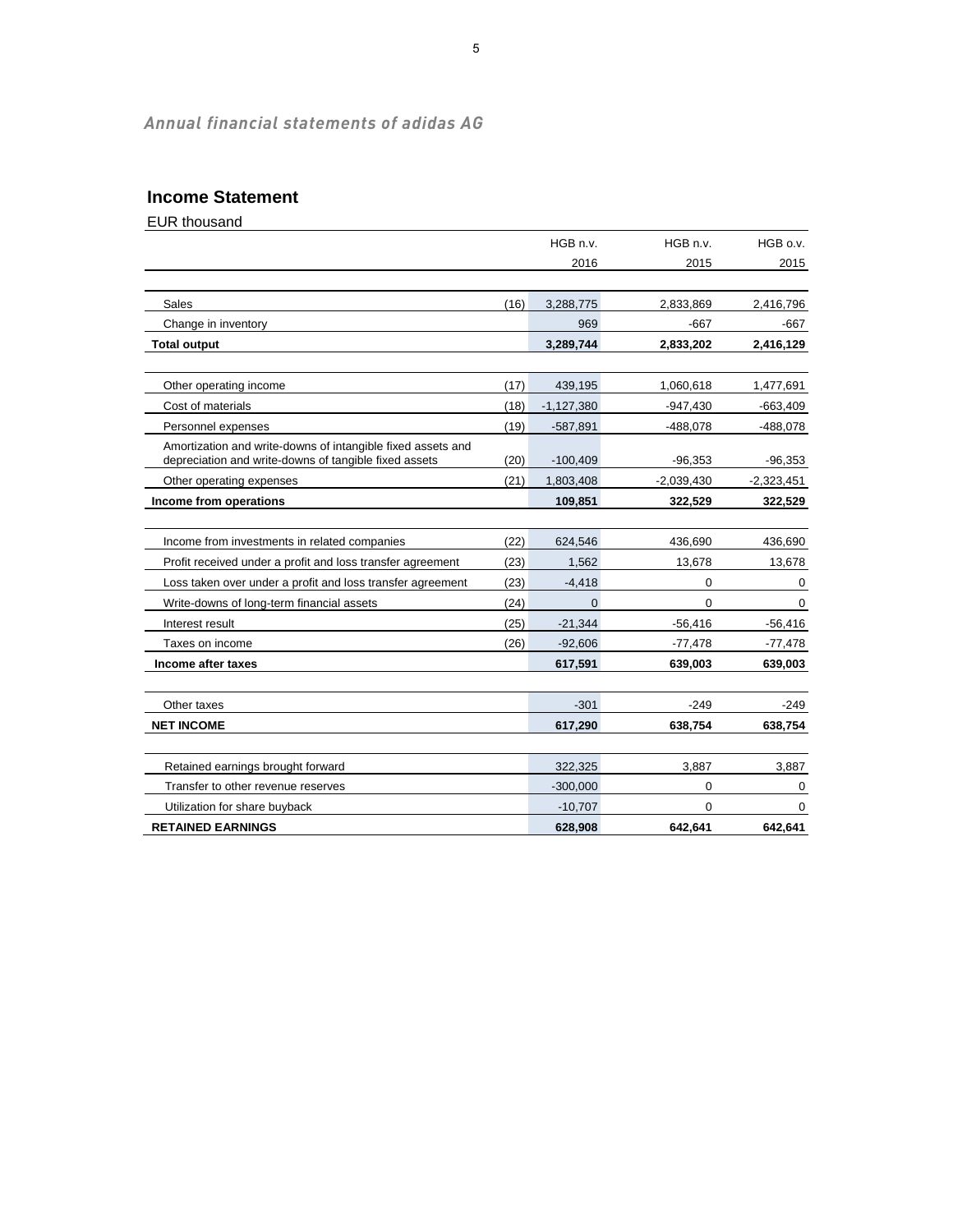**Notes to the annual financial statements of adidas AG for the year ended December 31, 2016** 

adidas AG is domiciled in 91074 Herzogenaurach, Adi-Dassler-Str. 1, and is registered in the commercial register of the Local Court of Fürth, under HRB 3868.

In the interest of providing a clearer overall picture, certain items in the balance sheet and income statement have been combined as permitted pursuant to **§ 265 (7) German Commercial Code** (Handelsgesetzbuch, "HGB"), and have been disclosed and explained separately under the numerical text reference indicated below. The names and domiciles of other companies in which adidas AG holds at least a one-fifth interest, either directly or indirectly, and the disclosures related to these companies can be found in Appendix 3 to these notes.

Due to rounding principles, numbers presented may not sum up exactly to totals provided or rounding differences up to EUR +/- 2 thousand may be included.

In the financial statements as at December 31, 2016, the requirements of the German Accounting Directive Implementation Act (Bilanzrichtlinie-Umsetzungsgesetz – BilRUG), as adopted by the Bundestag on June 18, 2015, have been implemented for the first time. In particular, the new definition of revenues pursuant to  $\S 277$  (1) HGB (new version) and the related adjustment of cost of materials have impacted the financial statements. This resulted in reclassifications from other operating income to sales and from other operating expenses to cost of materials, as presented hereinafter. For the sake of better comparability, adidas AG has opted to present a three-column income statement. This contains the prior year income statement pursuant to § 277 section 1 HGB, the prior year income statement prepared in accordance with the provisions of the new version of § 277 section 1 HGB and the income statement for the year under review.

Consequently, EUR 417,073 thousand was reclassified from other operating income to sales. Accordingly, pursuant to § 277 (1) HGB new version, prior year sales amount to EUR 2,833,869 thousand (EUR 2,416,796 thousand pursuant to § 277 (1) HGB old version). The reclassifications mainly result from the intercompany charge-out of external purchases with a corresponding profit mark-up in an amount of EUR 31,685 thousand and from the intercompany charge-out of costs of individual adidas AG departments for services provided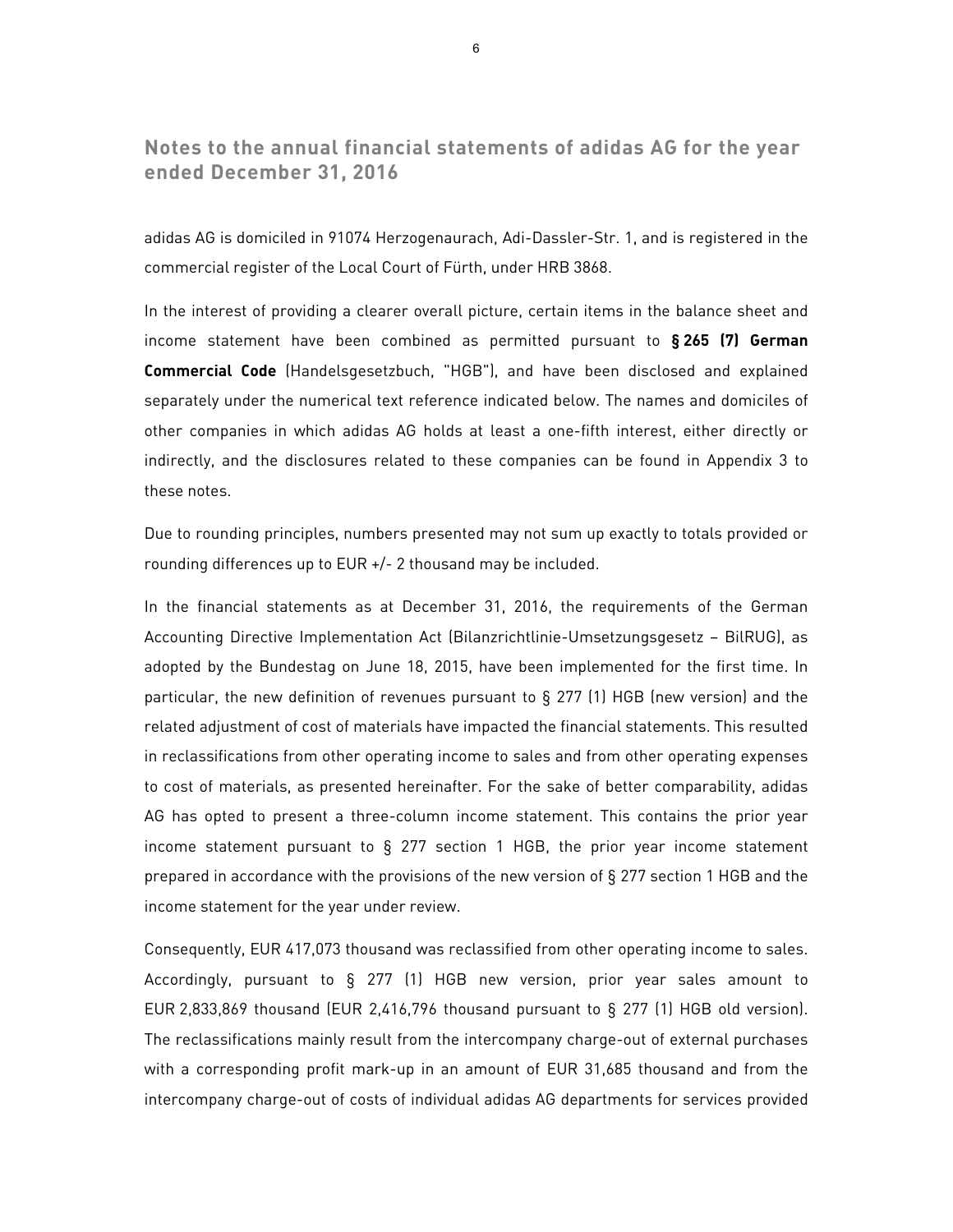to subsidiaries. As a result of the reclassification, after application of the rules of § 277 (1) HGB (new version), other operating income has declined to EUR 1,060,618 thousand.

The higher sales are partly offset by an increase in cost of materials of EUR 284,021 thousand to EUR 947,430 thousand pursuant to § 277 (1) HGB (new version), resulting from the reclassification of formerly other operating expenses. The change in an amount of EUR 284,021 thousand is mainly due to the reclassification of parts of the legal and consultancy fees (EUR 194,938 thousand), service costs (EUR 29,647 thousand) and marketing expenses (EUR 26,570 thousand) which are recharged to subsidiaries with a corresponding profit mark-up. In parallel, other operating expenses decreased to EUR 2,039,430 thousand.

In the notes hereinafter, reference is always made to the prior year figures after the abovementioned adjustments pursuant to § 277 (1) HGB (new version).

**Accounting policies** 

Acquired intangible fixed assets are recognized at cost and subject to periodic straight-line amortization over their expected useful lives. Internally generated intangible assets are not capitalized.

Tangible fixed assets are recognized at (acquisition or production) cost. All recognizable direct and overhead costs are included in production costs. Items with a finite life are depreciated/amortized over their expected useful lives. Borrowing cost capitalization does not take place.

Buildings are subject to straight-line amortization at adidas AG. The estimated useful life of business premises is 50 years maximum and from two to ten years for technical equipment and machinery, other equipment, and operating and office equipment. Due to the accrual of GEV Grundstücksgesellschaft Herzogenaurach mbH & Co. KG into adidas AG during the 2014 fiscal year, all buildings previously owned by GEV Grundstücksgesellschaft Herzogenaurach mbH & Co. KG are now owned by adidas AG. The useful life of the buildings constructed on the "World of Sports" property is 33 years.

Chattel assets are depreciated on a straight-line basis.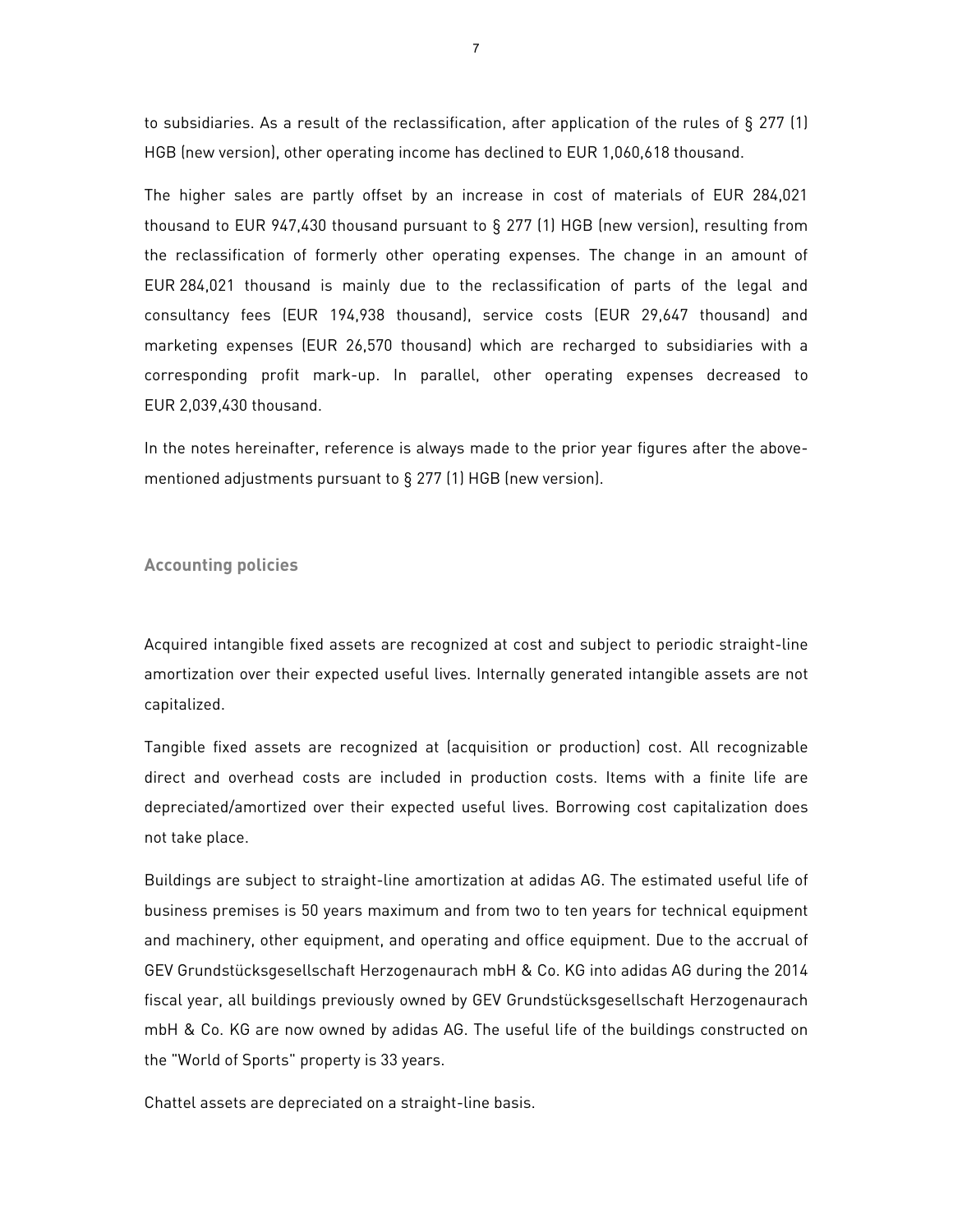Minor-value assets worth less than EUR 410 are written off in full in the year of their acquisition.

Write-downs to the lower fair value are also recognized if an impairment is anticipated to be other than temporary.

Long-term financial assets are recognized at cost. To the extent necessary, write-downs are made to their lower fair value. If the reasons for the write-down no longer apply, the writedown is reversed to no higher than the historical cost of the asset.

Inventories are measured at the lower of cost or market. Manufacturing costs comprise direct costs that must be capitalized and appropriate portions of overhead costs. Allowances are taken for discernible fashion and technical risks, age structure, and marketability. Borrowing cost capitalization does not take place.

Receivables and other assets are generally recognized at nominal values. Individual adjustments and allowances for doubtful accounts are taken to cover discernible risks.

Derivative financial transactions entered into with banks by Group Treasury (primarily forward currency, commodity futures and currency option transactions) are generally related to underlying transactions with Group companies. Hedge accounting is applied if there is a direct hedging relationship between these transactions. The net hedge presentation method is applied. The fair values of the hedges are matched and changes in value from the hedged risk which offset each other are not recognized. Unrealized losses are recognized in profit or loss only if they are not covered by unrealized gains in the hedge accounting. Financial transactions that are not recognized using hedge accounting are measured individually at fair value. Any resulting losses are recognized in profit or loss. Prospectively, due to the common material assessment features of the transactions (critical terms method), the hedging relationship can be assumed to be highly effective. Retrospectively, the effectiveness is proven by means of the hypothetical derivative method. The dollar-offset method is used for calculation of the amount of ineffectiveness. Cash-in-hand and bank balances are recognized at nominal value.

Prepaid expenses are recognized at nominal value.

Deferred taxes are recognized for temporary differences between the carrying amounts and tax bases for assets, liabilities, prepaid expenses and deferred income. Deferred taxes are calculated based on the combined income tax rate of adidas AG, which is currently 28%. The

8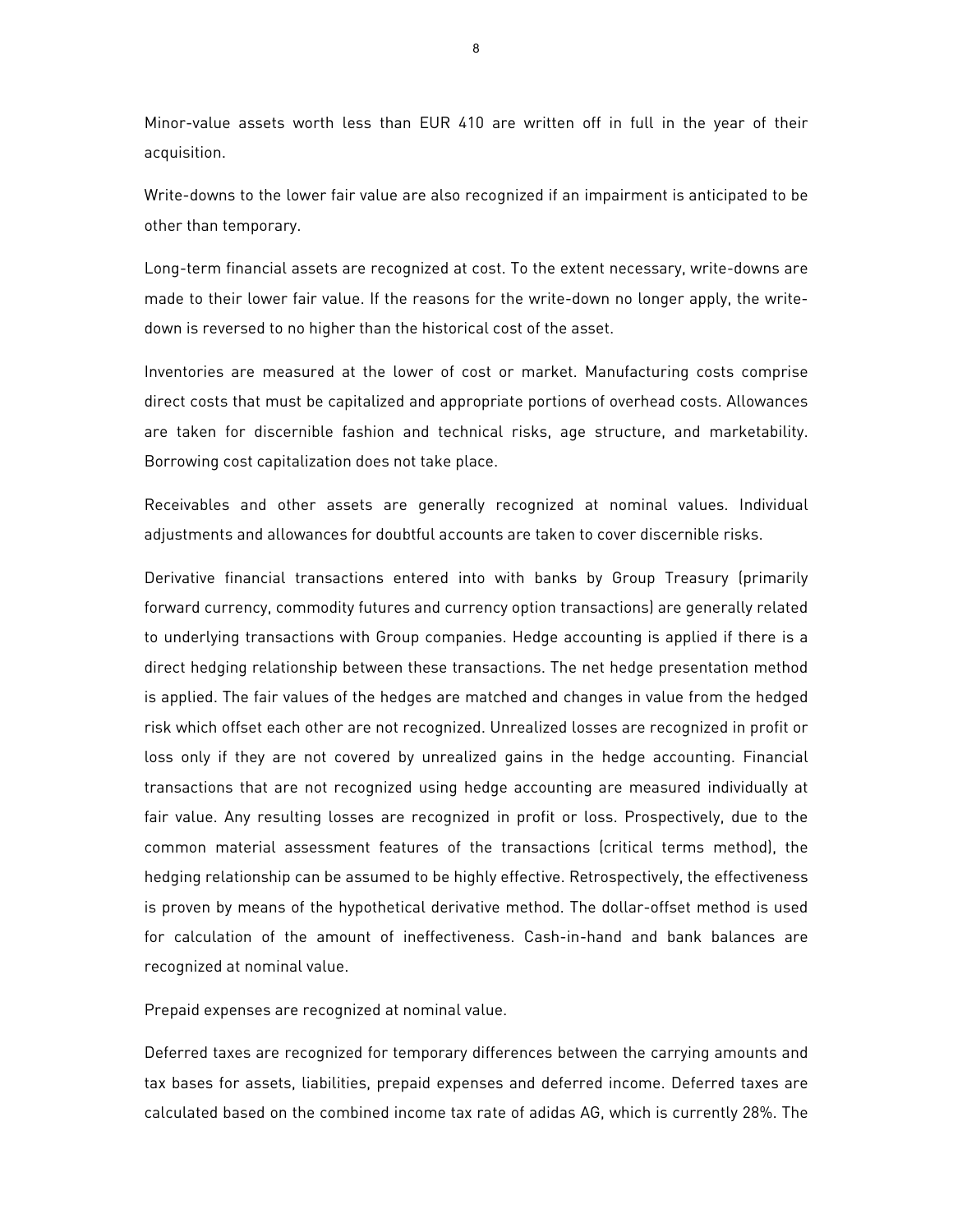combined income tax rate comprises corporate income tax, municipal trade tax and the solidarity surcharge.

A net tax burden would be recognized on the balance sheet as a deferred tax liability. There is an option to recognize a deferred tax asset under **§ 274 (1) no. 2 HGB** in the event of a tax benefit granted. In the fiscal year, the Company had a net deferred tax asset, which it did not recognize on its balance sheet.

Subscribed capital is recognized at the nominal amount.

The Company exercised its option to maintain the special tax-allowable reserve as permitted upon the first-time adoption of the German Accounting Law Modernization Act (Bilanzrechtsmodernisierungsgesetz, "BilMoG"). Accounting policies relating to this reserve and its reversal remain the same as previously.

Pension obligations are calculated on the basis of actuarial biometric assumptions (2005 G mortality tables by Prof. Dr. Klaus Heubeck) in accordance with the projected unit credit (PUC) method. The defined benefit obligation (DBO) recognized under the PUC method is defined as the actuarial present value of the pension obligations earned by the employees by the balance sheet date according to the retirement benefit formula and the vested pension amount based on their service in the past. Expected future pension benefit increases are factored in using a 1.0% to 1.5% p.a. growth rate in benefits. The entitlement dynamic lies between 0% and 3% p.a. Fluctuation is assumed to range between 5% and 20%, depending on age. The rate used to discount the pension obligations in accordance with **§ 253 (2) sentence 2 HGB** amounts to 4.00% as at December 31, 2016 (prior year: 3.89%); this rate is the average market interest rate for the past ten fiscal years for an assumed term of 15 years. In accordance with § 253 (6) sentence 2 HGB, the difference between the application of the average market interest rate for the past seven fiscal years (3.22%) and the application of the average market interest rate for the past ten fiscal years (4.00%) is subject to a restriction on distribution. The significant reduction is due to the low-interest phase. The plan assets created in 2014 through the funding of the pension trust association were measured at fair value in accordance with § 255 (4) HGB and offset against the pension obligations.

Other provisions cover all discernible risks and uncertain obligations and are recognized in the settlement amount dictated by prudent business judgment in order to cover future payment obligations. Future price and cost increases are factored in to the extent that there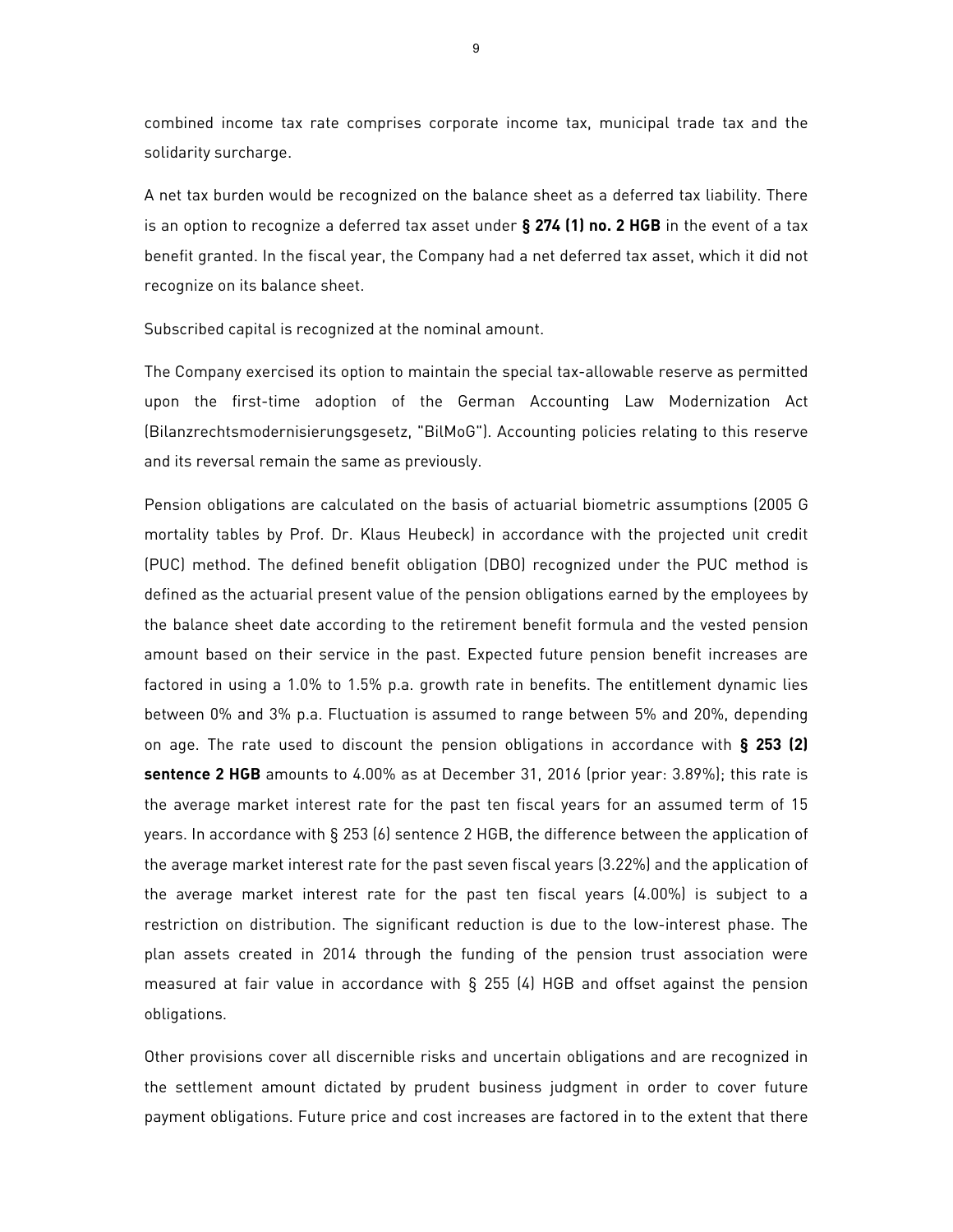is sufficient objective evidence that they will occur. Provisions with terms in excess of one year are discounted at the average market interest rate for their respective maturity over the past seven years, in accordance with **§ 253 (2) sentence 1 HGB**. Provisions with terms of less than one year are not discounted.

Net income from the discounting of retirement pension obligations is shown separately in the income statement under the item "other interest and similar income" and net expenses under the item "interest and similar expenses", as part of the financial results.

Liabilities for partial and early retirement are discounted at 1.70% as at December 31, 2016 (prior year: 2.35%). This rate is the average market interest rate for the past seven fiscal years for a residual term of two years. The liabilities for partial and early retirement are recognized in active difference resulting from asset offsetting as this constitutes an asset item.

Securities classified as current assets serve exclusively to satisfy liabilities from partial and early retirement obligations and are isolated from all other creditors. In accordance with the provisions of HGB, these assets must be offset against the liabilities for which they serve as hedges. Analogously to the offsetting of assets against liabilities, the associated income from securities is offset against interest expenses. The assets to be offset are measured at fair value as determined by their current exchange or market price. Any difference arising between the fair value and historical cost of the assets to be offset is subject to a restriction on distribution.

The effect from the annual adjustment of the discount rate applied to the provisions in accordance with **§ 253 (2) HGB** is recognized immediately in profit and loss.

Liabilities are recognized at their settlement amount.

Revenues are recognized once the price risk has been transferred to the purchaser. This generally occurs upon delivery of the merchandise.

Licensing revenues are recognized in accordance with the underlying contractual agreements. Claims and revenues generally arise whenever the licensee generates sales revenue with adidas products.

Assets and liabilities denominated in a foreign currency are recorded at the mean spot rate as at the respective transaction date. Currency translation losses arising as at the balance sheet date due to the measurement of foreign-denominated assets and liabilities are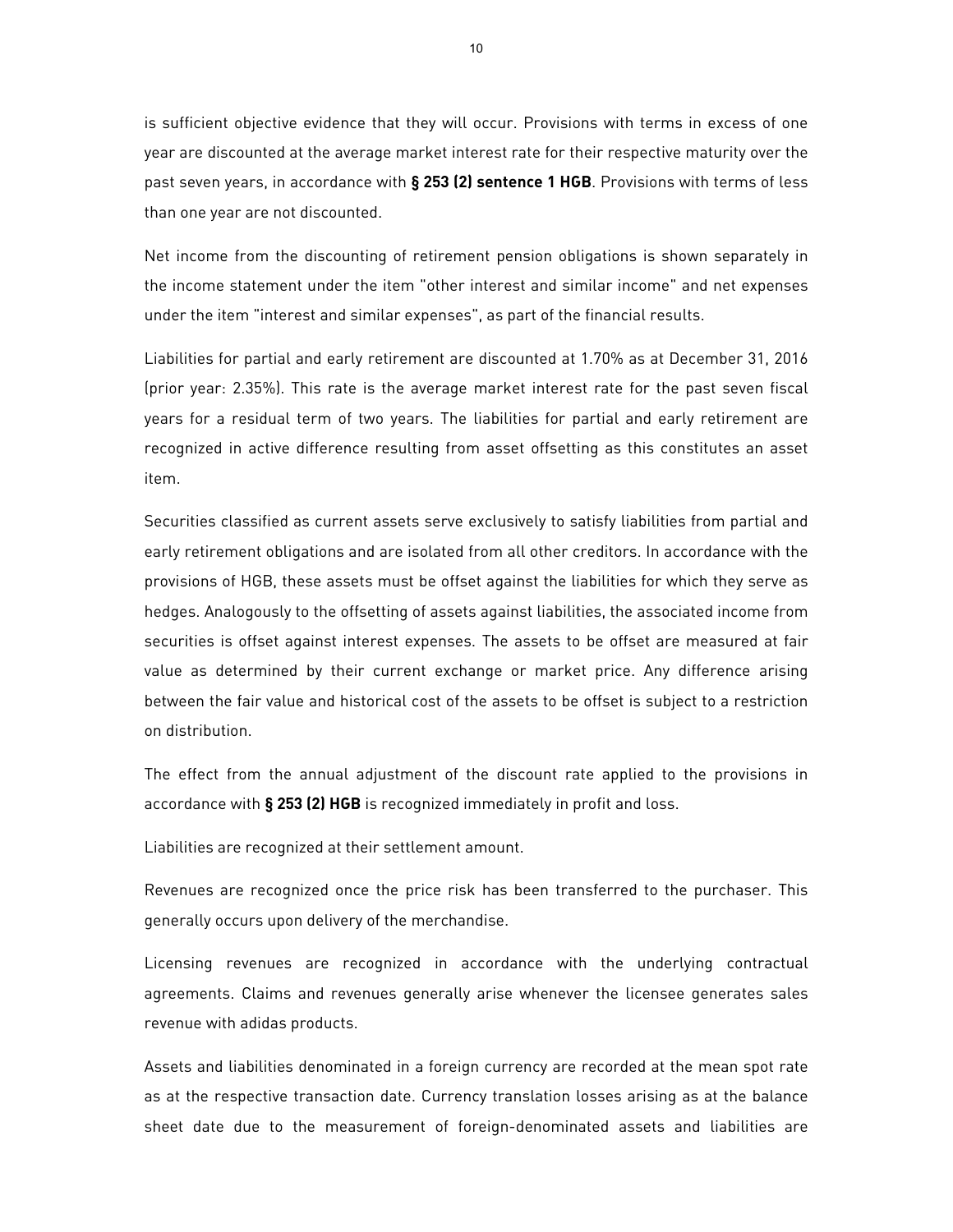reported. Currency translation gains from the measurement of current assets and liabilities falling due within less than one year are recorded in profit or loss in accordance with **§ 256a HGB**. Currency translation gains are reported under "other operating income" and currency translation losses are reported under "other operating expenses".

Profit or loss resulting from a profit and loss transfer agreement is recognized if the amount to be transferred or absorbed can be determined with reasonable certainty, even if the annual financial statements of the subsidiary have not yet been adopted.

Income from long-term equity investments is generally recognized during the period in which a claim to such income arises and it can be reasonably expected that the amounts due will be collected.

*1. Fixed assets* 

Please see Appendix 1 to the notes on the financial statements for the statement of changes in fixed assets pursuant to § 268 (2) HGB.

### *2. Intangible fixed assets and tangible fixed assets*

#### **Intangible fixed assets and tangible fixed assets**

EUR thousand

|                                            | Dec. 31, 2016 | Dec. 31, 2015 |
|--------------------------------------------|---------------|---------------|
| Balance as of Jan. 1                       | 567,354       | 548,697       |
| Additions                                  | 143,343       | 116,327       |
| <b>Disposals</b>                           | 5,470         | 1,317         |
| Depreciation, amortization and write-downs | 100,409       | 96,353        |
| Reversals                                  |               | $\Omega$      |
| Balance as of Dec. 31                      | 604,818       | 567,354       |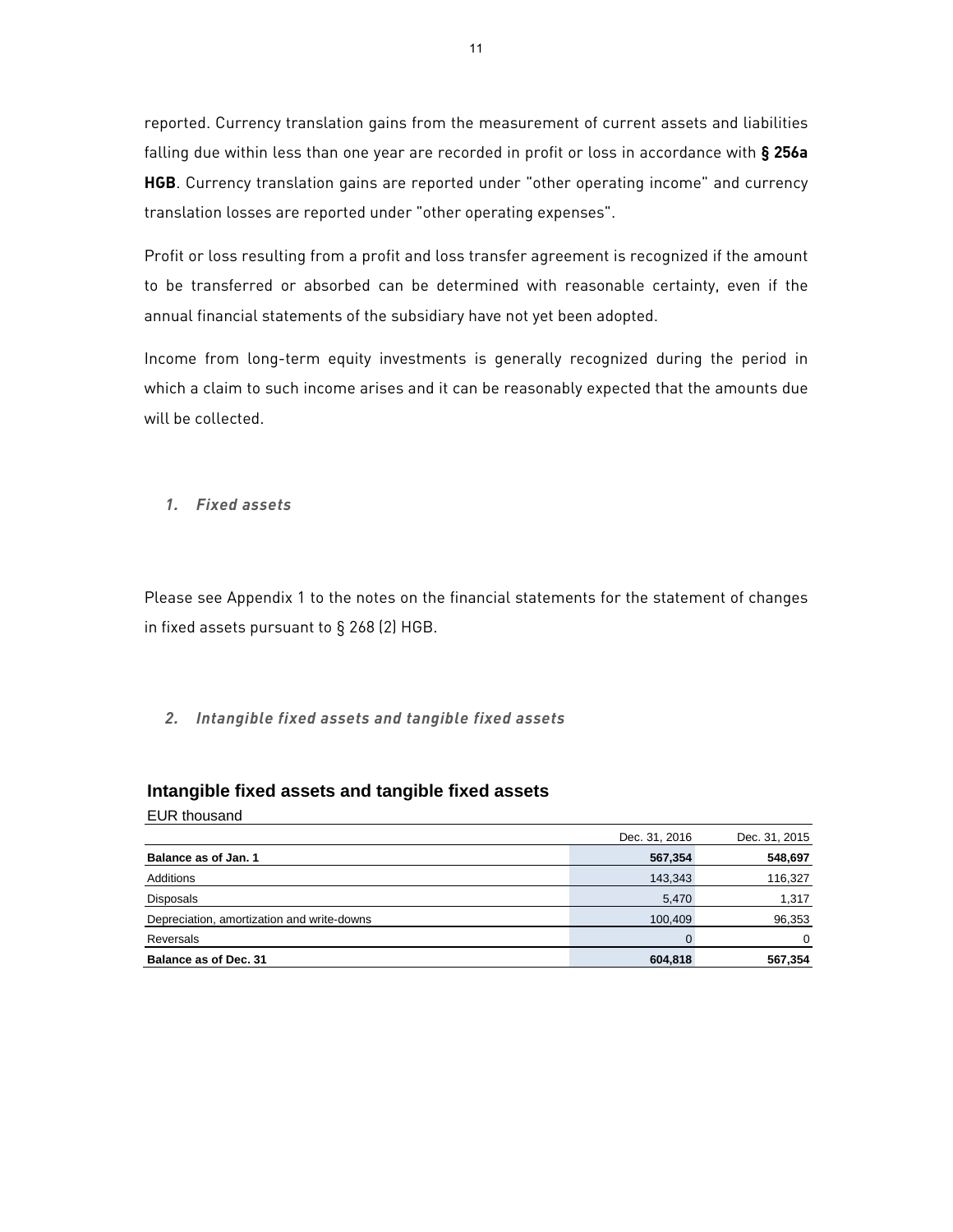The significant additions primarily relate to payments in advance for software in an amount of EUR 39,950 thousand, assets under construction in an amount of EUR 48,653 thousand and software in an amount of EUR 12,874 thousand as well as office equipment in an amount of EUR 13,756 thousand. The disposals arise from the gross value of EUR 19,353 thousand and are reduced by accumulated depreciation up to the date of disposal in an amount of EUR 13,883 thousand.

### *3. Long-term financial assets*

The decrease in long-term assets of EUR 10,121 thousand relates to long-term loans granted to subsidiaries which were paid back in 2016 in an amount of EUR 12,691 thousand. The counter-effect of EUR 2,570 thousand relates to the establishment of adidas Morocco LLC (EUR 2,545 thousand) and adidas anticipation GmbH (EUR 25 thousand).

### *4. Inventories*

### **Inventories**  EUR thousand

|                                         | Dec. 31, 2016 | Dec. 31, 2015 |
|-----------------------------------------|---------------|---------------|
| Raw materials, consumables and supplies | 5,328         | 4,314         |
| Work in progress                        | 29            | 80            |
| Finished goods and merchandise          | 44.157        | 43,299        |
| Inventories                             | 49,514        | 47,693        |

Inventories relate to raw materials, consumables and supplies for production purposes, work in progress in the production process and merchandise at the Company's own adidas shops, the factory outlets, as well as products from collections such as "NEO", "Y-3" and "Porsche Design Sport by adidas".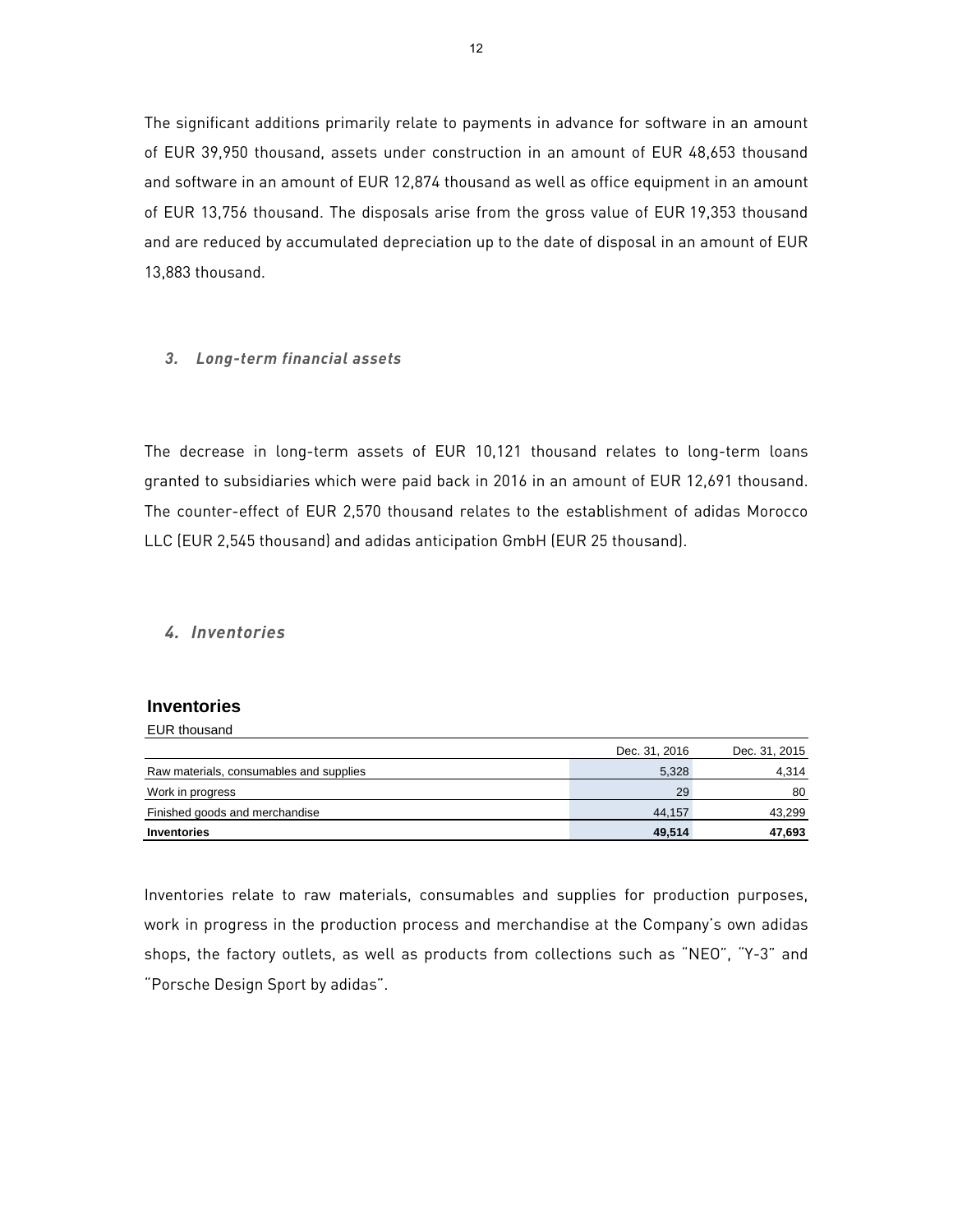*5. Receivables and other assets* 

#### **Receivables and other assets**

EUR thousand

| LUI TIUTUUTI                                            |               |               |
|---------------------------------------------------------|---------------|---------------|
|                                                         | Dec. 31, 2016 | Dec. 31, 2015 |
| Trade accounts receivable                               | 84,467        | 64,878        |
| of which with a residual maturity of more than one year | 0             | 0             |
| Receivables from affiliated companies                   | 2,836,311     | 2,047,569     |
| of which with a residual maturity of more than one year | 0             | 7,943         |
| Other assets                                            | 48.158        | 44,284        |
| of which with a residual maturity of more than one year | 14.828        | 10,906        |
| Receivables and other assets                            | 2,968,936     | 2,156,731     |

The receivables from affiliated companies primarily relate to receivables in connection with Group Treasury activities. Group Treasury uses a netting process to balance out any fund surpluses or deficits at subsidiaries through adidas AG and settle payments between subsidiaries. Receivables from affiliated companies include EUR 4,013 thousand in trade receivables. As a result of a pro rata repayment of a receivable of EUR 34,929 thousand written down in previous years, the valuation allowance was reversed.

The other assets essentially include receivables from Eurobond shares repurchased, receivables from tax authorities from value added tax, receivables from withholding taxes, capitalized option premiums, accounts payable with debit balances and receivables from credit card companies. The real estate related to the "World of Living", which already in the prior year was no longer considered to be part of the continuous operations of adidas AG and was therefore allocated to current assets, was sold in 2016.

#### *6. Cash-in-hand, central bank balances, bank balances and checks*

#### **Cash and cash equivalents**

EUR thousand

|                                        | Dec. 31, 2016 | Dec. 31, 2015 |
|----------------------------------------|---------------|---------------|
| Cash-in-hand, bank balances and checks | 27.853        | 446.768       |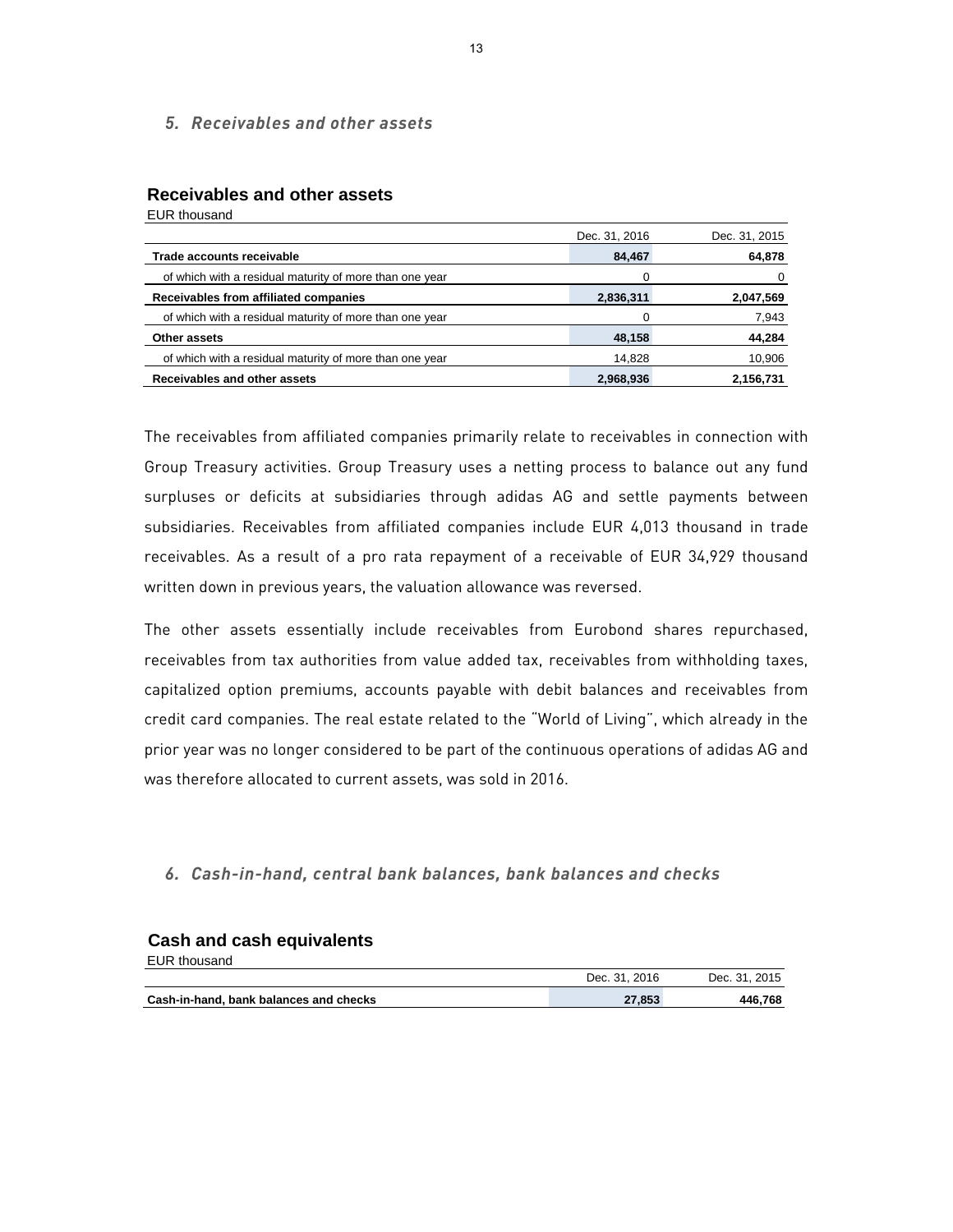### *7. Prepaid expenses*

### **Prepaid expenses**

EUR thousand

|                                                                           | Dec. 31, 2016 | Dec. 31, 2015 |
|---------------------------------------------------------------------------|---------------|---------------|
| Advertising and promotion agreements                                      | 59.834        | 8,556         |
| Discount from valuation of conversion right attaching to convertible bond | 4.823         | 15,522        |
| Other                                                                     | 78.132        | 58,392        |
| <b>Prepaid expenses</b>                                                   | 142.789       | 82.470        |

In March 2012, adidas AG issued a convertible bond including prolongation option maturing in 2019 at the latest with a value of EUR 500,000 thousand. The convertible bond carries a 0.25 percent p.a. coupon and may be converted into shares in the Company. The value of the conversion right was determined to be EUR 55,891 thousand, which was recorded as a discount under prepaid expenses. The discount will be amortized as of the earliest date possible, i.e. as of the June 2017 redemption by bond holders. As at the balance sheet date, the discount amounted to EUR 4,823 thousand. The significant increase in advertising and promotion agreements is largely attributable to the transfer of the FIFA agreement from adidas International Marketing B.V., Amsterdam. Other prepaid expenses comprise mainly advance payments for licensing expenses, maintenance, rent and insurance premiums.

#### *8. Active difference resulting from asset offsetting*

The liabilities for partial and early retirement show a settlement amount of EUR 1,396 thousand as at December 31, 2016 (prior year: EUR 3,679 thousand). The fair value of recognized assets amounts to EUR 5,313 thousand as at December 31, 2016 (prior year: EUR 5,185 thousand) and the historical acquisition costs amount to EUR 4,341 thousand (prior year: EUR 4,316 thousand). Pursuant to statutory regulations, the difference between the fair value and the historical cost of the recognized asset is subject to a restriction on distribution amounts to EUR 972 thousand (prior year: EUR 869 thousand).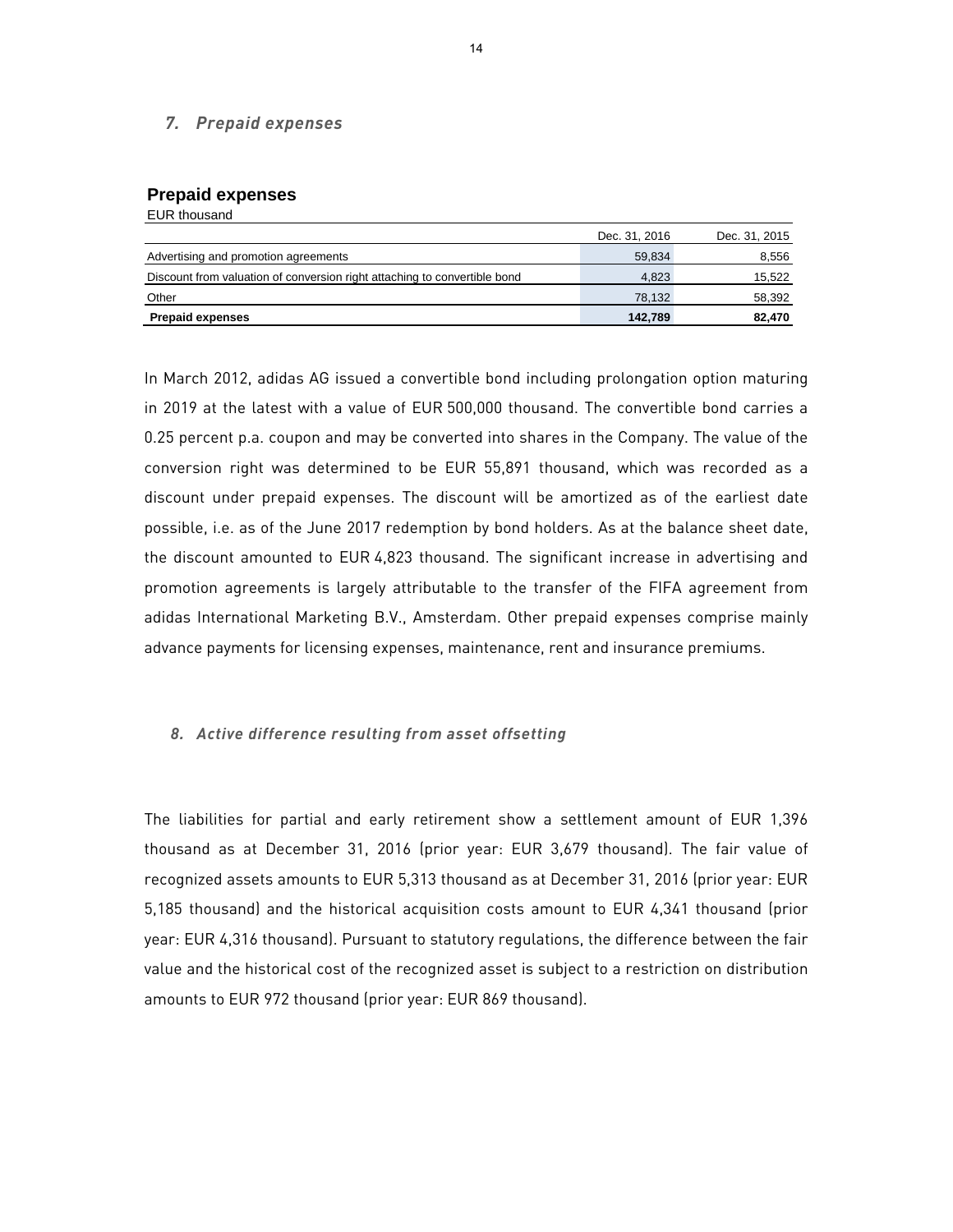#### *9. Subscribed capital and capital reserves*

The nominal capital of adidas AG has remained unchanged since December 31, 2015. As at the balance sheet date, and in the period beyond, up to and including February 17, 2017, it amounted to € 209,216,186 divided into 209,216,186 registered no-par-value shares ('registered shares') and is fully paid in.

Each share grants one vote and is entitled to dividends starting from the beginning of the year it was issued. Treasury shares held directly or indirectly are not entitled to dividend payment in accordance with § 71b German Stock Corporation Act (Aktiengesetz – AktG). As at the balance sheet date, adidas AG held 7,726,876 treasury shares, corresponding to a notional amount of  $\epsilon$  7,726,876 in the nominal capital and consequently 3.69% of the nominal capital. As at February 17, 2017, adidas AG holds 8,072,349 treasury shares, corresponding to a notional amount of  $\epsilon$  8,072,349 in the nominal capital and consequently 3.86% of the nominal capital.

The table below provides an overview of the changes in equity:

## **Changes in equity**

EUR thousand

|                                 | Jan. 1.<br>2016 | Repurchase of Issuance of<br>treasurv<br>shares | treasury shares /<br>Conversion /<br>Employee shares | Withdrawal<br>from/transfer<br>to revenue<br>reserves | Dividend   | Net profit<br>for the year | Dec. 31, 2016 |
|---------------------------------|-----------------|-------------------------------------------------|------------------------------------------------------|-------------------------------------------------------|------------|----------------------------|---------------|
| Subscribed capital              | 209.216         | 0                                               |                                                      | 0                                                     | 0          | 0                          | 209,216       |
| Par value of<br>treasury shares | $-9.019$        | $-1.655$                                        | 2.947                                                | 0                                                     | 0          | 0                          | $-7,727$      |
| Capital reserves                | 1,200,966       | 0                                               | 59.899                                               | $\Omega$                                              | 0          | 0                          | 1,260,865     |
| Revenue reserves*)              | 43.206          | $-217.029$                                      | 177.859                                              | 300.000                                               | 0          | 0                          | 304,036       |
| Retained earnings               | 642.641         | $-10.708$                                       |                                                      | $-300.000$                                            | $-320.316$ | 617.290                    | 628,908       |
| <b>Equity</b>                   | 2,087,011       | $-229,392$                                      | 240.705                                              | 0                                                     | $-320.316$ | 617,290                    | 2,395,298     |

\*) Includes legal reserves of EUR 4,036 thousand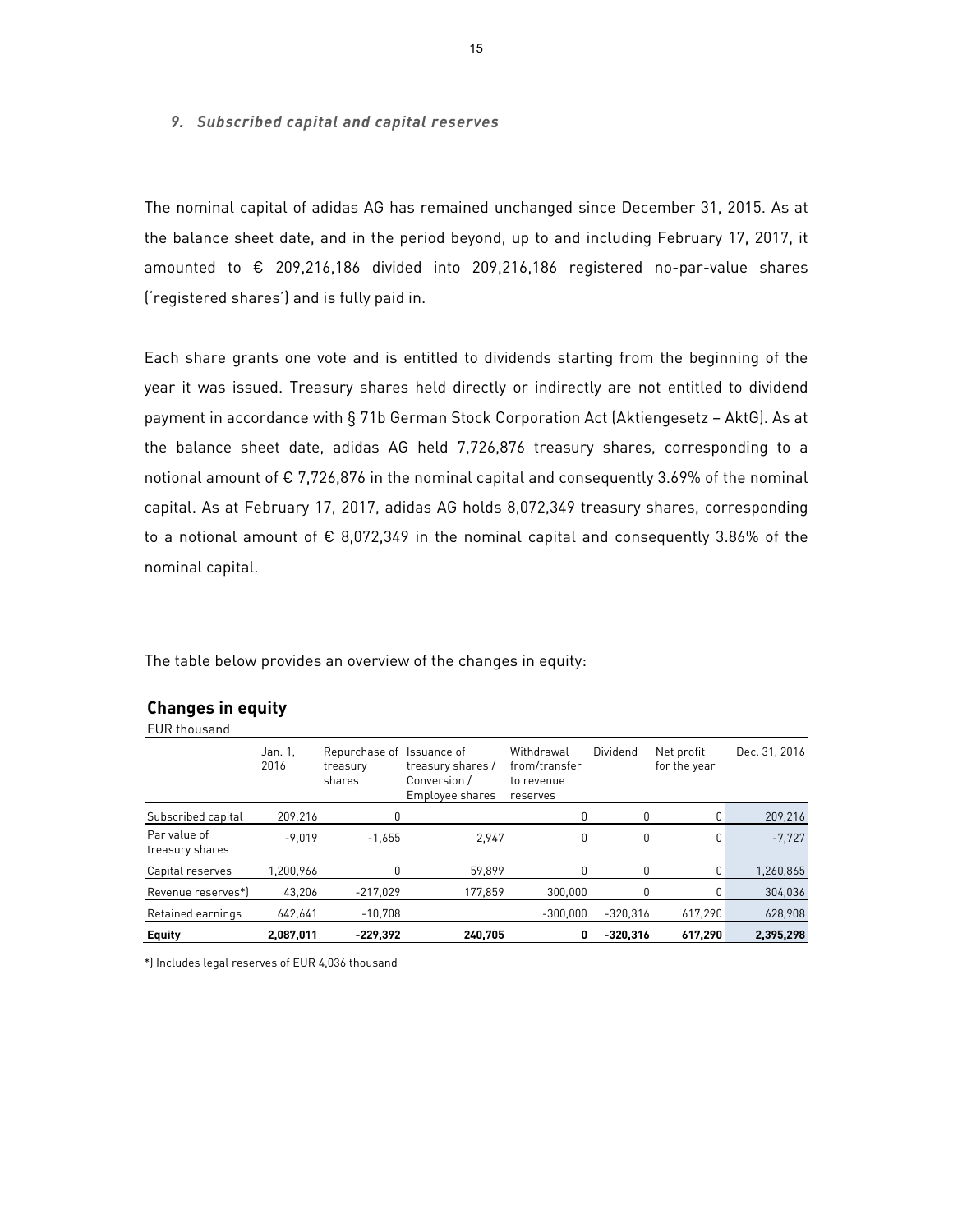#### Authorized capital

The Executive Board of adidas AG did not utilise the existing amount of authorised capital of up to € 99 million in the 2016 financial year or in the period beyond the balance sheet date up to and including February 17, 2017.

The authorised capital of adidas AG, which is set out in  $\S$  4 sections 2, 3, 4 and 5 of the Articles of Association as at the balance sheet date, entitles the Executive Board, subject to Supervisory Board approval, to increase the nominal capital

# until June 30, 2018

- by issuing new shares against contributions in cash once or several times by no more than € 50 million and, subject to Supervisory Board approval, to exclude residual amounts from shareholders' subscription rights (Authorised Capital 2013/I);

#### until June 2, 2018

- by issuing new shares against contributions in kind once or several times by no more than € 25 million and, subject to Supervisory Board approval, to exclude shareholders' subscription rights (Authorised Capital 2015);

#### until June 30, 2018

- by issuing new shares against contributions in cash once or several times by no more than € 20 million and, subject to Supervisory Board approval, to exclude residual amounts from shareholders' subscription rights and to exclude shareholders' subscription rights when issuing the new shares at a value not essentially below the stock market price of shares with the same features; this exclusion of subscription rights can also be associated with the listing of the company's shares on a foreign stock exchange (Authorised Capital 2013/III). The authorisation to exclude subscription rights pursuant to the previous sentence may, however, only be used to the extent that the pro rata amount of the new shares in the nominal capital together with the pro rata amount in the nominal capital of other shares which have been issued by the company since May 8, 2013, subject to the exclusion of subscription rights pursuant to or in accordance with § 186 section 3 sentence 4 AktG on the basis of an authorised capital or following a repurchase, or for which conversion or subscription rights or conversion or subscription obligations were granted after May 8, 2013, through the issuance of convertible bonds and/or bonds with warrants, with subscription rights excluded in accordance with § 186 section 3 sentence 4 AktG, does not exceed 10% of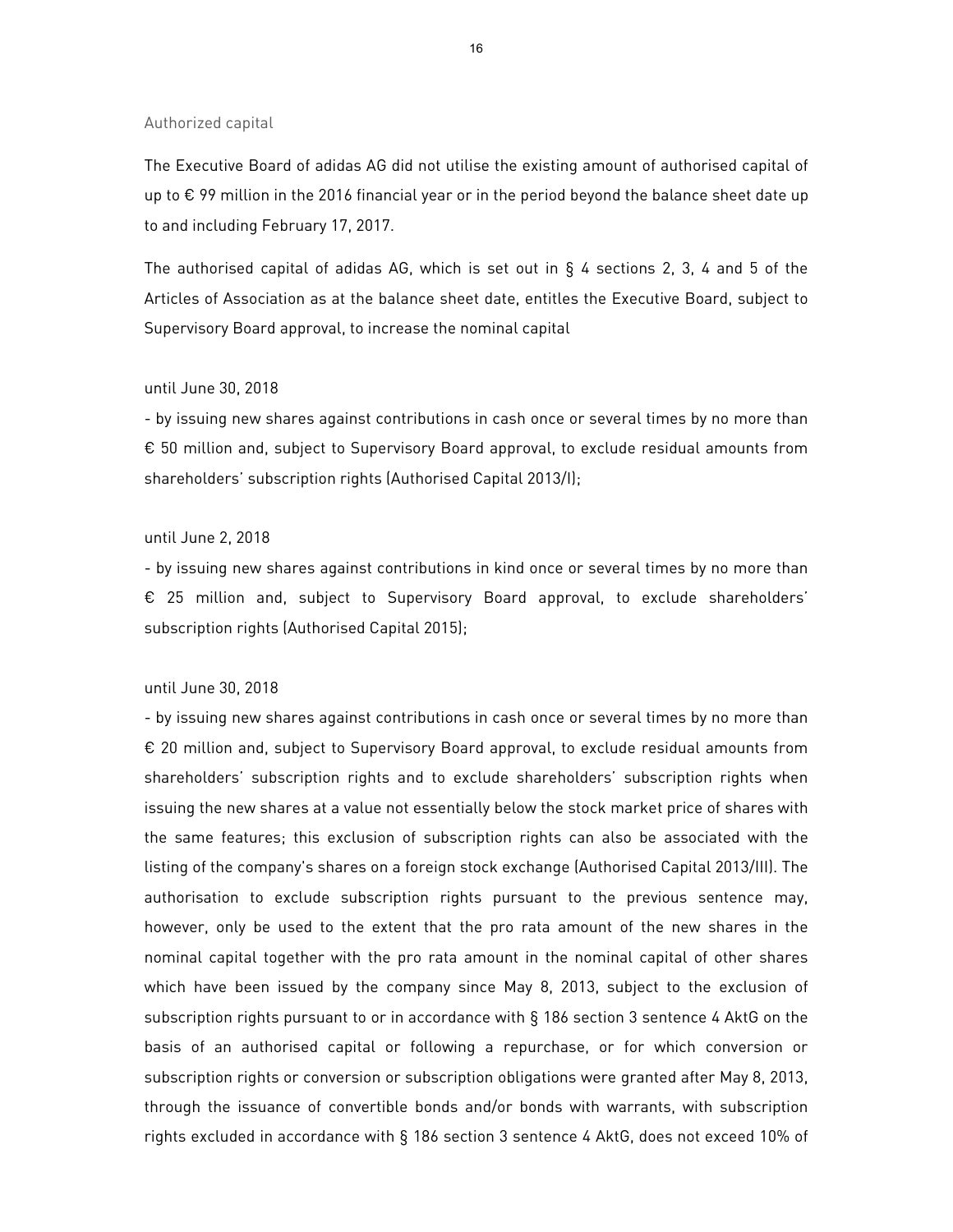the nominal capital existing on the date of the entry of this authorisation into the commercial register or – if this amount is lower – as of the respective date on which the authorisation is used

#### until June 14, 2021

- by issuing up to 4,000,000 new shares against contributions in cash once or several times by no more than € 4 million and, subject to Supervisory Board approval, to determine the further content of the rights embodied in the shares and the terms and conditions of the share issuance. Shareholders' subscription rights shall be excluded (Authorised Capital 2016). Any repurchased treasury shares of the company which are used by the company for employee stock purchase plans during the term of this authorisation shall be attributed to the maximum number of 4,000,000 shares. The new shares may only be issued to (current or former) employees of the company and its affiliated companies as well as to (current and former) members of management bodies of the company's affiliated companies.

#### Contingent capital

The following description of the Contingent Capital is based on § 4 sections 6 and 7 of the Articles of Association of adidas AG as well as on the underlying resolutions of the Annual General Meeting held on May 6, 2010 and May 8, 2014. Additional contingent capital does not exist.

#### Contingent Capital 2010 and Convertible Bond

The nominal capital of adidas AG is conditionally increased by up to  $\epsilon$  36 million (Contingent Capital 2010). The Contingent Capital serves the purpose of granting holders or creditors of bonds that were issued up to May 5, 2015 based on the resolution of the Annual General Meeting on May 6, 2010 subscription or conversion rights relating to no more than a total of 36,000,000 shares in compliance with the corresponding conditions of the bonds. The new shares will be issued at the respective option or conversion price to be established in accordance with the aforementioned authorisation resolution. The new shares will carry dividend rights from the commencement of the financial year in which the shares are issued. On March 14, 2012, the Executive Board, with the approval of the Supervisory Board, made partial use of the authorisation of the Annual General Meeting from May 6, 2010, and on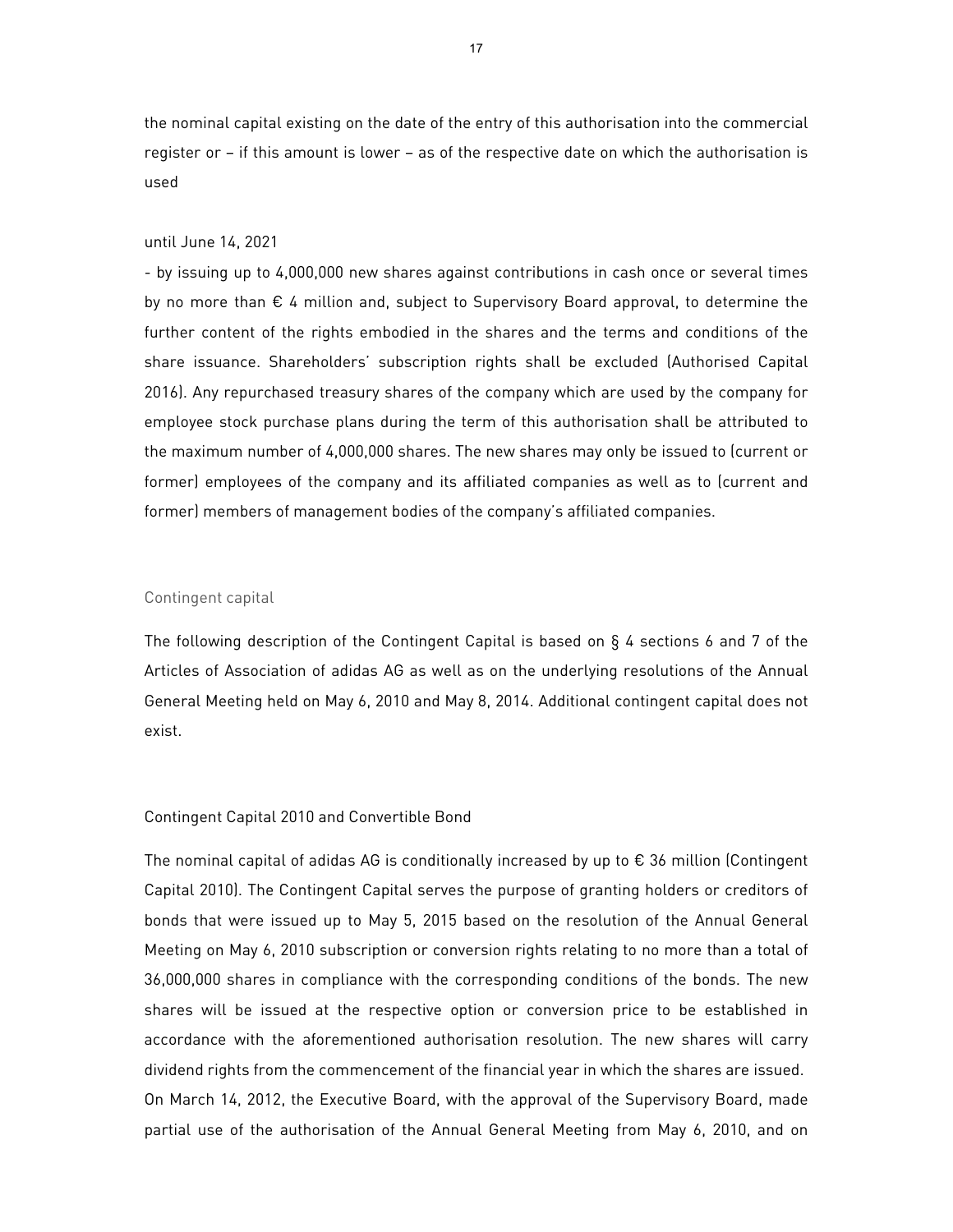March 21, 2012 issued a convertible bond including prolongation option due on June 14, 2019 in a nominal value of € 500 million via an offer to institutional investors outside the USA excluding shareholders' subscription rights. In principle, the conversion rights are exercisable at any time between May 21, 2012 and June 5, 2019, subject to lapsed conversion rights as set out under § 6 section 3 or to the excluded periods as defined by § 6 section 4 of the bond terms and conditions, and (subject to an adjustment to the conversion rights resulting from the dilution adjustment regulations set out under § 10 or a change of control in accordance with § 13 of the bond terms and conditions) based on the conversion price amounts to  $\epsilon$  81,57 per share, are convertible into 6,129,671 shares of adidas AG. The convertible bond bears an interest rate of 0.25% per annum. Bondholders are entitled to demand early redemption of the bonds as of June 14, 2017. As of July 14, 2017, adidas AG may conduct an early redemption of the bond, if, on 20 of 30 consecutive trading days, the share price of adidas AG exceeds the current conversion price of  $\epsilon$  81.57 by at least 30%. The bonds are listed on the Open Market segment of the Frankfurt Stock Exchange.

Moreover, the authorisation to issue bonds with warrants and/or convertible bonds granted on May 6, 2010 was cancelled by resolution of the Annual General Meeting on May 8, 2014. The Executive Board of adidas AG did not issue shares from the Contingent Capital 2010 in the period up to the balance sheet date and in the period beyond the balance sheet date up to and including February 17, 2017.

### Contingent Capital 2014

At the balance sheet date, the nominal capital is conditionally increased by up to  $\epsilon$  12.5 million divided into not more than 12,500,000 registered shares (Contingent Capital 2014). The contingent capital increase will be implemented only to the extent that holders or creditors of option or conversion rights or the persons obligated to exercise option or conversion duties based on bonds issued by the company or a subordinated Group company, pursuant to the authorisation of the Executive Board granted by the resolution adopted by the Annual General Meeting on May 8, 2014 (Agenda Item 7), up to May 7, 2019 and guaranteed by the company, exercise their option or conversion rights or, if they are obliged to exercise the option or conversion duties, meet their obligations to exercise the warrant or convert the bond, or to the extent that the company exercises its rights to choose to deliver shares in the company for the total amount or a part amount instead of payment of the amount due and insofar as no cash settlement, treasury shares or shares of another public publicly listed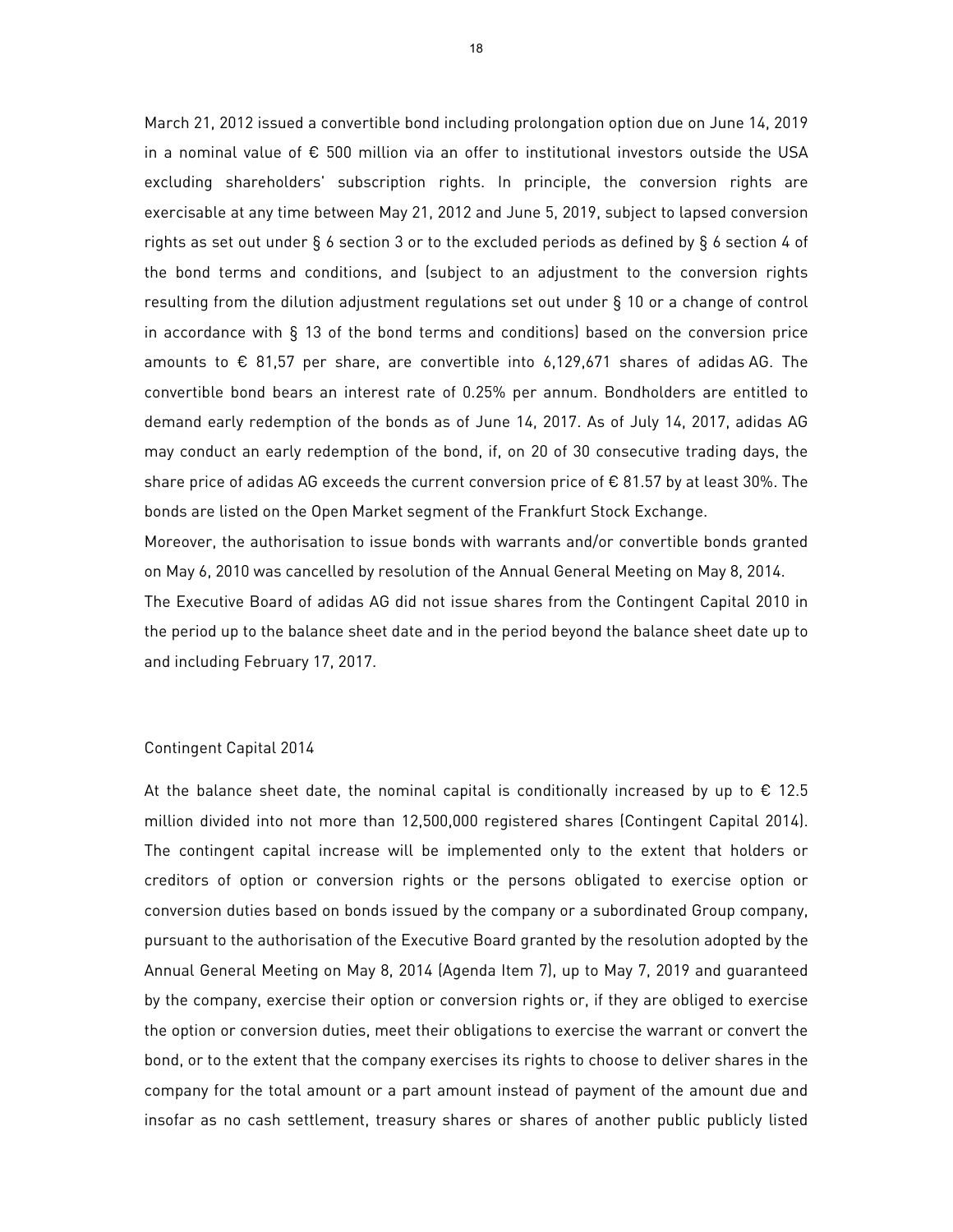company are used to serve these rights. The new shares will be issued at the respective option or conversion price to be established in accordance with the aforementioned authorisation resolution. The new shares will carry dividend rights from the commencement of the financial year in which the shares are issued. The Executive Board is authorised, subject to Supervisory Board approval, to stipulate any additional details concerning the implementation of the contingent capital increase.

The Executive Board of adidas AG did not issue shares from the Contingent Capital 2014 in the 2016 financial year and in the period beyond the balance sheet date up to and including February 17, 2017.

#### Repurchase and use of treasury shares

Against the background of the introduction of an employee stock purchase plan the Annual General Meeting of May 12, 2016 cancelled the authorisation of the Executive Board to repurchase treasury shares granted on May 8, 2014, which was used in 2014 and 2015. At the same time, the Annual General Meeting granted the Executive Board a new authorisation to repurchase treasury shares up to an amount totalling 10% of the nominal capital until May 11, 2021. The authorisation may be used by adidas AG but also by its subordinated Group companies or by third parties on account of adidas AG or its subordinated Group companies or third parties assigned by adidas AG or one of its subordinated Group companies.

Based on the authorisation to repurchase treasury shares granted by the Annual General Meeting on May 8, 2014, the adidas AG Executive Board commenced a share buyback programme on November 7, 2014.

Under the granted authorisation, adidas AG repurchased a total of 4,889,142 shares for a total price of € 299,999,987 (excluding incidental purchasing costs), i.e. for an average price of € 61.36 per share, in a first tranche between November 7, 2014 and December 12, 2014 inclusive. This corresponded to a notional amount of  $\epsilon$  4,889,142 in the nominal capital and consequently to 2.34% of the nominal capital. The shares were repurchased for cancellation (capital reduction) or otherwise used to meet obligations arising from the potential conversion of adidas AG's € 500 million convertible bond.

Under the granted authorisation, adidas AG repurchased a total of 4,129,627 shares for a total price of € 299,999,992 (excluding incidental purchasing costs), i.e. for an average price of € 72.65 per share, in a second tranche between March 6, 2015 and June 15, 2015 inclusive.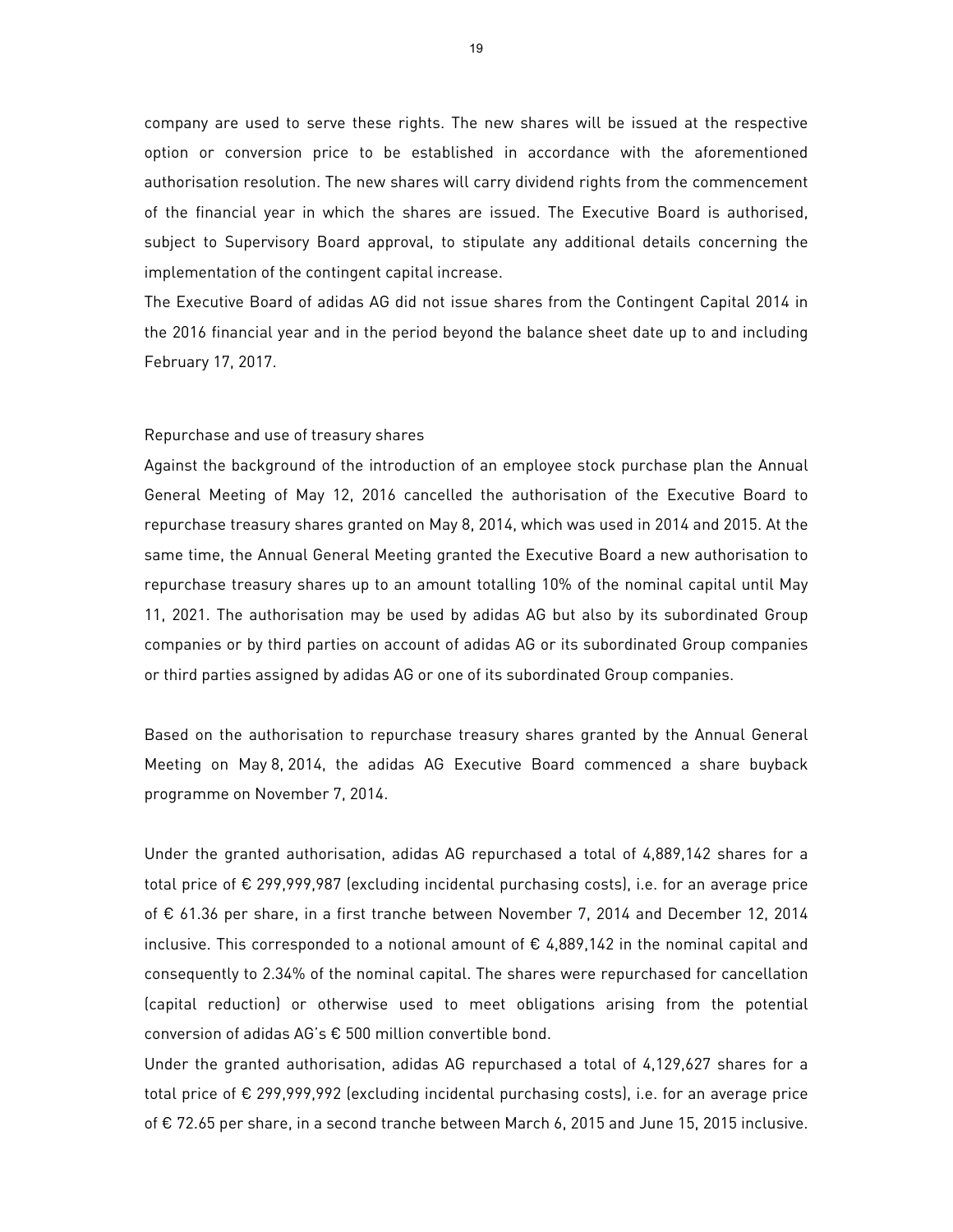This corresponded to a notional amount of  $\epsilon$  4,129,627 in the nominal capital and consequently to 1.97% of the nominal capital. The shares were repurchased for cancellation (capital reduction) or otherwise used to meet obligations arising from the potential conversion of adidas AG's € 500 million convertible bond.

Based on the authorisation granted by the Annual General Meeting on May 12, 2016, the share buyback programme was continued in a third tranche between November 8, 2016 and January 31, 2017 inclusive. The repurchased shares may either be cancelled, thus reducing the nominal capital, or may be used to meet obligations arising from the potential conversion of adidas AG's € 500 million convertible bond and other admissible purposes under the authorisation granted by the Annual General Meeting on May 12, 2016.

In November 2016, 1,143,103 shares were repurchased for an average price of € 136.47, corresponding to a notional amount of  $\epsilon$  1,143,103 in the nominal capital and consequently to 0.55% of the nominal capital. In December 2016, 512,131 shares were repurchased for an average price of  $\epsilon$  143.31, corresponding to a notional amount of  $\epsilon$  512,131 in the nominal capital and consequently to 0.24% of the nominal capital. In January 2017, 472,966 shares were repurchased for an average price of  $\epsilon$  149.29, corresponding to a notional amount of  $\epsilon$ 472,966 in the nominal capital and consequently to 0.23% of the nominal capital. On January 31, 2017, the third tranche of the share buyback programme was concluded. Under the granted authorisation, adidas AG repurchased a total of 2,128,200 shares for a total price of € 299,999,851 (excluding incidental purchasing costs), i.e. for an average price of € 140.96 per share, in a third tranche between November 8, 2016 and January 31, 2017 inclusive. This corresponded to a notional amount of € 2,128,200 in the nominal capital and consequently to 1.02% of the nominal capital. adidas AG reserves the right to continue with or to resume the share buyback programme in the future in alignment with the published parameters.

In the 2016 financial year, a total of 2,947,127 treasury shares were used to meet obligations arising from the conversion of adidas AG's convertible bond. In the 2017 financial year and up to and including February 17, 2017, a total of 127,493 treasury shares were used to meet obligations arising from the conversion of adidas AG's convertible bond. Up to the balance sheet date and in the period beyond the balance sheet date up to and including February 17, 2017, adidas AG used a total of 3,074,620 treasury shares.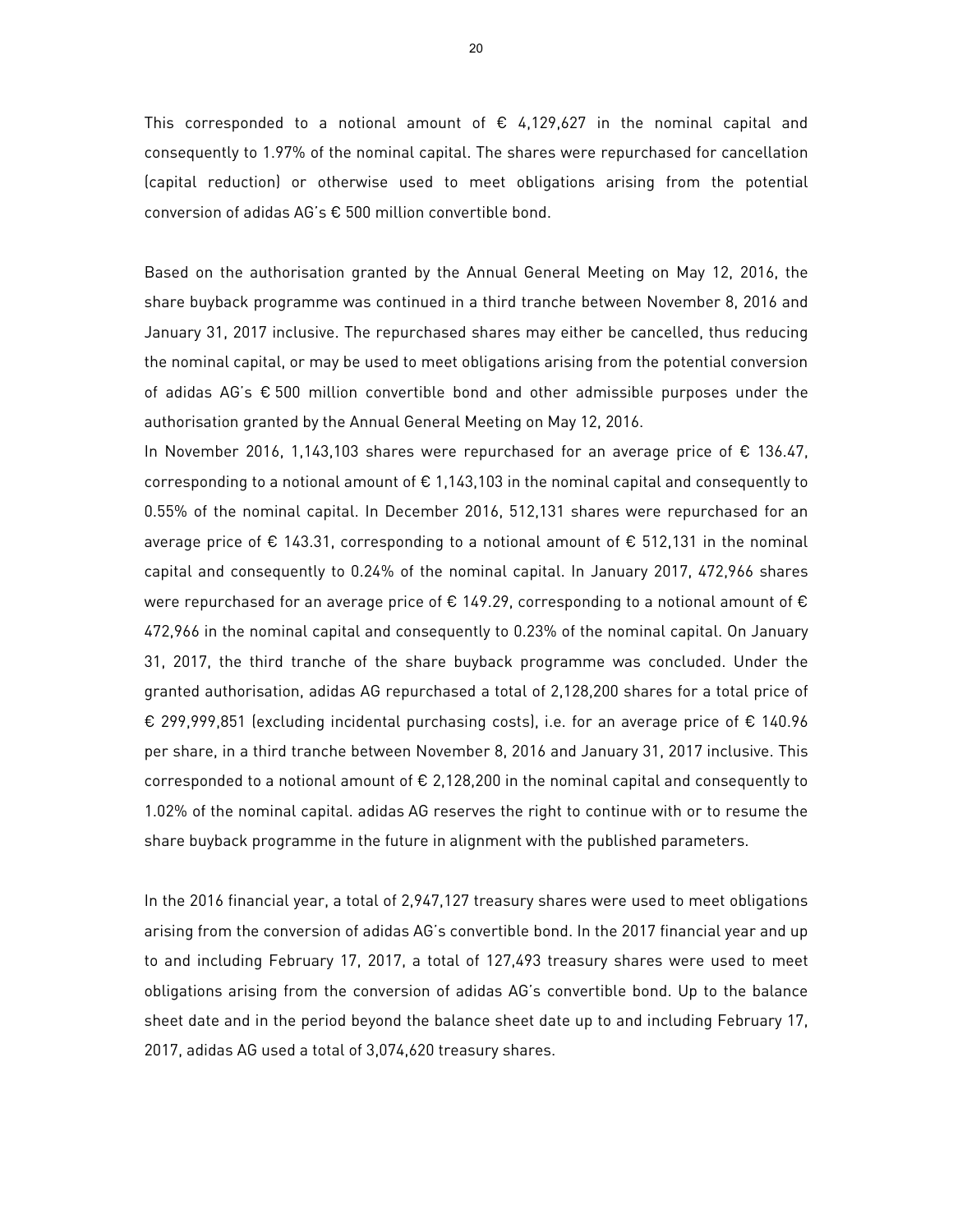#### Employee stock purchase plan

In the 2016 financial year, adidas AG introduced an employee stock purchase plan in favour of (current or former) employees of adidas AG and its affiliated companies as well as in favour of (current and former) members of management bodies (jointly referred to as 'eligible persons') of adidas AG's affiliated companies. On January 6, 2017, 25,699 shares of adidas AG were repurchased for an average price of  $\epsilon$  144.41 in the context of the employee stock purchase plan and were issued to eligible persons. This corresponded to a total price of € 3,711,236 with a pro-rata amount or an amount in the nominal capital of € 25,699 or 0.01%.

#### Changes in the percentage of voting rights

Pursuant to § 160 section 1 no. 8 AktG, existing shareholdings which have been notified to adidas AG in accordance with § 21 section 1 or section 1a WpHG need to be disclosed. The following table reflects reportable shareholdings in adidas AG, Herzogenaurach, as at the balance sheet date and up to and including February 17, 2017 which have each been notified to adidas AG in written form. The respective details are taken from the most recent voting rights notification received by adidas AG. All voting rights notifications disclosed by adidas AG in the year under review and up to and including February 17, 2017 are available on the adidas website ⁄ WWW.ADIDAS-GROUP.COM/S/VOTING-RIGHTS-NOTIFICATIONS. The details on the percentage of shareholdings and voting rights may no longer be up to date.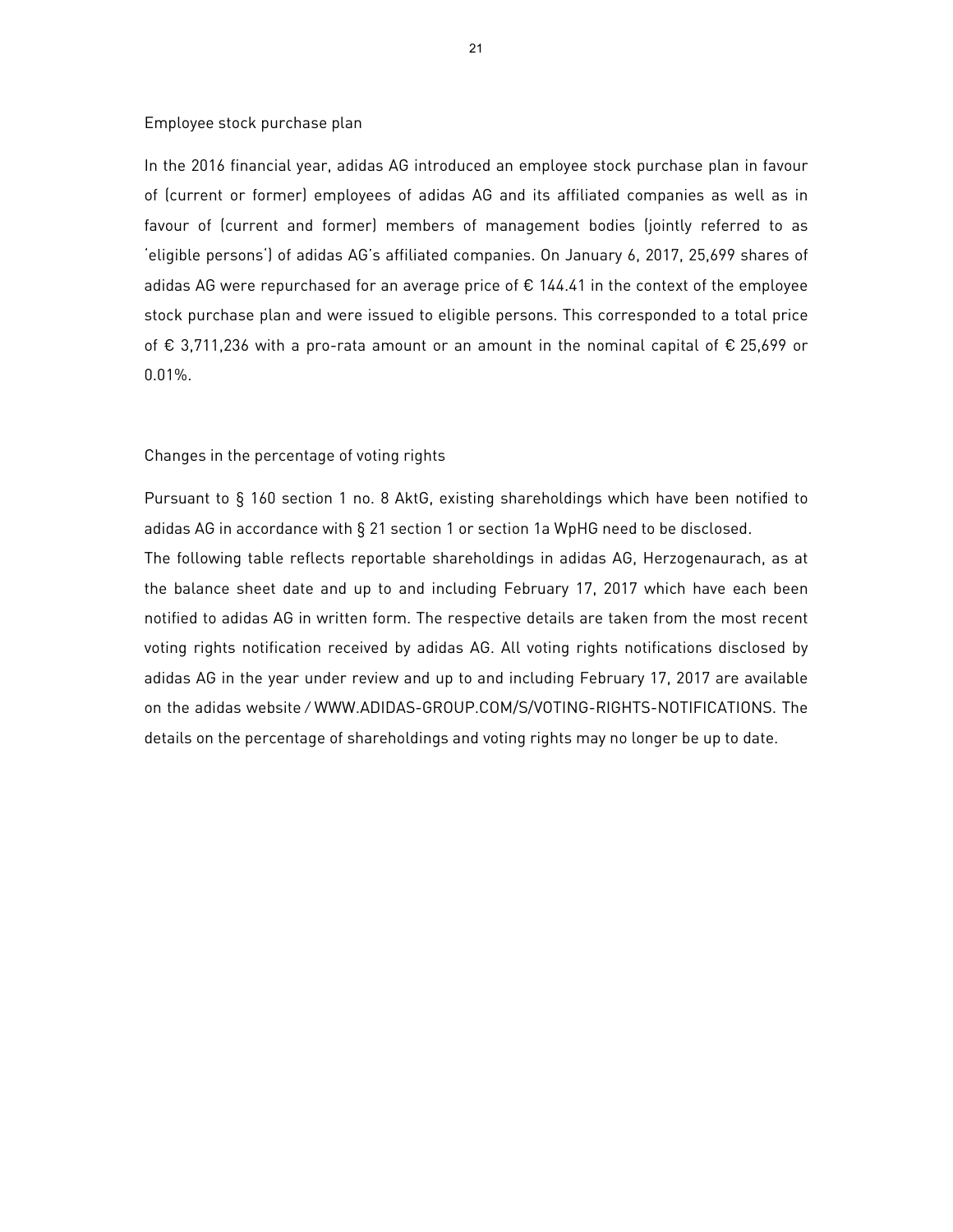| <b>Notifying party</b>                                                                           | Date of reaching,<br>exceeding or falling<br>below | Reporting<br>threshold | <b>Attributions in</b><br>accordance with WpHG                                | Sharehold<br>ings in % | <b>Number of voting</b><br>rights |
|--------------------------------------------------------------------------------------------------|----------------------------------------------------|------------------------|-------------------------------------------------------------------------------|------------------------|-----------------------------------|
| Elian Corporate<br>Trustee (Cayman)<br>Limited, Grand<br>Cayman, Cayman<br>Islands <sup>1)</sup> | December 16, 2016                                  | Exceeding 5%           | §§ 22, 25 sec. 1 no. 2                                                        | 5.71                   | 11,950,482                        |
| BlackRock, Inc.,<br>Wilmington, DE,<br>USA <sup>2</sup>                                          | November 25, 2016                                  | Exceeding 5%           | §§ 22, 25 sec. 1 no. 1<br>and § 25 sec.1 no. 2                                | 5.29                   | 11,069,462                        |
| Fidelity Mt. Vernon<br>Street Trust,<br>Boston, MA, USA31                                        | October 31, 2016                                   | Exceeding 3%           | $§$ 21                                                                        | 3.01                   | 6,291,822                         |
| FMR LLC.<br>Wilmington, DE,<br>USA <sup>4</sup>                                                  | May 12, 2016                                       | Exceeding 5%           | $§$ 22                                                                        | 5.31                   | 11,117,704                        |
| 0. Mason Hawkins,<br>$USA^{5}$                                                                   | April 27, 2016                                     | Falling below<br>3%    | $§$ 22                                                                        | 2.94                   | 6,160,627                         |
| Albert Frère /<br>Desmarais Family<br>Trust, Montréal,<br>Canada <sup>61</sup>                   | January 14, 2016                                   | Exceeding 5%           | $§$ 22                                                                        | 5.0001                 | 10,461,000                        |
| Capital Research<br>and Management<br>Company, Los<br>Angeles, CA, USA71                         | July 22, 2015                                      | Exceeding 3%           | § 22 sec. 1 sent. 1 no. 6                                                     | 3.02                   | 6,325,110                         |
| The Capital Group<br>Companies, Inc.,<br>Los Angeles, CA,<br>USA <sup>81</sup>                   | July 22, 2015                                      | Exceeding 3%           | § 22 sec. 1 sent. 1 no. 6<br>in conjunction with § 22<br>sec. 1 sent. 2 and 3 | 3.02                   | 6,325,110                         |
| adidas AG,<br>Herzogenaurach,<br>Germany <sup>91</sup>                                           | April 9, 2015                                      | Exceeding 3%           |                                                                               | 3.002                  | 6,281,429                         |

# *Notified reportable shareholdings as at February 17, 2017*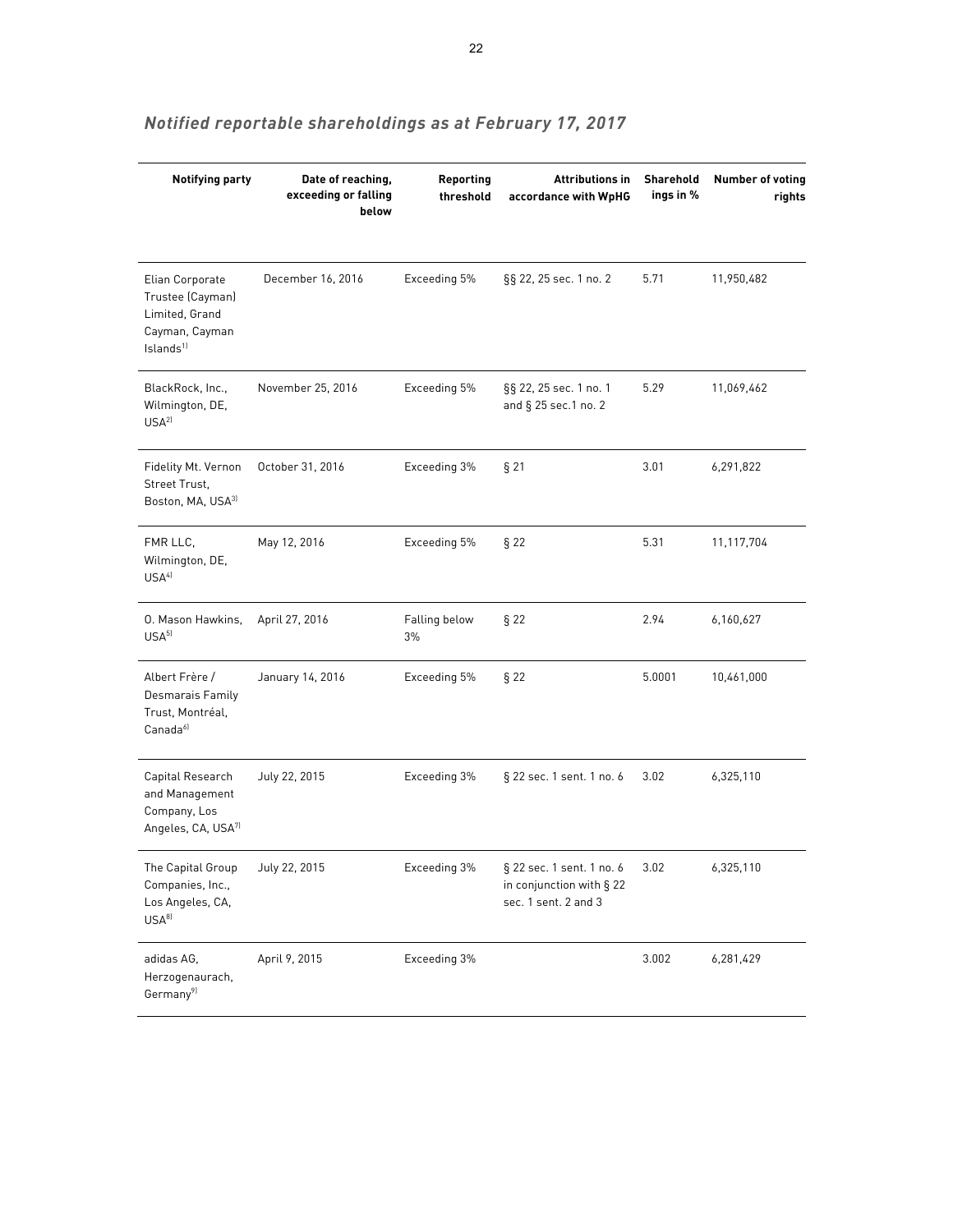- 1) See adidas AG's disclosure dated December 22, 2016.
- 2) See adidas AG's disclosure dated December 2, 2016.
- 3) See adidas AG's disclosure dated November 4, 2016.
- 4) See adidas AG's disclosure dated May, 19, 2016.
- 5) See adidas AG's disclosure dated May 2, 2016.
- 6) See adidas AG's disclosure dated January 22, 2016.
- 7) See adidas AG's disclosure dated July 29, 2015.
- 8) See adidas AG's disclosure dated July, 28, 2015.
- 9) See adidas AG's disclosure dated April 10, 2015.

#### *10. Retained earnings*

#### **Retained earnings**

EUR thousand

| Retained earnings as of December 31, 2015                                                                                       | 642,641    |
|---------------------------------------------------------------------------------------------------------------------------------|------------|
| Distribution of a dividend of EUR 1.60 per ordinary share in the share capital for the 2015 fiscal year<br>(209,216,186 shares) | 320,316    |
| Retained earnings brought forward                                                                                               | 322,325    |
| Net income of adidas AG for the 2016 fiscal year                                                                                | 617,290    |
| Transfer to other revenue reserves                                                                                              | $-300,000$ |
| Utilization for share buyback                                                                                                   | $-10,707$  |
| Retained earnings as of December 31, 2016                                                                                       | 628,908    |

#### *11. Special reserve*

The special reserve established in 2003 in accordance with § 273 HGB (old version) and Section 35 Income Tax Regulations (Einkommensteuer-Richtlinien, "EStR") for write-downs relating to the construction of the factory outlet was reduced as scheduled during the year under review by a EUR 322 thousand amortization charge.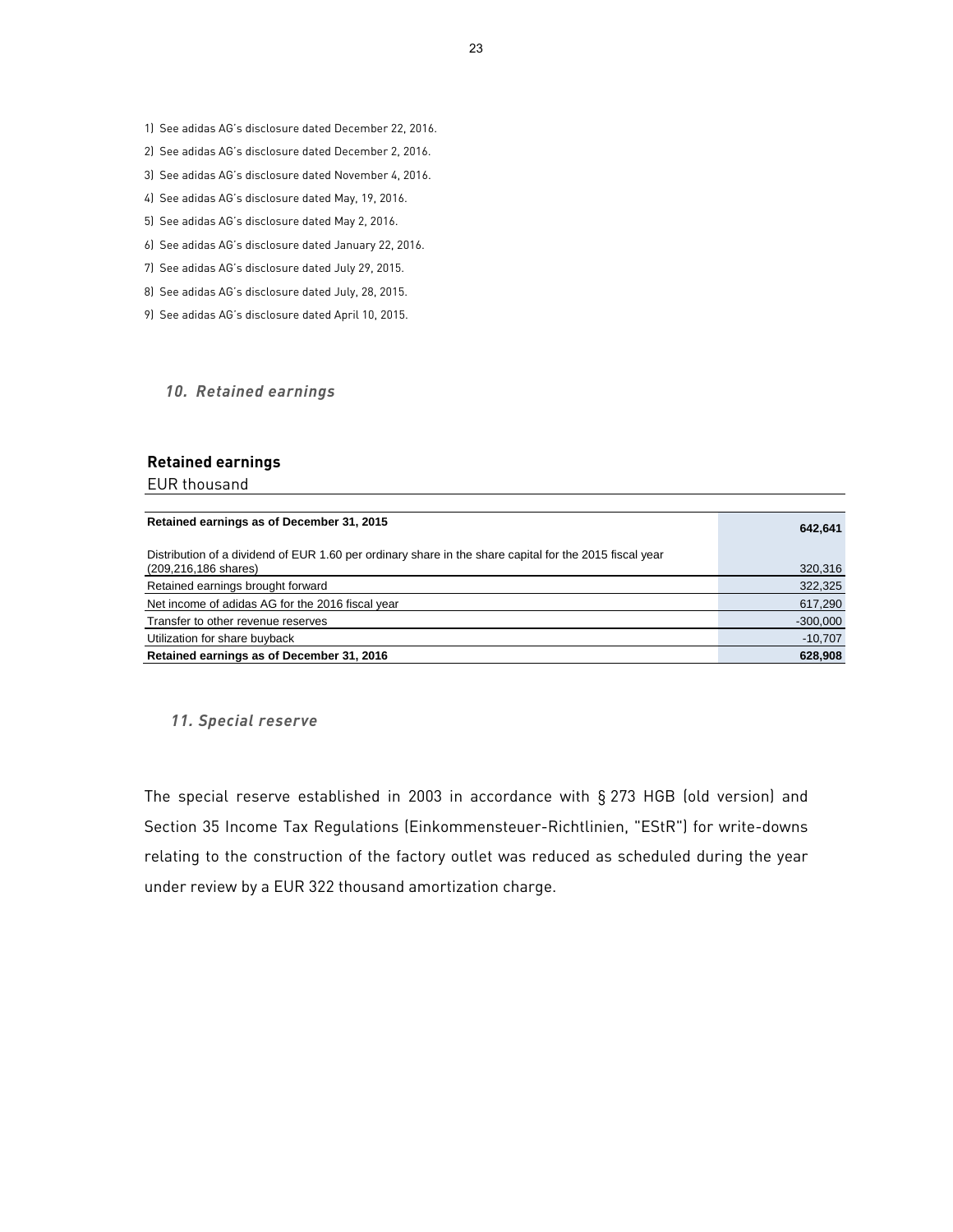#### *12. Provisions/accruals*

#### **Provisions/accruals**

EUR thousand

| Provisions for taxes                            | 21.944        | 43,355        |
|-------------------------------------------------|---------------|---------------|
| Provisions for pensions and similar obligations | 163,954       | 144,985       |
|                                                 | Dec. 31, 2016 | Dec. 31, 2015 |

In the provisions for pensions and similar obligations, plan assets were offset against obligations in accordance with § 246 [2] sentence 2 HGB. This related to plan assets of the pension trust association "adidas Pension Trust e.V.". The settlement amount of the pension obligations totalled EUR 232,147 thousand as at December 31, 2016 (prior year: EUR 212,308 thousand). The plan assets were measured at fair value in accordance with  $\S 253$  [1] sentence 3 HGB. As at the balance sheet date, the fair value of the netted assets is EUR 68,194 thousand (prior year: EUR 67,323 thousand) and historical costs amount to EUR 65,000 thousand (prior year: EUR 65,000 thousand).

Interest expenses from the pensions valuation in an amount of EUR 8,248 thousand have been offset against the interest income from the adidas Pension Trust e.V. of EUR 871 thousand.

The pension obligations to three of the active members of the Executive Board and four former members of the Executive Board, or their former family members, who retired after December 31, 2005, are covered by a pension fund in combination with a reinsured pension trust fund. This results in indirect obligations for adidas AG to active Board members in the amount of EUR 18,214 thousand (prior year: EUR 17,710 thousand) and indirect obligations for adidas AG to three former Board members in the amount of EUR 12,040 thousand (prior year: EUR 10,539 thousand) for which no provisions have been recognized due to their funding through the pension fund and pension trust fund. As at the balance sheet date, there are no shortfalls for the indirect obligations.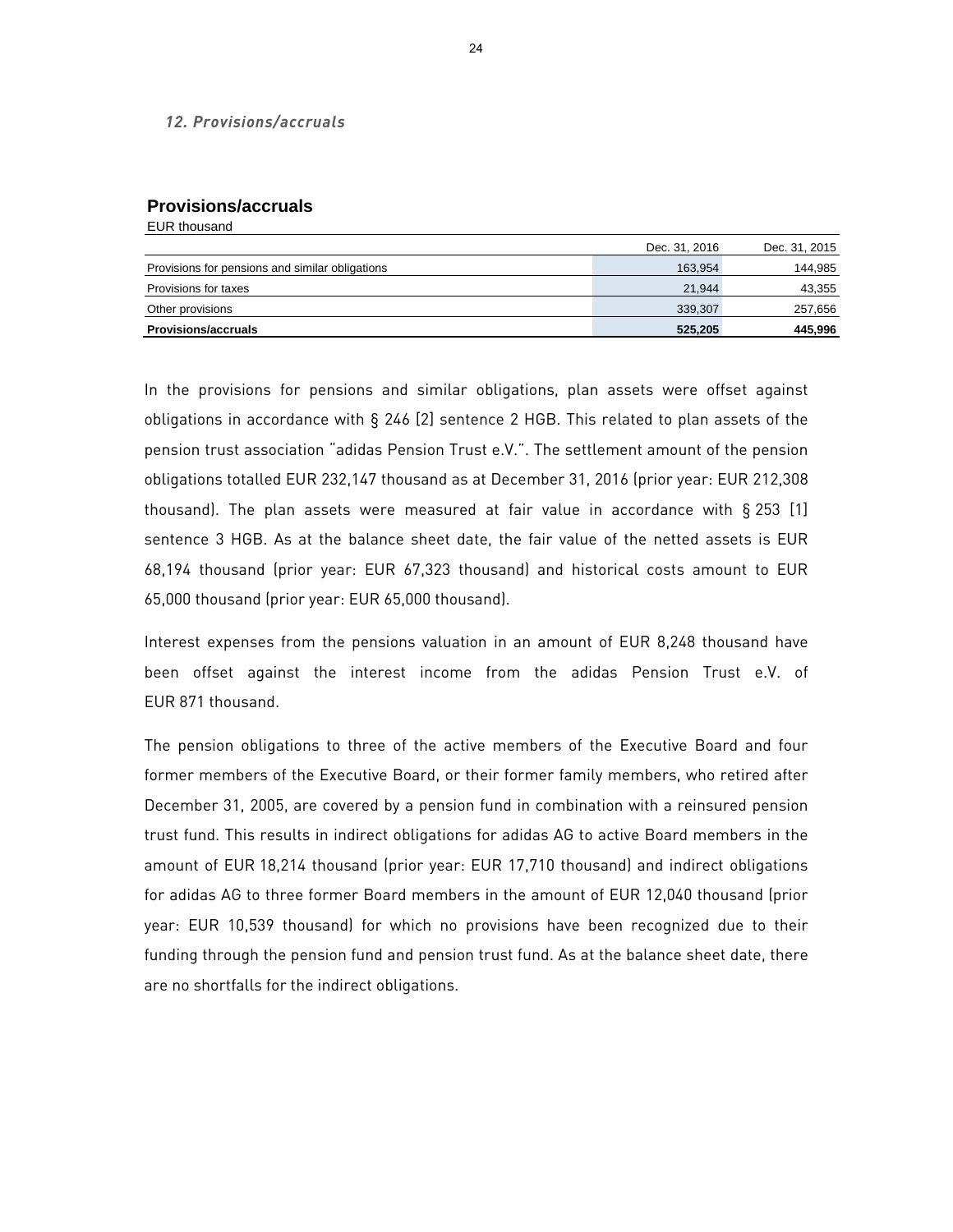However, pension provisions have been established for the pension entitlements of three of the active members of the Executive Board, which amount to EUR 2,385 thousand before offsetting (prior year: EUR 1,253 thousand for two Board members). The provisions for the former members of the Executive Board and their survivors totaled EUR 48,372 thousand before offsetting as at December 31, 2016 (prior year: EUR 47,338 thousand).

The difference between the application of the average market interest rate for the past seven fiscal years and the application of the average market interest rate for the past ten fiscal years amounts to EUR 28,000 thousand. Pursuant to § 253 (6) sentence 2 HGB, this amount is subject to a restriction on distribution.

The largest item in other provisions concerns provisions for personnel of EUR 161,405 thousand (prior year: EUR 102,376 thousand). This amount is primarily attributable to provisions for performance-based remuneration components. Additional significant items in other provisions are provisions for marketing of EUR 57,279 thousand (prior year: EUR 58,634 thousand) and provisions for outstanding invoices of EUR 46,211 thousand (prior year: EUR 52,097 thousand). There are also provisions for forward contracts in an amount of EUR 38,380 thousand (prior year: EUR 27,177 thousand). These are recorded for unrealized losses on forward contracts.

The fair value measurement of assets for the settlement of obligations for pensions results in a total amount of EUR 3,194 thousand (prior year: EUR 2,323 thousand) subject to restriction on distribution within the meaning of § 268 [8] HGB prior to offsetting with the freely distributable provisions as at December 31, 2016.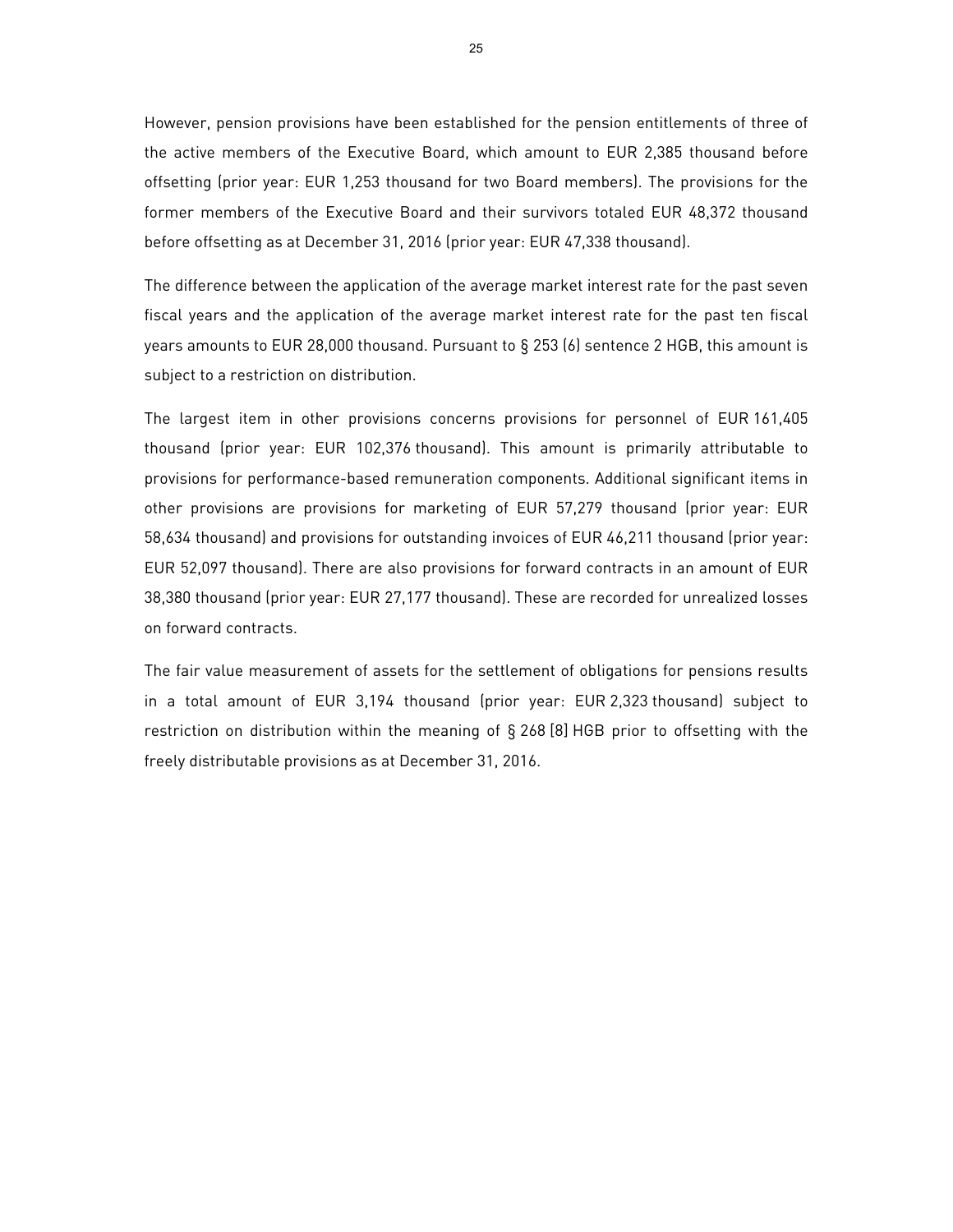#### *13. Liabilities*

**Liabilities**

| <b>EUR thousand</b>                  |           |                                  |                            |                                       |                  |
|--------------------------------------|-----------|----------------------------------|----------------------------|---------------------------------------|------------------|
|                                      |           |                                  | Dec. 31, 2015              |                                       |                  |
|                                      | Total     | Residual<br>term up to 1<br>year | Residual term<br>1-5 years | Residual<br>term more<br>than 5 years | Prior year total |
| <b>Bonds</b>                         | 1,259,600 | 0                                | 859,600                    | 400,000                               | 1,500,000        |
| (previous year)                      |           | (0)                              | (500,000)                  | (1,000,000)                           |                  |
| of which convertible                 |           |                                  | 259,600                    |                                       |                  |
| Liabilities to banks                 | 0         | 0                                | 0                          | $\mathbf 0$                           | 0                |
| (previous year)                      |           | (0)                              | (0)                        | (0)                                   |                  |
| Trade accounts payable               | 129,657   | 128,294                          | 1,363                      | 0                                     | 118,808          |
| (previous year)                      |           | (114, 822)                       | (3,986)                    | (0)                                   |                  |
| Liabilities to affiliated companies  | 3,574,412 | 3,124,412                        | 450,000                    | $\mathbf 0$                           | 3,296,106        |
| (previous year)                      |           | (2,979,106)                      | (317,000)                  | (0)                                   |                  |
| Other liabilities                    | 114,505   | 114,411                          | 93                         | $\mathbf 0$                           | 64,840           |
| (previous year)                      |           | (64, 840)                        | (0)                        | (0)                                   |                  |
| of which from taxes                  |           | 11,229                           |                            |                                       | 8,112            |
| of which relating to social security |           | 2,382                            |                            |                                       | 2,378            |
| Dec. 31, 2016                        | 5,078,174 | 3,367,117                        | 1,311,056                  | 400,000                               | 4,979,754        |
| Dec. 31, 2015                        |           | (3, 158, 768)                    | (820, 896)                 | (1,000,000)                           |                  |

The liabilities are unsecured.

The liabilities to affiliated companies primarily relate to liabilities from Group Treasury activities. Trade payables to affiliated companies amount to EUR 33,697 thousand (prior year: EUR 19,842 thousand).

Other liabilities include tax and customs liabilities, liabilities relating to social security and similar obligations, accrued interest not yet payable, credit balances in accounts receivable, and salaries and commissions payable.

The convertible bond has a maximum maturity including prolongation option until 2019 and was originally divided into 2,500 bearer bonds with equal rights, each in the nominal amount of EUR 200 thousand. The bondholder has the right to convert each bond in full, but not partially, into registered common shares (no-par-value shares) during an exercise period. There is also the right to early settlement in 2017 in compliance with a notice period, which may not be exercised if adidas AG has exercised the right to early settlement.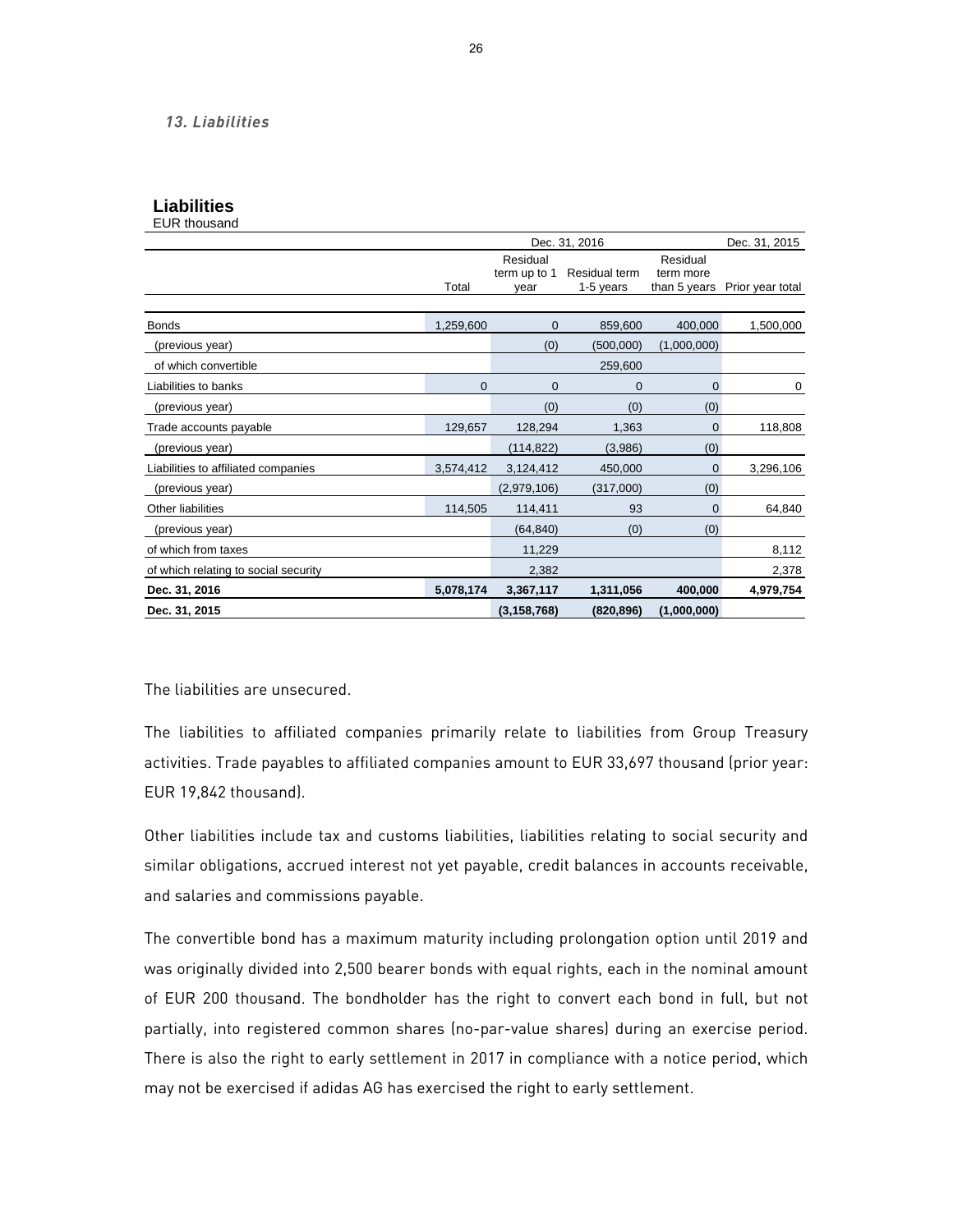In the fiscal year 2016, bondholders exercised their right to convert bonds. The remaining liability relating to the convertible bond amounts to EUR 259,600 thousand.

In 2014, adidas AG issued bonds with a total value of EUR 1,000,000 thousand. The EUR 600,000 thousand Eurobond matures in 2021; the EUR 400,000 thousand Eurobond matures in 2026. Both bonds are listed on the Luxembourg securities exchange in denominations of EUR 1 thousand each.

### *14. Contingent liabilities and other financial commitments*

### **Contingent liabilities**

EUR thousand

|                                   | Dec. 31, 2016 | Dec. 31, 2015 |
|-----------------------------------|---------------|---------------|
| <b>Warranty obligations</b>       | 810,530       | 854,798       |
| of which for affiliated companies |               |               |
| - Bank loans                      | 129,752       | 137,779       |
| - Letters of credit               | 63,908        | 37,584        |
| - Guarantee agreements            | 616,870       | 679,435       |

The guarantee obligations for bank loans to affiliated companies are from lines of credit drawn on by affiliated companies. adidas AG's letters of credit are mainly import letters of credit in connection with product purchases in the Far East. The guarantee agreements are with various subsidiaries and secure mainly rent contracts.

Other liabilities relate to absolute guarantees of adidas AG for the benefit of affiliated companies. Comfort letters in unlimited amounts for the benefit of nine (prior year: seven) affiliated companies were issued as at December 31, 2016. The risk of these being utilized is deemed to be low.

Since the liabilities assumed arise in the normal course of business and due to the adidas Group's current strong financial position, the risk that these will be called on is considered extremely slight.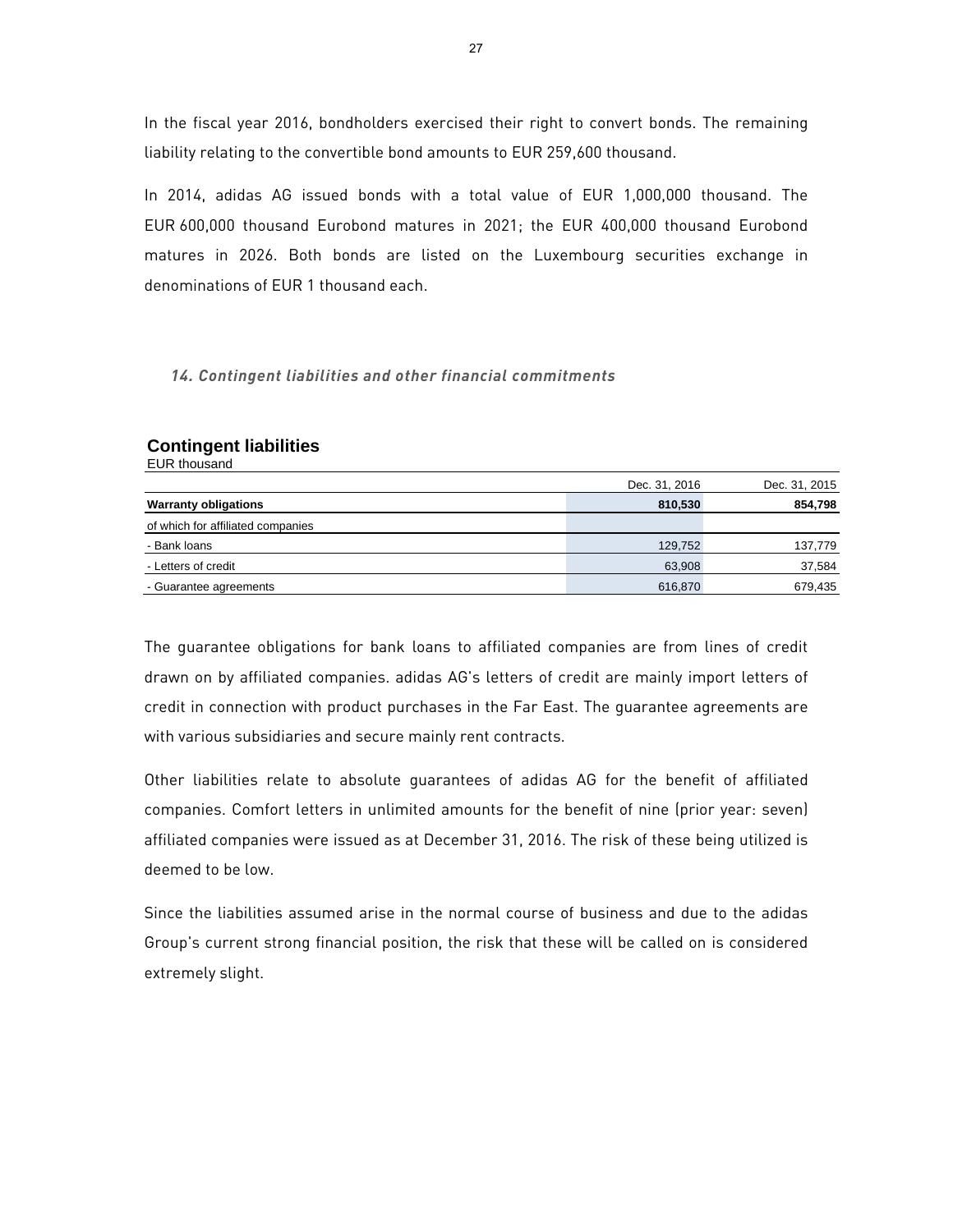#### **Other financial commitments**

Other financial commitments of EUR 2,301,868 thousand (prior year: EUR 1,262,411 thousand) for adidas AG include amounts for the entire foreseeable contractual period for promotion, advertising, rental and leasing agreements as at December 31, 2016.

#### **Maturities**

| EUR thousand |           |
|--------------|-----------|
| in 2017      | 375,842   |
| 2018-2021    | 876,058   |
| after 2021   | 1,049,968 |
|              | 2,301,868 |

The contracted other financial commitments provide adidas AG with planning certainty on the one hand and, on the other hand, they ensure that the company has the necessary liquidity. The risk of making payments that are not covered by the relevant contracts is considered to be very low.

The Group purchases more than 80% of its products in Asia. Since a major portion of the product costs concerns raw materials that the suppliers have to purchase in US dollars (USD), billings to the adidas Group are also made mainly in USD. In contrast, sales by Group companies to customers are mainly in euros (EUR), pounds sterling (GBP), Japanese yen (JPY), and in many other currencies. Currency hedges are entered into to reduce the risk of changes in fair value and in cash flows (currency risks). Most subsidiaries hedge their currency risks through adidas AG, except for those subsidiaries that are unable to hedge through adidas AG due to local currency restrictions, or for whom it is more sensible to hedge locally for economic reasons. Currency risks that are assumed by adidas AG from subsidiaries by entering into inter-Group currency transactions are strategically hedged with banks for a period of up to 24 months in advance using forward exchange transactions, currency swaps, currency options, or a combination of currency options, which provide protection and, at the same time, the opportunity to profit from future beneficial foreign exchange rate movements on financial markets. In 2016, the adidas Group purchased about USD 3.5 billion net to hedge its operating business.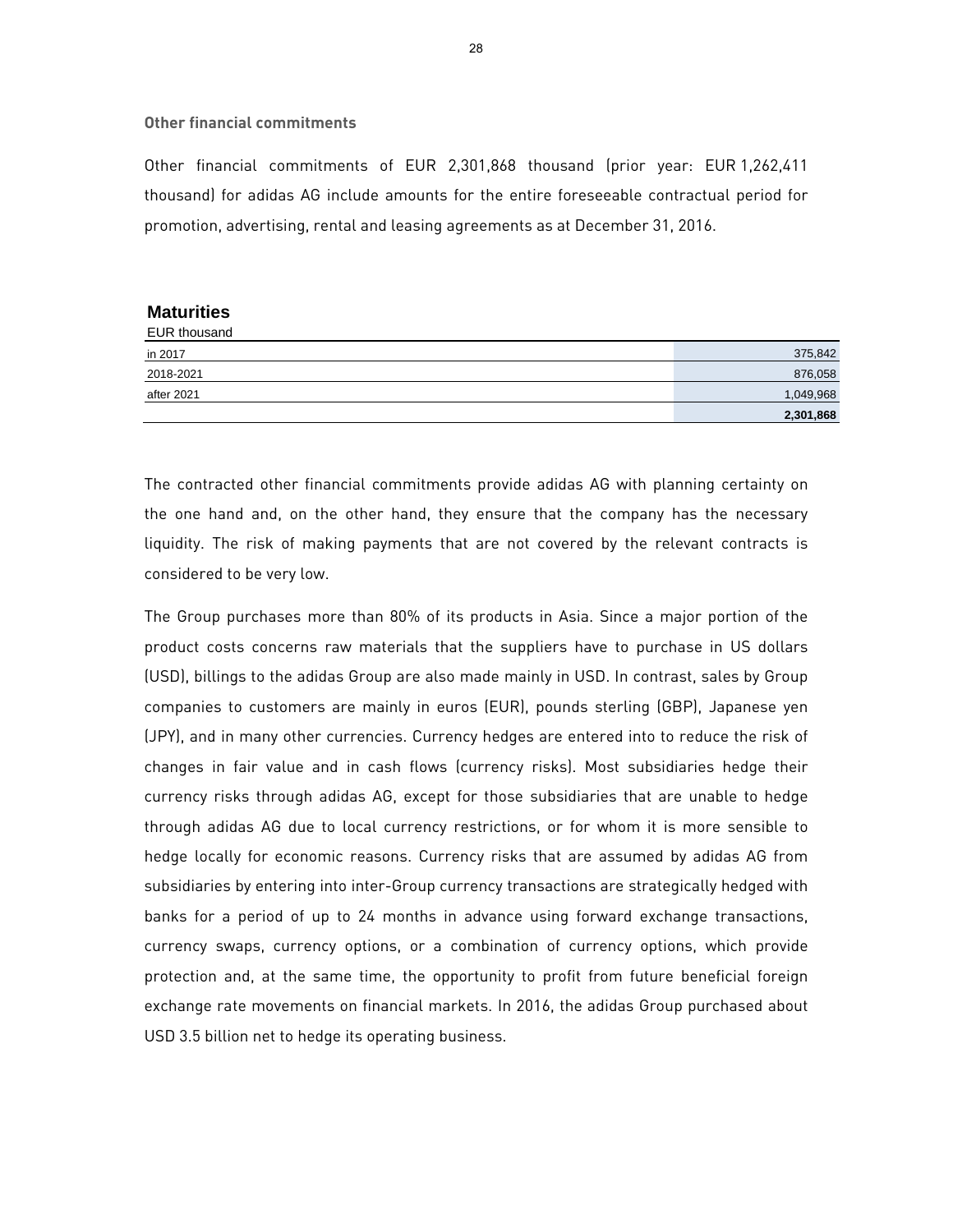Due to procurement of the majority of goods in the Far East and the adidas Group's global operations, the worldwide distribution of goods in an important component of the Group's business. At the current time – due to continuing low commodity prices – no hedging of commodity futures takes place. This strategy is reviewed regularly.

#### **Outstanding financial derivatives**

| EUR thousand               |               |               |
|----------------------------|---------------|---------------|
|                            | Dec. 31, 2016 | Dec. 31, 2015 |
| Notional amounts           |               |               |
| Currency hedging contracts | 16,460,185    | 12,656,125    |
|                            | 16,460,185    | 12,656,125    |

The notional volume of option structures is included only once in the notional amounts.

#### **Outstanding financial derivatives**

EUR thousand

|                                               | Dec. 31, 2016   |            | Dec. 31, 2015              |            |
|-----------------------------------------------|-----------------|------------|----------------------------|------------|
|                                               | Carrying amount |            | Fair value Carrying amount | Fair value |
| Assets (Other assets)                         |                 |            |                            |            |
| Currency hedging contracts                    | $\mathbf 0$     | 368,043    | 0                          | 192,764    |
|                                               |                 |            |                            |            |
| Liabilities (Provision for contingent losses) |                 |            |                            |            |
| Currency hedging contracts                    | $-38,380$       | $-394,548$ | $-27,177$                  | $-191,144$ |
|                                               | $-38,380$       | $-26.505$  | $-27.177$                  | 1,620      |

Notional amounts represent the gross total of all call and put contracts for derivative financial transactions. Fair values of forward exchange transactions are determined based on current ECB reference exchange rates or reference exchange rates of local central banks, together with forward premiums or discounts. The fair values (gains and losses) of the currency hedging contracts are presented as gross values.

Currency options are measured using market quotes or option pricing models (Garman-Kohlhagen model).

The fair value of the commodity futures is determined based on the current commodity price taking into account forward premiums or discounts.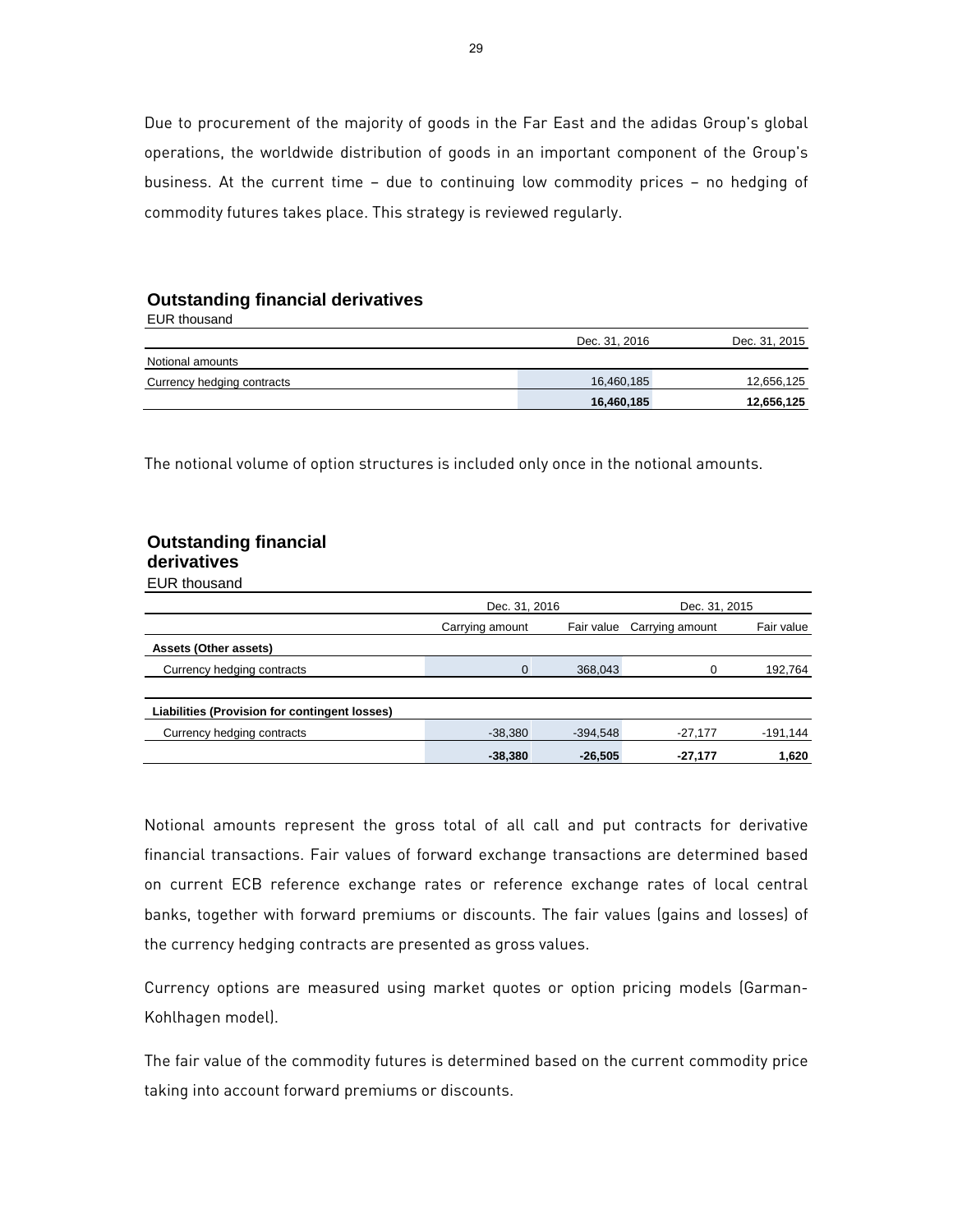The notional amounts of outstanding financial derivatives in foreign currency are translated into euros at year-end closing rates.

The carrying values are taken from the balance sheet.

The table below provides an overview of the risks hedged. The underlying transactions within a portfolio are secured with one or more hedging instruments (portfolio hedge):

#### **Hedged risk as of the balance sheet date**

EUR thousand / Maturity

|                                                             |           | Net change in fair |                 |
|-------------------------------------------------------------|-----------|--------------------|-----------------|
|                                                             | Notional  | value              | Maturity        |
| <b>Currency risk</b>                                        |           |                    |                 |
| Risk                                                        |           |                    |                 |
| Forward exchange transactions and options with subsidiaries | 7,182,101 | $-258.831$         | $1 - 21$ months |
| Hedging                                                     |           |                    |                 |
| Forward exchange transactions and options with banks        | 6,978,514 | 258.417            | $1 - 21$ months |

 $\overline{\phantom{a}}$ 

The difference in the notional amount relates to internal forward exchange transactions without an external hedge. The foreign currency requirement of one subsidiary is covered with the excess of the same foreign currency of another subsidiary (natural hedge).

*15. Sales* 

adidas AG's business activities are primarily concentrated in one sector, specifically the development, trading and marketing of sports and leisure articles. In addition, adidas AG generates a substantial portion of its revenues from licensing income, primarily from affiliated companies.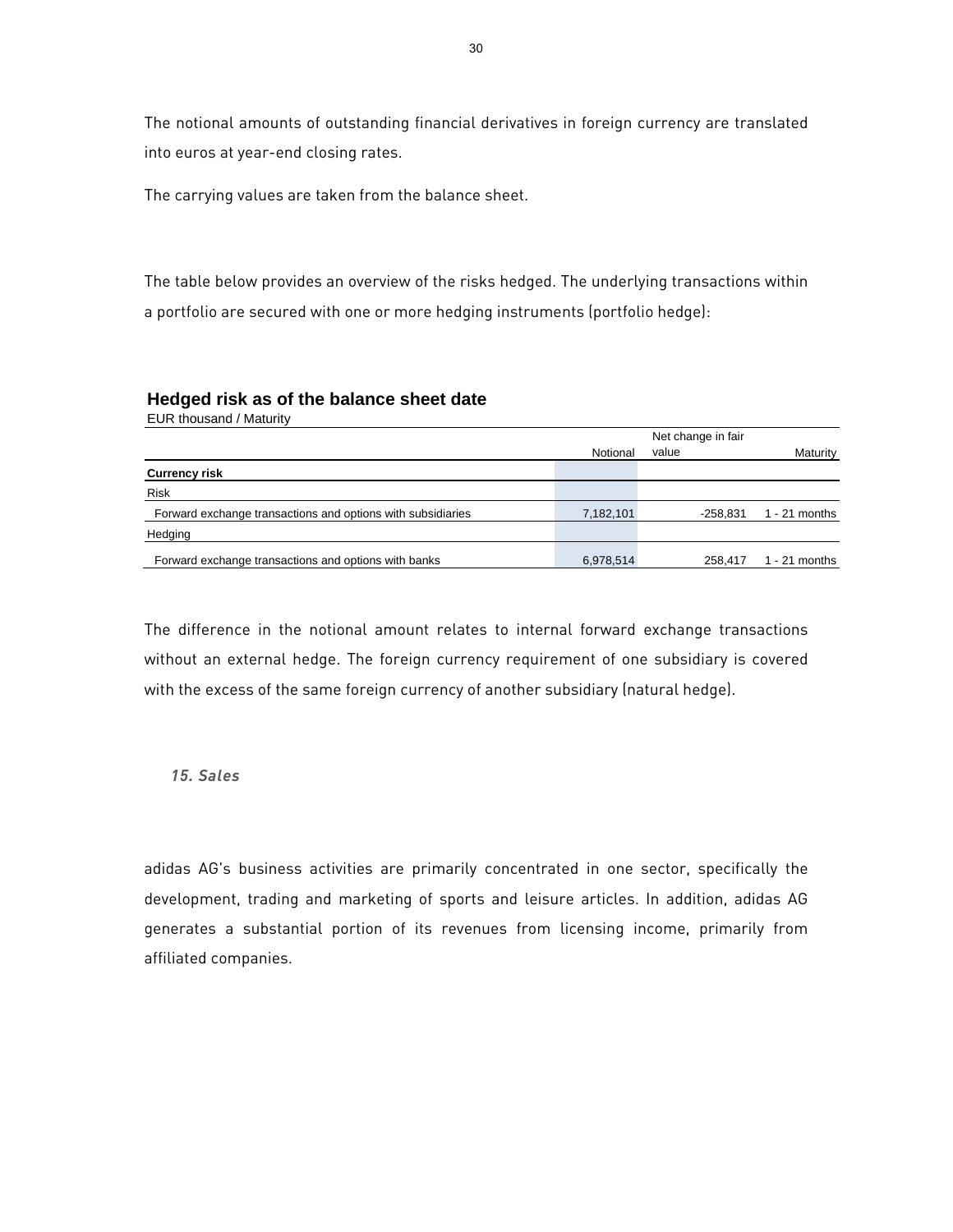#### **Sales**  EUR thousand

|                            | HGB n.v.  | HGB n.v.  | HGB o.v.  |
|----------------------------|-----------|-----------|-----------|
|                            | 2016      | 2015      | 2015      |
| Breakdown by product group |           |           |           |
| Shoes                      | 694,540   | 579,049   | 579,049   |
| <b>Textiles</b>            | 391,807   | 374,024   | 374,024   |
| Sports equipment           | 78,430    | 70,776    | 70,776    |
|                            | 1,164,777 | 1,023,849 | 1,023,849 |
|                            |           |           |           |
| Other sales revenues       | 543,509   | 437,472   | 21,545    |
| Licensing income           | 1,580,489 | 1,372,548 | 1,371,402 |
| <b>Sales</b>               | 3.288.775 | 2.833.869 | 2,416,796 |

Of these revenues, EUR 1,612,687 thousand (prior year: EUR 1,383,769 thousand) was generated in Germany and EUR 1,676,088 thousand (prior year: EUR 1,450,100 thousand) outside Germany, mainly in Europe.

### *16. Other operating income*

Other operating income consists mainly of EUR 343,070 thousand in foreign currency gains (prior year: EUR 685,617 thousand).

Other operating income includes income relating to other periods of EUR 94,705 thousand (prior year: EUR 376,372 thousand). This income includes essentially income from the release of bad debt provisions in an amount of EUR 35,278 thousand (prior year: EUR 72,164 thousand), income from the reversal of provisions in an amount of EUR 28,750 thousand (prior year: EUR 11,755 thousand) and income from compensation from a legal dispute in an amount of EUR 21,924 thousand).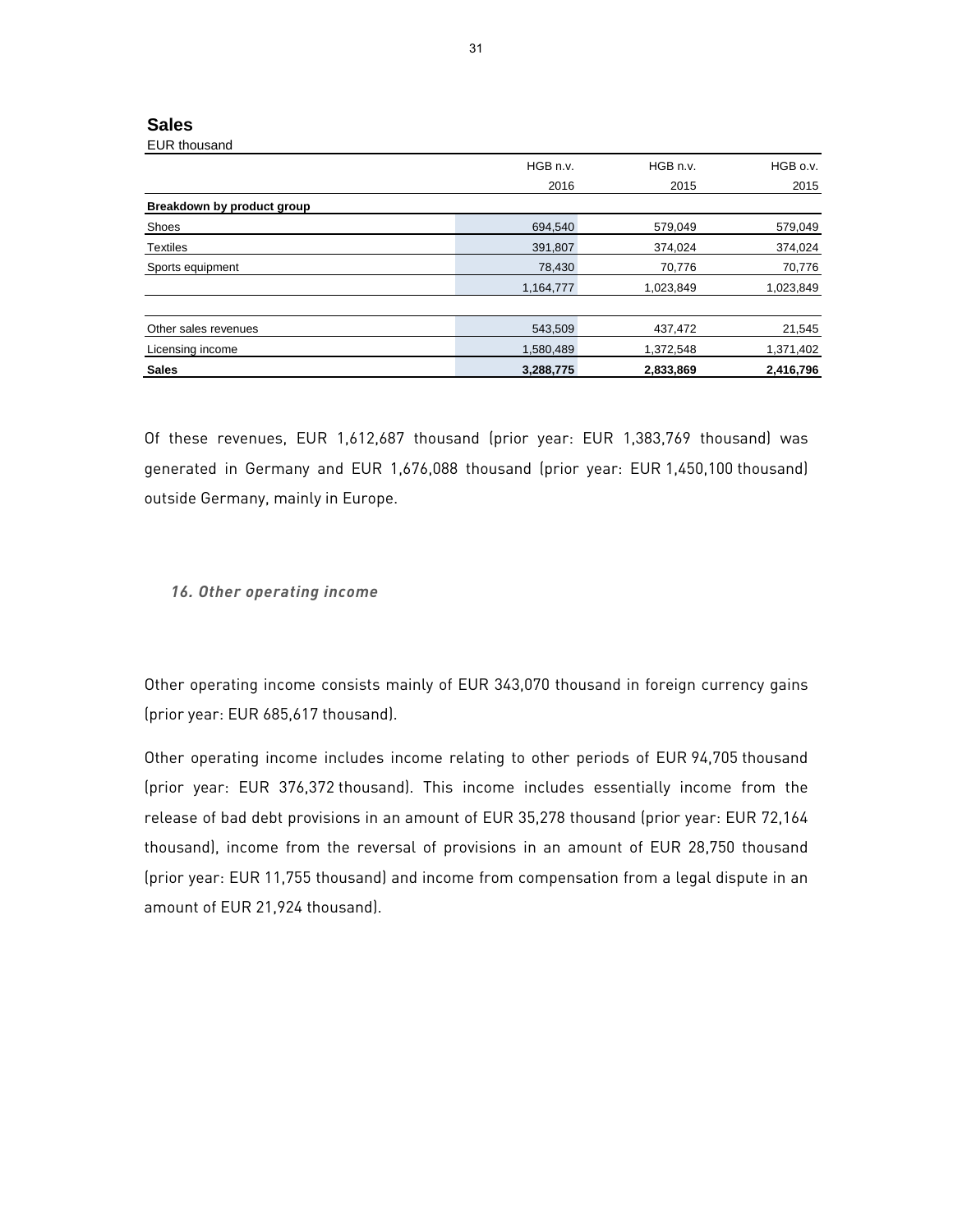#### *17. Cost of materials*

### **Cost of materials**

| EUR thousand                                                                     |           |          |          |
|----------------------------------------------------------------------------------|-----------|----------|----------|
|                                                                                  | HGB n.v.  | HGB n.v. | HGB n.v. |
|                                                                                  | 2016      | 2015     | 2015     |
| Cost of raw materials, consumables and supplies, and of<br>purchased merchandise | 786,396   | 663.409  | 663.409  |
|                                                                                  | 340.983   | 284.021  | $\Omega$ |
| <b>Cost of materials</b>                                                         | 1,127,379 | 947.430  | 663,409  |

*18. Personnel expenses* 

### **Personnel expenses**

EUR thousand

| EUN IIIUUSAIIU                                                       |          |          |          |
|----------------------------------------------------------------------|----------|----------|----------|
|                                                                      | HGB n.v. | HGB n.v. | HGB o.v. |
|                                                                      | 2016     | 2015     | 2015     |
| Wages and salaries                                                   | 503,671  | 397,775  | 397,775  |
| Social security, post-employment and other employee<br>benefit costs | 84,221   | 90,303   | 90,303   |
| of which for old-age pensions                                        | 20,103   | 35.198   | 35,198   |
| <b>Personnel expenses</b>                                            | 587,891  | 488.078  | 488,078  |

The increase in personnel expenses was due to higher employee headcounts and higher salaries than in the prior year due to salary increases. This also includes personnel expenses of EUR 8,907 thousand (prior year: EUR 0 thousand) not related to the accounting period.

# *19. Amortization and write-downs of intangible fixed assets and depreciation and write-downs of tangible fixed assets*

Amortization and write-downs of intangible assets of EUR 56,608 thousand (prior year: EUR 54,692 thousand) relates to trademark rights as well as to computer software and licenses. Depreciation and write-downs of tangible fixed assets of EUR 43,801 thousand (prior year: EUR 41,661 thousand) relates primarily to write-downs of EUR 14,861 thousand (prior year: EUR 14,160 thousand) on buildings, write-downs of EUR 12,341 thousand (prior year: EUR 10,052 thousand) on operating and office equipment and write-downs on computer hardware of EUR 6,441 thousand (prior year: EUR 6,464 thousand).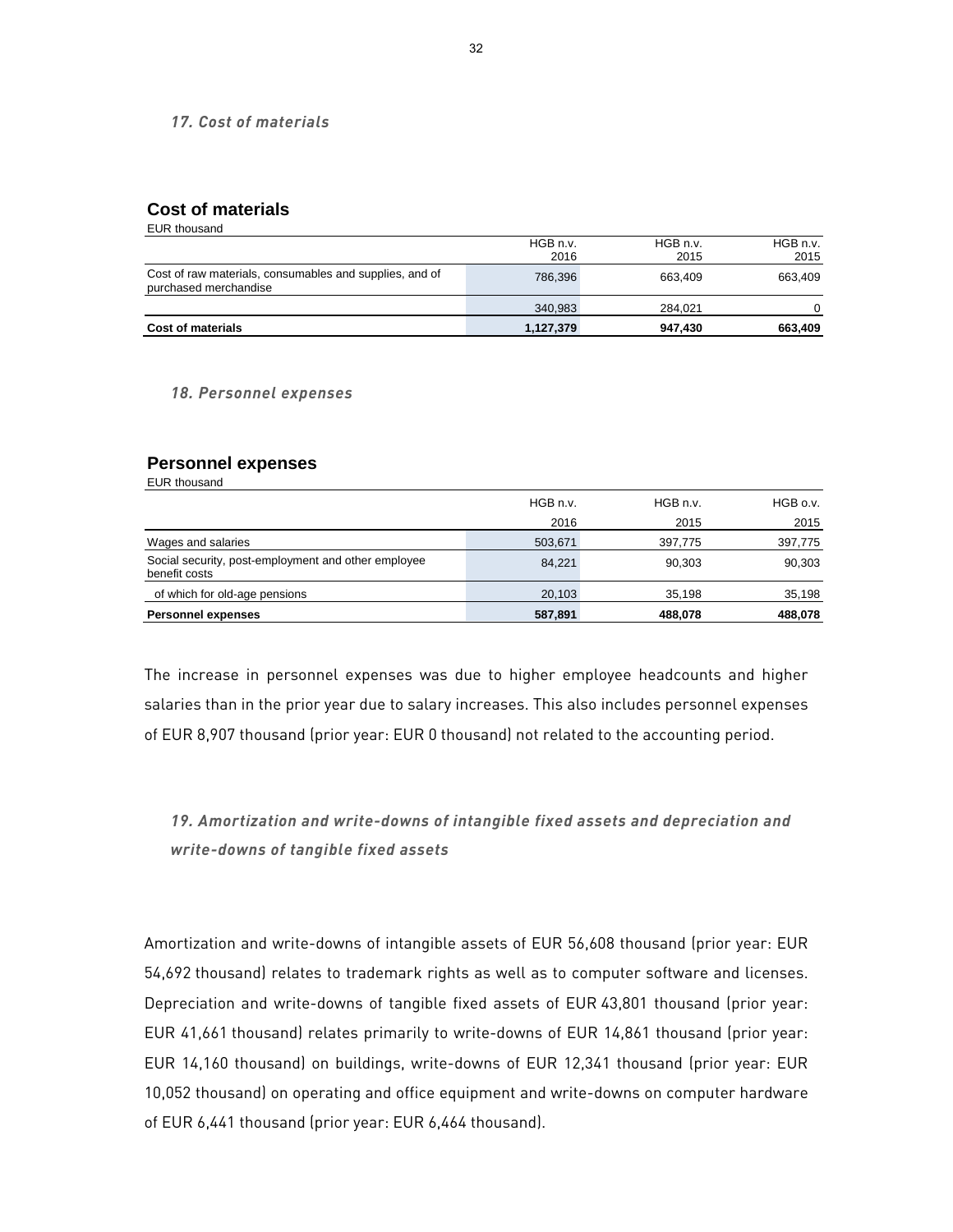#### *20. Other operating expenses*

Other operating expenses essentially comprise cost transfers, currency exchange losses, advertising and promotional expenses, legal and consultancy fees, services, travel expenses, rental and lease charges, postal and telephone expenses, and outgoing freight. The EUR 236,022 thousand decrease in these expenses essentially results from the decline in currency exchange losses by EUR 397,801 thousand to EUR 386,756 thousand. The countereffect results from an increase in cost transfers by EUR 94,006 thousand as well as legal and consultancy fees by EUR 58,949 thousand. Other operating expenses include expenses not relating to the accounting period in an amount of EUR 20,186 thousand (prior year: EUR 33,090 thousand). Thereof, EUR 14,335 thousand (prior year: EUR 0 thousand) relates to a provision for risks, EUR 4,742 thousand (prior year: 33,090 thousand) relates to the disposal of fixed assets and EUR 1,109 thousand (prior year EUR 938 thousand) relates to obligations to reverse constructional changes to office buildings, plants and retail shops.

#### *21. Income from investments in related companies*

Income from adidas AG's investments in related companies amounted to EUR 624,546 thousand (prior year: EUR 436,690 thousand) and essentially relates to dividend payments from subsidiaries in the Netherlands, Korea, Ukraine and Thailand.

# *22. Profits received/losses absorbed in accordance with a profit and loss transfer agreement*

A profit and loss transfer agreement exists with adidas Insurance & Risk Consultants GmbH, Herzogenaurach, adidas Beteiligungsgesellschaft mbH, Herzogenaurach and with adidas anticipation GmbH, Herzogenaurach. The significant change is attributable to the transfer of a loss from adidas Beteiligungsgesellschaft mbH amounting to EUR 4,418 thousand (prior year: profit of EUR 13,389 thousand).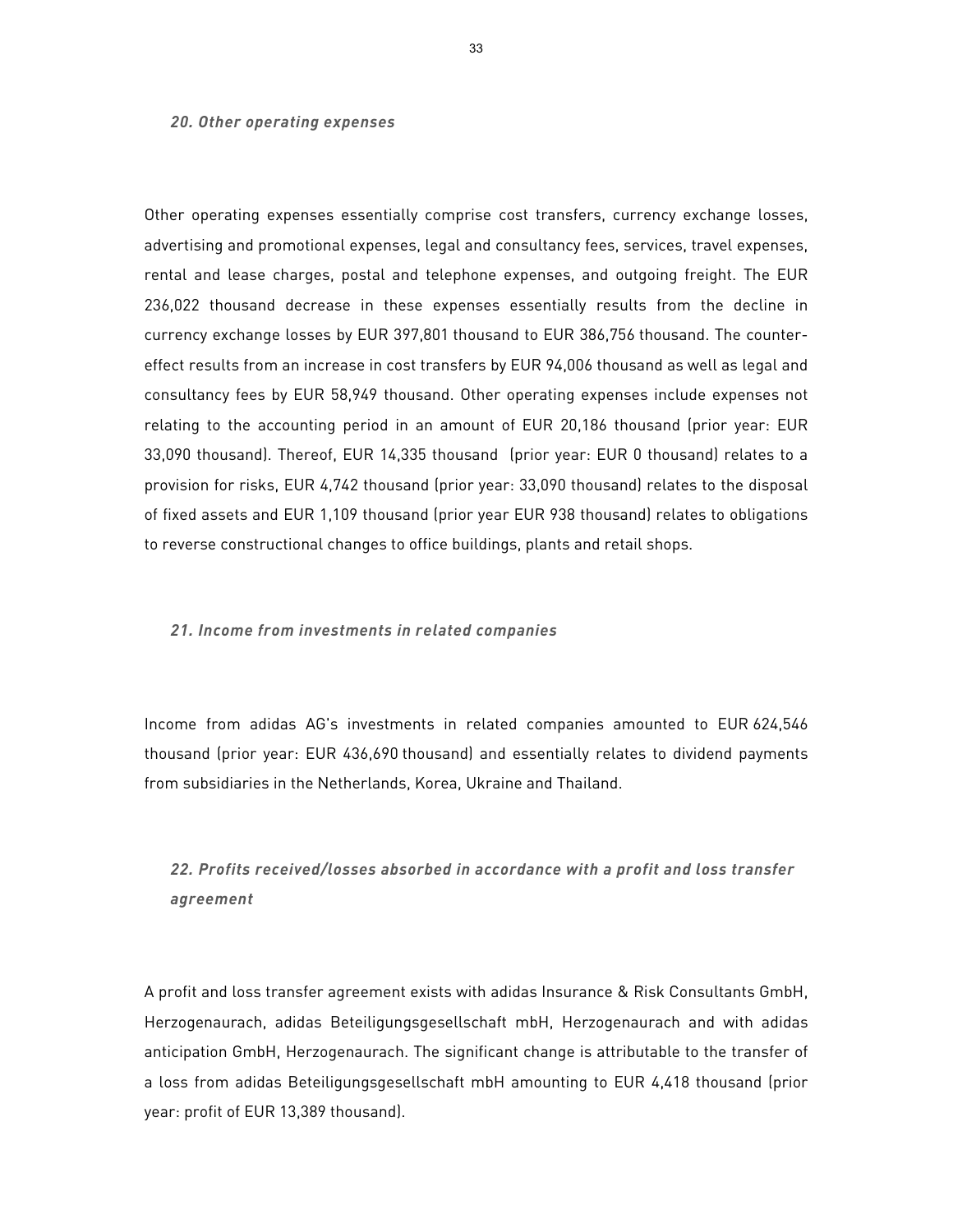*23. Write-downs of long-term financial assets* 

No equity investments or loans to affiliated companies were written down in 2016.

#### *24. Interest result*

### **Interest result**

EUR thousand

| HGB n.v.  | HGB n.v.  | HGB o.v.  |
|-----------|-----------|-----------|
| 2016      | 2015      | 2015      |
| 3,195     | 432       | 432       |
| 3,195     | 432       | 432       |
| 22,742    | 24,948    | 24,948    |
| 21,905    | 22,935    | 22,935    |
| $-47.281$ | -81,796   | $-81,796$ |
| $-7,644$  | $-40.610$ | $-40,610$ |
| $-21,344$ | $-56,416$ | $-56,416$ |
|           |           |           |

Interest and similar expenses includes EUR 7,520 thousand (prior year: EUR 6,299 thousand) from the compounding of provisions, of which EUR 7,377 thousand (prior year: EUR 6,065 thousand) relates to the interest expense in connection with pension provisions.

The interest expense from the provision for early and partial retirement obligations of EUR 86 thousand (prior year: EUR 175 thousand) is offset against the income from fluctuations in the fair value of the assets to be offset in accordance with § 246 (2) sentence 2 HGB amounting to EUR 103 thousand (prior year: EUR 10 thousand).

#### *25. Taxes on income*

Taxes on income mainly include municipal trade tax and withholding tax on interest and licensing income resulting from the collection of licensing fees outside Germany.

Taxes on income does not include any gains or losses from deferred taxes. Overall, deferred tax liabilities were more than offset by deferred tax assets. In accordance with the option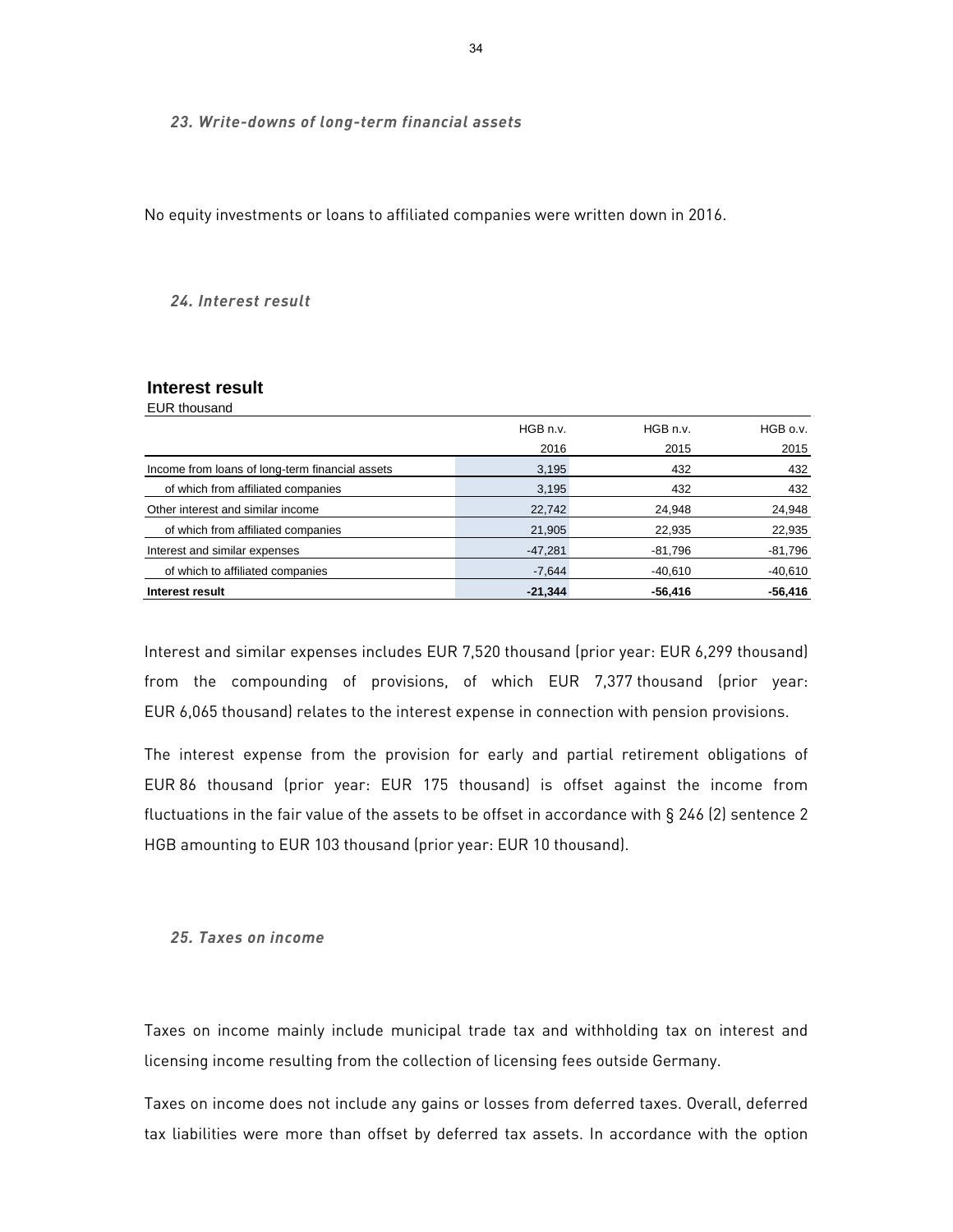under § 274 (1) sentence 2 HGB, the Company has opted to forgo recognizing the surplus deferred tax assets.

As at December 31, 2016, adidas AG expects to realize a total of EUR 31,571 thousand in future tax benefits due to temporary accounting differences (prior year: EUR 31,715 thousand). This amount was calculated based on a combined income tax rate of 28%.

Deferred tax assets result primarily from Group receivables, intangible assets and forward exchange transactions. Deferred tax liabilities result essentially in relation to land and shares in affiliated companies.

*26. Remuneration of the Executive Board and the Supervisory Board* 

### *Executive Board*

Total remuneration of members of the Executive Board in the 2016 fiscal year was EUR 11,333 thousand (prior year: EUR 7,421 thousand). Total remuneration in the year under review is above the prior year due to the high performance bonus paid for the 2015 fiscal year and the appointment of Kasper Rorsted as a member of the Executive Board, succeeding Herbert Hainer, effective August 1, 2016.

### **Pension commitments**

| <b>EUR</b> thousand                                   |       |              |                                                                         |                       |
|-------------------------------------------------------|-------|--------------|-------------------------------------------------------------------------|-----------------------|
|                                                       |       | Service cost | Accumulated pension obligation for<br>the pension commitments excluding | deferred compensation |
|                                                       | 2016  | 2015         | 2016                                                                    | 2015                  |
| Executive Board members incumbent as at Dec. 31, 2016 |       |              |                                                                         |                       |
| Kasper Rorsted 1)                                     | 533   | 0            | 533                                                                     | 0                     |
| <b>Roland Auschel</b>                                 | 317   | 316          | 925                                                                     | 643                   |
| Glenn Bennett                                         | 380   | 282          | 4,287                                                                   | 4,192                 |
| Eric Liedtke                                          | 328   | 305          | 927                                                                     | 610                   |
| Robin J. Stalker                                      | 483   | 483          | 4,106                                                                   | 3,901                 |
| <b>Total</b>                                          | 2,041 | 1.386        | 10,778                                                                  | 9,346                 |

| Executive Board members incumbent as at Sep. 30, 2016 | 2016 | 2015 | 2016 | 2015  |
|-------------------------------------------------------|------|------|------|-------|
| Herbert Hainer 2)                                     | 609  | 813  |      | 9.617 |
| Total                                                 | 609  | 813  |      | 9.617 |

1) Executive Board member since August 1, 2016 and Chairman of the Executive Board since October 1, 2016.

2) Executive Board member until September 30, 2016.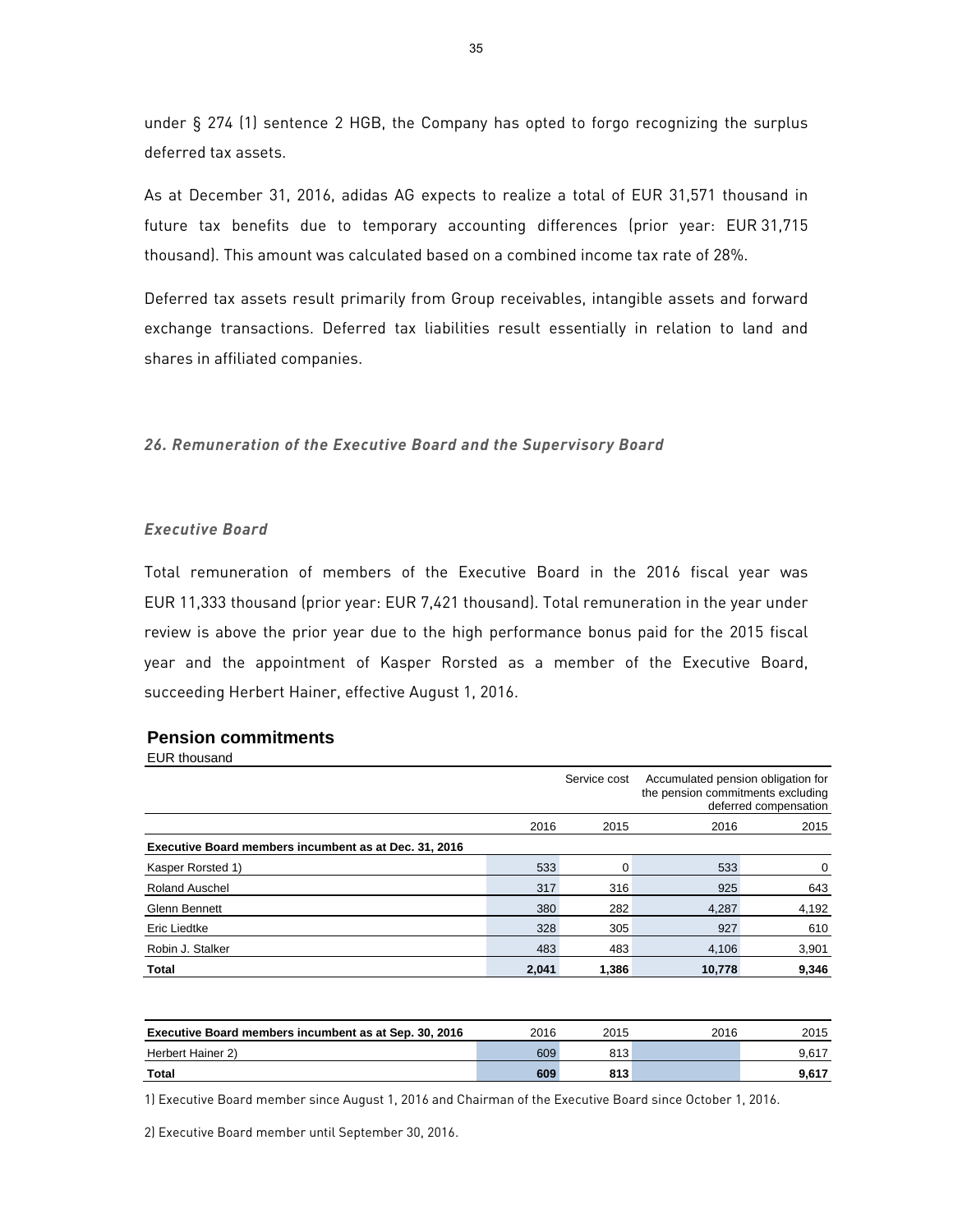Further information is contained in the compensation report in the combined management report.

Former members of the Executive Board and their survivors received a total of EUR 8,953 thousand in benefits in the 2016 fiscal year (prior year: EUR 3,524 thousand). The total remuneration for the 2016 fiscal year includes the follow-up bonus paid to Herbert Hainer at the time of his departure and the follow-up bonus to be paid in the 2018 and 2019 fiscal years in a total amount of EUR 2,541 thousand, fixed compensation and other benefits for the period from October 1, 2016 to March 31, 2017 in an amount of EUR 814 thousand and the compensation for post-contractual competition prohibition to be paid to him for a period of 24 months following contract termination in an amount of EUR 1,600 thousand.

Provisions for pension entitlements for the former members of the Executive Board who resigned on or before December 31, 2005 and their surviving dependants were created, in an amount of EUR 36,331 thousand in total as at December 31, 2016 (prior year: EUR 36,799 thousand).

There are pension commitments towards four former Executive Board members who resigned after December 31, 2005, which are covered by a pension fund or a pension fund in combination with a reinsured pension trust fund. From this, indirect obligations amounting to EUR 21,861 thousand (prior year: EUR 10,539 thousand) arise for adidas AG, for which no accruals were established due to financing through the pension fund and pension trust fund. This increase is attributable, in particular, to the resignation of Herbert Hainer.

Executive Board members did not receive and do not hold any loans from the Company in the 2016 fiscal year.

#### *Supervisory Board*

The annual total compensation for members of the Supervisory Board in accordance with the Articles of Association was EUR 1,328 thousand (prior year: EUR 1,223 thousand). This includes attendance fees in a total amount of EUR 71 thousand (prior year EUR 73 thousand). The increase in the total compensation for the 2016 fiscal year compared to the 2015 fiscal year is attributable to the fact that the Annual General Meeting on May 12, 2016 approved the amendment of the Articles of Association regarding the enlargement of the Supervisory Board from 12 to 16 members. The term of office of the two new shareholder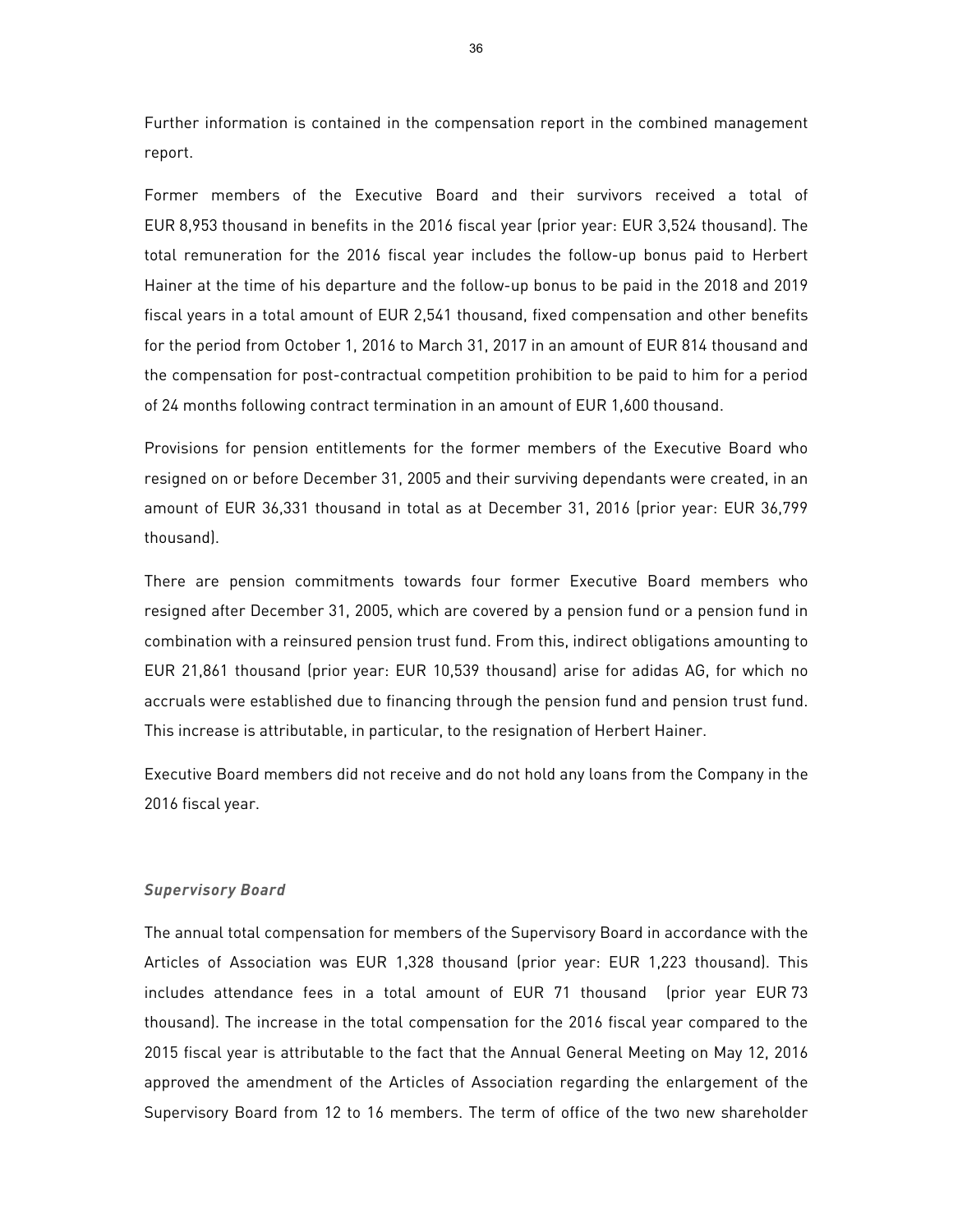representatives commenced with effect from June 15, 2016. The term of office of the two employee representatives commenced with effect from June 24, 2016.

As in the previous year, no loans were granted to members of the Supervisory Board in the 2016 financial year.

# **28.** *Other disclosures*

|                           |       | 2016     |                |       | 2015     |      |
|---------------------------|-------|----------|----------------|-------|----------|------|
|                           | Total | Salaried | Wage           | Total | Salaried | Wage |
| <b>Global Sales</b>       | 479   | 479      | $\mathbf{0}$   | 349   | 349      | 0    |
|                           |       |          |                |       |          |      |
| Headquarters              |       |          |                |       |          |      |
| <b>Corporate Services</b> | 1,810 | 1,689    | 121            | 1,622 | 1,495    | 127  |
| Marketing                 | 1,528 | 1,526    | $\overline{2}$ | 1,313 | 1,312    | 1    |
| Operations                | 1,765 | 920      | 845            | 1,552 | 834      | 718  |
|                           |       |          |                |       |          |      |
| <b>Market Central</b>     | 910   | 844      | 66             | 940   | 844      | 96   |
|                           |       |          |                |       |          |      |
|                           |       |          |                |       |          |      |
|                           | 6,492 |          |                | 5,776 |          |      |
|                           |       |          |                |       |          |      |
| As of December 31         | 6,788 |          |                | 6,004 |          |      |

### **No. of employees (annual average)**

**Recommendation on the appropriation of the retained earnings of adidas AG** 

The Executive Board of adidas AG will propose to use retained earnings of adidas AG in an amount of EUR 628,908 thousand as reported in the 2016 financial statements of adidas AG for a dividend payment of EUR 2.00 per dividend-entitled share and to allocate EUR 200,000 thousand to other revenue reserves. The subsequent remaining amount will be carried forward.

### **Declaration on the German Corporate Governance Code**

On March 3, 2016, the Executive Board and Supervisory Board of adidas AG made an intrayear change to the Declaration of Compliance in accordance with **§ 161 AktG** issued on February 15, 2016 and made it permanently available to the shareholders. On February 13,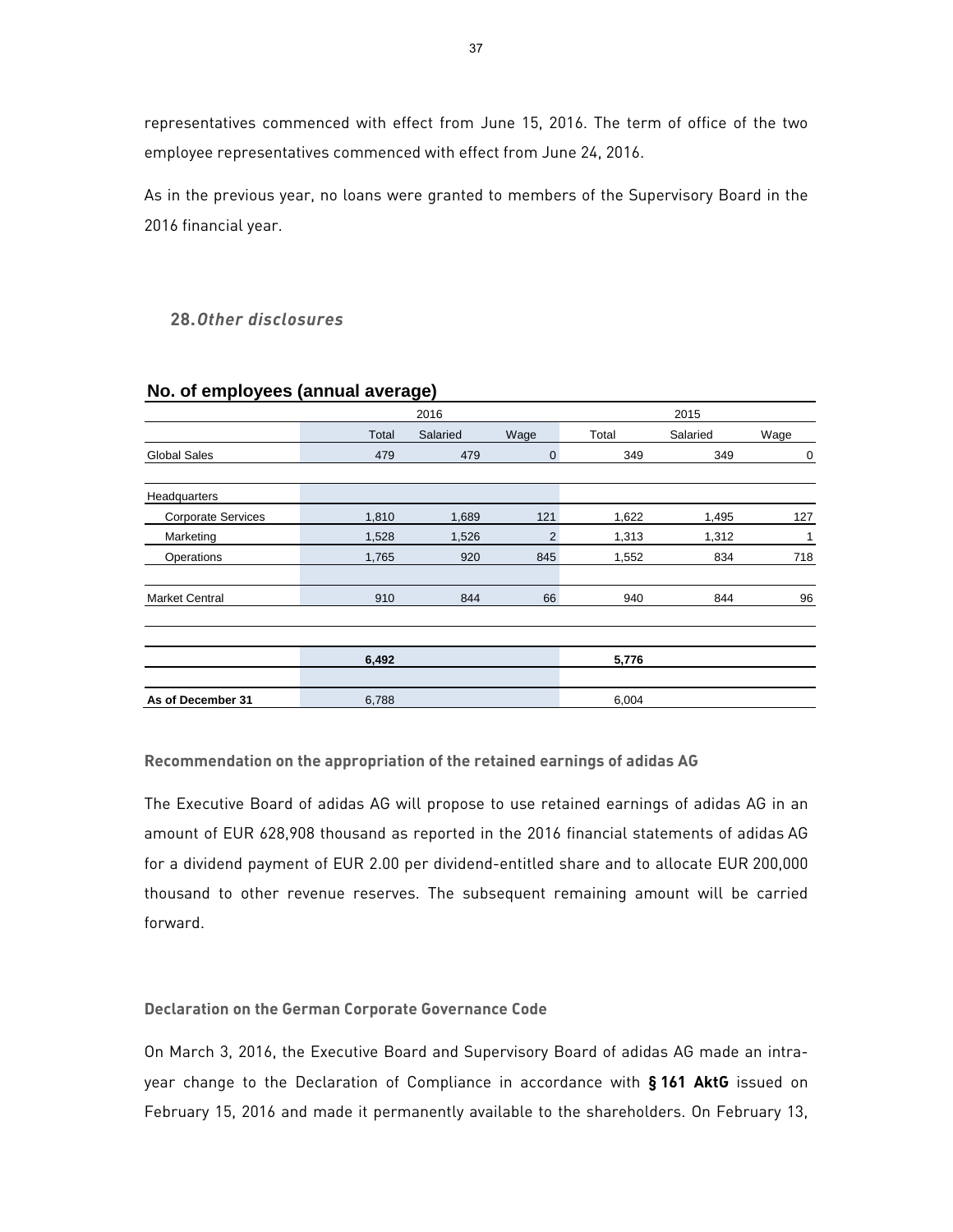2017, the Executive Board and Supervisory Board of adidas AG issued the annually updated Declaration of Compliance in accordance with **§ 161 AktG** and made it permanently available to the shareholders. The full text of the Declaration of Compliance is available on the company's website.

#### **Disclosures pursuant to § 285 no. 10 HGB**

The disclosures pursuant to **§ 285 no. 10 HGB** are contained in Appendix 2 to the notes to the financial statements.

#### **Disclosures pursuant to § 285 no. 17 HGB**

In accordance with **§ 285 no. 17 HGB**, the Company has opted not to include a disclosure of the total audit fee charged by the auditor in this report, since such disclosures are already contained in the consolidated financial statements of the adidas Group.

#### **Disclosures pursuant to § 285 no. 33 HGB**

There have been no events of particular significance since the end of the fiscal year.

In its function as the ultimate parent, adidas AG, Herzogenaurach (Local Court of Fürth, HRB 3868), prepares consolidated financial statements, which are published in the electronic Federal Gazette.

Herzogenaurach, February 17, 2017 The Executive Board of adidas AG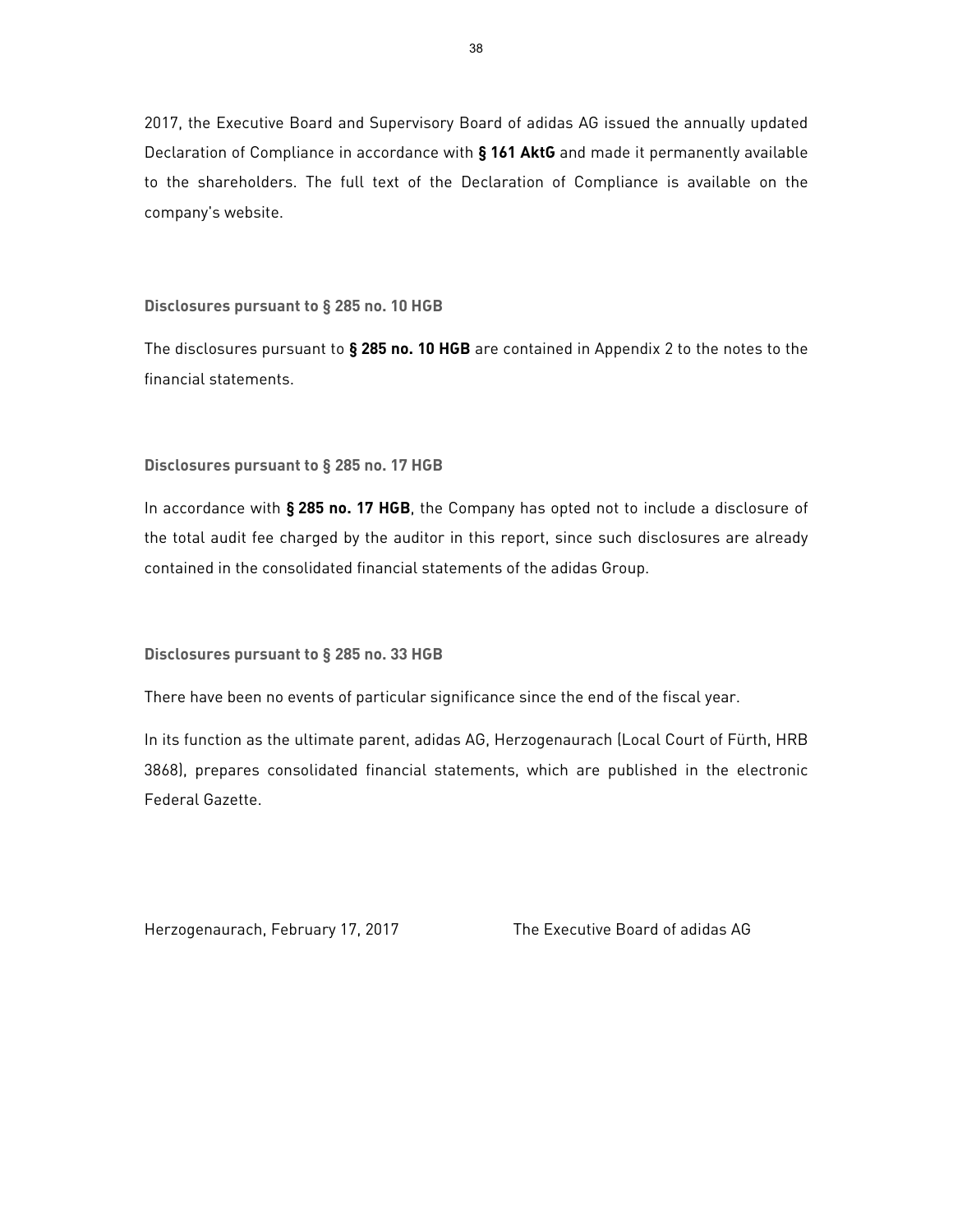# adidas AG

# Statement of changes in fixed assets for 2016

|                |                                                 | Aquisition and production costs |           |           |                   |             |
|----------------|-------------------------------------------------|---------------------------------|-----------|-----------|-------------------|-------------|
|                | Amounts in EUR thousand (HGB)                   | 01.01.2016                      | Additions | Disposals | Reclassifications | 31.12.2016  |
|                | I. Intangible assets                            |                                 |           |           |                   |             |
| $\mathbf{1}$   | Trademarks and similar rights                   |                                 |           |           |                   |             |
|                | and licences to such rights                     | 471.364                         | 12.874    | $-3.401$  | 23.385            | 504.222     |
| 2.             | Prepayments and assets under construction       | 29.373                          | 39.950    | 0         | $-23.385$         | 45.938      |
|                |                                                 | 500.737                         | 52.824    | $-3.401$  | $\mathbf{0}$      | 550.160     |
|                | II. Tangible assets                             |                                 |           |           |                   |             |
| $\mathbf{1}$ . | Land, land rights and buildings                 | 478.817                         | 2.967     | $-3.474$  | 1.699             | 480.009     |
| $\overline{2}$ | Technical equipment and machinery               | 37.005                          | 9.501     | $-326$    | 310               | 46.490      |
| 3.             | Other equipment, operating and office equipment | 256.972                         | 29.398    | $-12.149$ | 1.358             | 275.579     |
| 4.             | Prepayments and assets under construction       | 29.844                          | 48.653    | -3        | $-3.367$          | 75.127      |
|                |                                                 | 802.638                         | 90.519    | $-15.952$ | $\pmb{0}$         | 877.205     |
|                | III. Financial assets                           |                                 |           |           |                   |             |
| 1.             | Shares in affiliated companies                  | 4.144.010                       | 2.570     | 0         | 0                 | 4.146.580   |
| 2.             | Loans to affiliated companies                   | 12.691                          | 0         | $-12.691$ | 0                 | $\mathbf 0$ |
| 3.             | Equity investments                              | 79.249                          | 0         | 0         | 0                 | 79.249      |
| 4.             | Loans to non-affiliated companies               | 200                             | 0         | 0         | 0                 | 200         |
|                |                                                 | 4.236.150                       | 2.570     | $-12.691$ | $\mathbf{0}$      | 4.226.029   |
|                | <b>Fixed Assets</b>                             | 5.539.525                       | 145.913   | $-32.044$ | $\pmb{0}$         | 5.653.394   |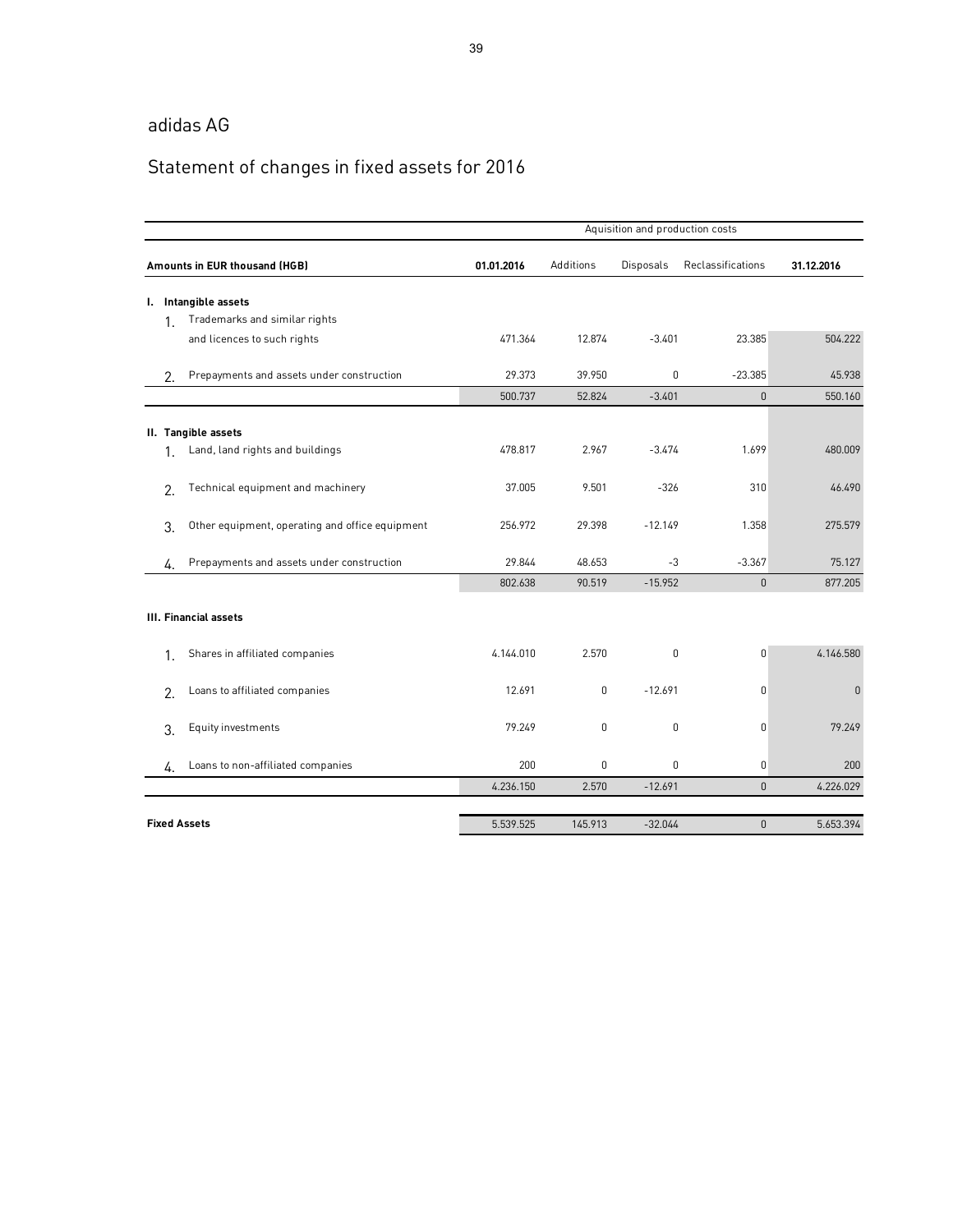# Appendix 1 to the notes

|                  |             |             | Accumulated depreciation |                       |             | Bookvalues  |            |
|------------------|-------------|-------------|--------------------------|-----------------------|-------------|-------------|------------|
| 01.01.2016       | Additions   | Disposals   | Write-up                 | Reclassifications     | 31.12.2016  | 31.12.2016  | 31.12.2015 |
|                  |             |             |                          |                       |             |             |            |
| 382.999          | 56.608      | $-1.621$    | 0                        | $\mathsf{0}$          | 437.986     | 66.236      | 88.365     |
| $\mathbb O$      | $\mathbf 0$ | $\mathbb O$ | 0                        | $\boldsymbol{0}$      | $\mathbf 0$ | 45.938      | 29.373     |
| 382.999          | 56.608      | $-1.621$    | $\overline{0}$           | $\mathbf{0}$          | 437.986     | 112.174     | 117.738    |
|                  |             |             |                          |                       |             |             |            |
| 121.273          | 14.572      | $-2.518$    | 0                        | $\boldsymbol{0}$      | 133.327     | 346.682     | 357.544    |
| 24.531           | 3.751       | $-259$      | 0                        | 107                   | 28.130      | 18.360      | 12.474     |
| 207.218          | 25.478      | $-9.485$    | 0                        | $-107$                | 223.104     | 52.475      | 49.754     |
| $\mathbf 0$      | $\mathbf 0$ | $\mathbf 0$ | 0                        | $\boldsymbol{0}$      | $\mathbf 0$ | 75.127      | 29.844     |
| 353.022          | 43.801      | $-12.262$   | $\overline{0}$           | $\mathbf{0}$          | 384.561     | 492.644     | 449.616    |
|                  |             |             |                          |                       |             |             |            |
| 20.590           | $\mathbf 0$ | $\mathbf 0$ | 0                        | $\boldsymbol{0}$<br>0 | 20.590      | 4.125.990   | 4.123.420  |
| $\mathbf 0$      | $\mathsf 0$ | $\mathbf 0$ | 0                        | $\boldsymbol{0}$      | $\mathbf 0$ | $\mathbf 0$ | 12.691     |
| $\boldsymbol{0}$ | $\mathbf 0$ | $\mathbb 0$ | 0                        | $\boldsymbol{0}$      | $\pmb{0}$   | 79.249      | 79.249     |
| $\mathbf 0$      | 0           | $\mathbb O$ | 0                        | 0                     | $\mathbb O$ | 200         | 200        |
| 20.590           | $\mathbf 0$ | $\mathbf 0$ |                          | $\mathbf 0$           | 20.590      | 4.205.439   | 4.215.560  |
|                  |             |             |                          |                       |             |             |            |
| 756.611          | 100.409     | $-13.883$   |                          | $\mathbf 0$           | 843.137     | 4.810.257   | 4.782.914  |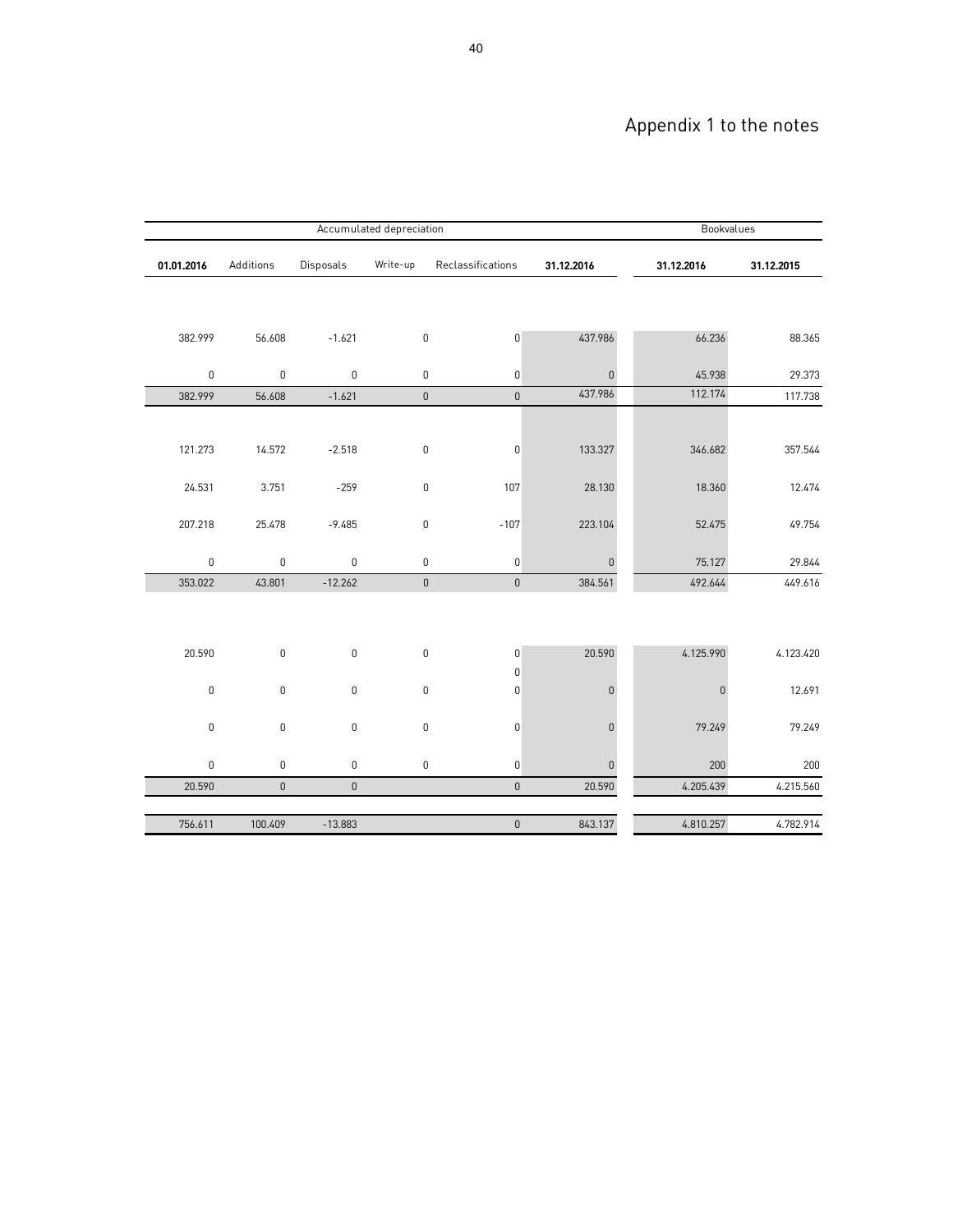# **Supervisory Board**

**Igor Landau Chairman**  *residing in Lugano, Switzerland*  Pensioner, Member of the Board of Directors, Sanofi-Aventis S.A., Paris, France<sup>1)</sup>

Membership in control bodies pursuant to § 285 sec. 10 HGB:

- Member of the Board of Directors, Sanofi-Aventis S.A., Paris, France<sup>11</sup>

# **Sabine Bauer\***

**Deputy Chairwoman**  *residing in Erlangen, Germany*  Full-time member of the Works Council Herzogenaurach, adidas AG Chairwoman of the Central Works Council, adidas AG Chairwoman of the European Works Council, adidas AG

Membership in control bodies pursuant to § 285 sec. 10 HGB:

- none

# **Willi Schwerdtle Deputy Chairman**

*residing in Munich, Germany*  Independent Management Consultant as well as Partner, WP Force Solutions GmbH, Bad Homburg v.d. Höhe, Germany

Membership in control bodies pursuant to § 285 sec. 10 HGB:

- Member of the Supervisory Board, Eckes AG, Nieder-Olm, Germany
- Chairman of the Supervisory Board, Windeln.de AG, Munich, Germany

\* Employee representative.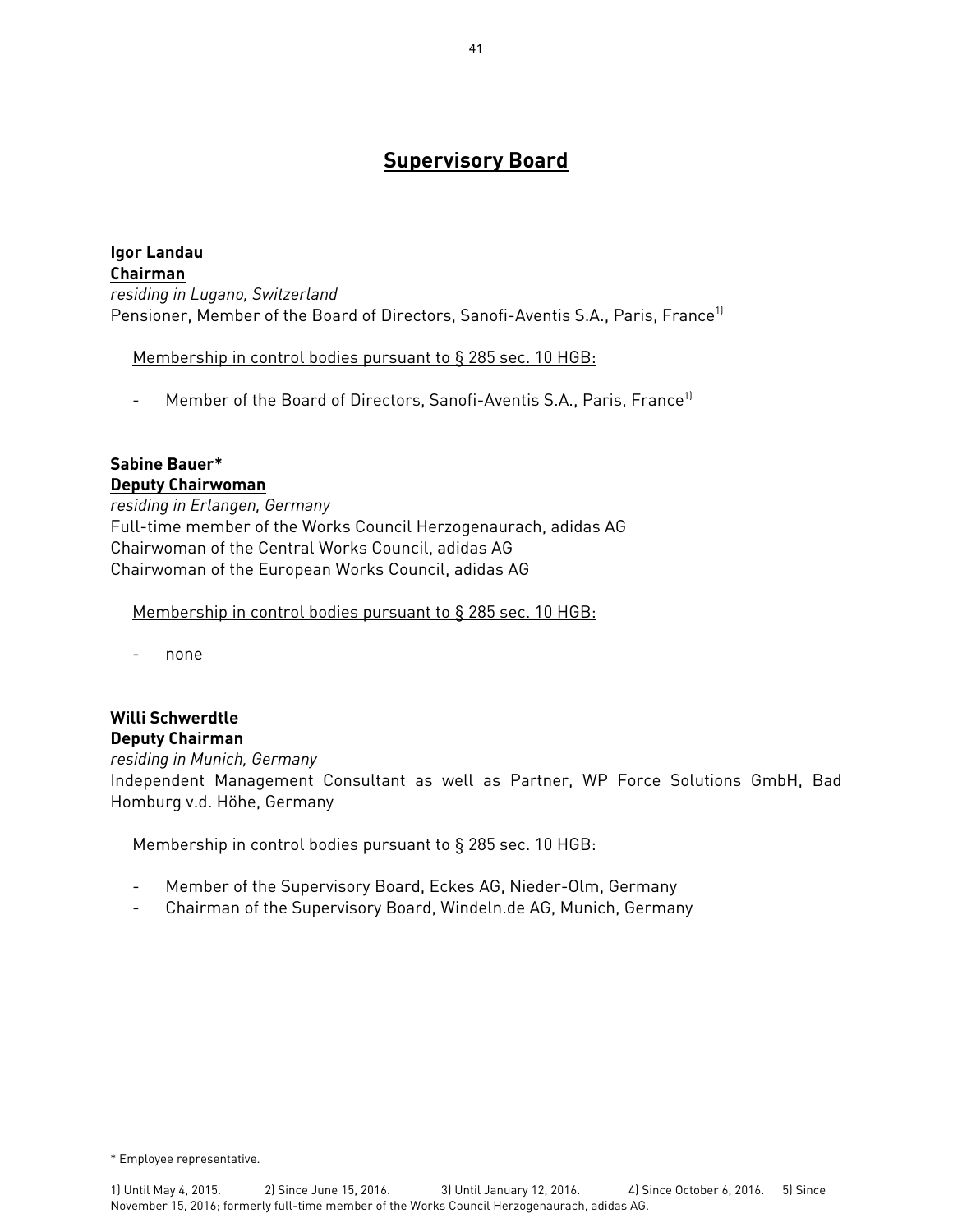# **Ian Gallienne**<sup>2)</sup>

*residing in Gerpinnes, Belgium*  Co-Chief Executive Officer, Groupe Bruxelles Lambert, Brussels, Belgium

Membership in control bodies pursuant to § 285 sec. 10 HGB:

- Member of the Board of Directors, Pernod Ricard SA, Paris, France
- Member of the Board of Directors, SGS SA, Geneva, Switzerland
- Member of the Board of Directors, Umicore SA, Brussels, Belgium
- Member of the Board of Directors, Erbe SA, Loverval, Belgium

*Mandates within the Groupe Bruxelles Lambert:* 

- Member of the Board of Directors, Imerys SA, Paris, France
- Member of the Board of Directors, Sienna Capital S.à r.l., Strassen, Luxembourg
- Member of the Board of Directors, GBL Verwaltung SA, Strassen, Luxembourg

# **Dieter Hauenstein\***

*residing in Herzogenaurach, Germany*  Full-time member of the Works Council Herzogenaurach, adidas AG

Membership in control bodies pursuant to § 285 sec. 10 HGB:

none

# **Dr. Wolfgang Jäger\***

# *residing in Bochum, Germany*

Managing Director in charge of Public Relations and Scholarships, Hans-Böckler-Stiftung, Düsseldorf, Germany

Membership in control bodies pursuant to § 285 sec. 10 HGB:

none

# **Dr. Stefan Jentzsch**

*residing in London, Great Britain* 

Corporate Finance Consultant/Partner, Perella Weinberg Partners UK LLP, London, Great Britain

Membership in control bodies pursuant to § 285 sec. 10 HGB:

Deputy Chairman of the Supervisory Board, AIL Leasing München AG, Grünwald, Germany

<sup>\*</sup> Employee representative.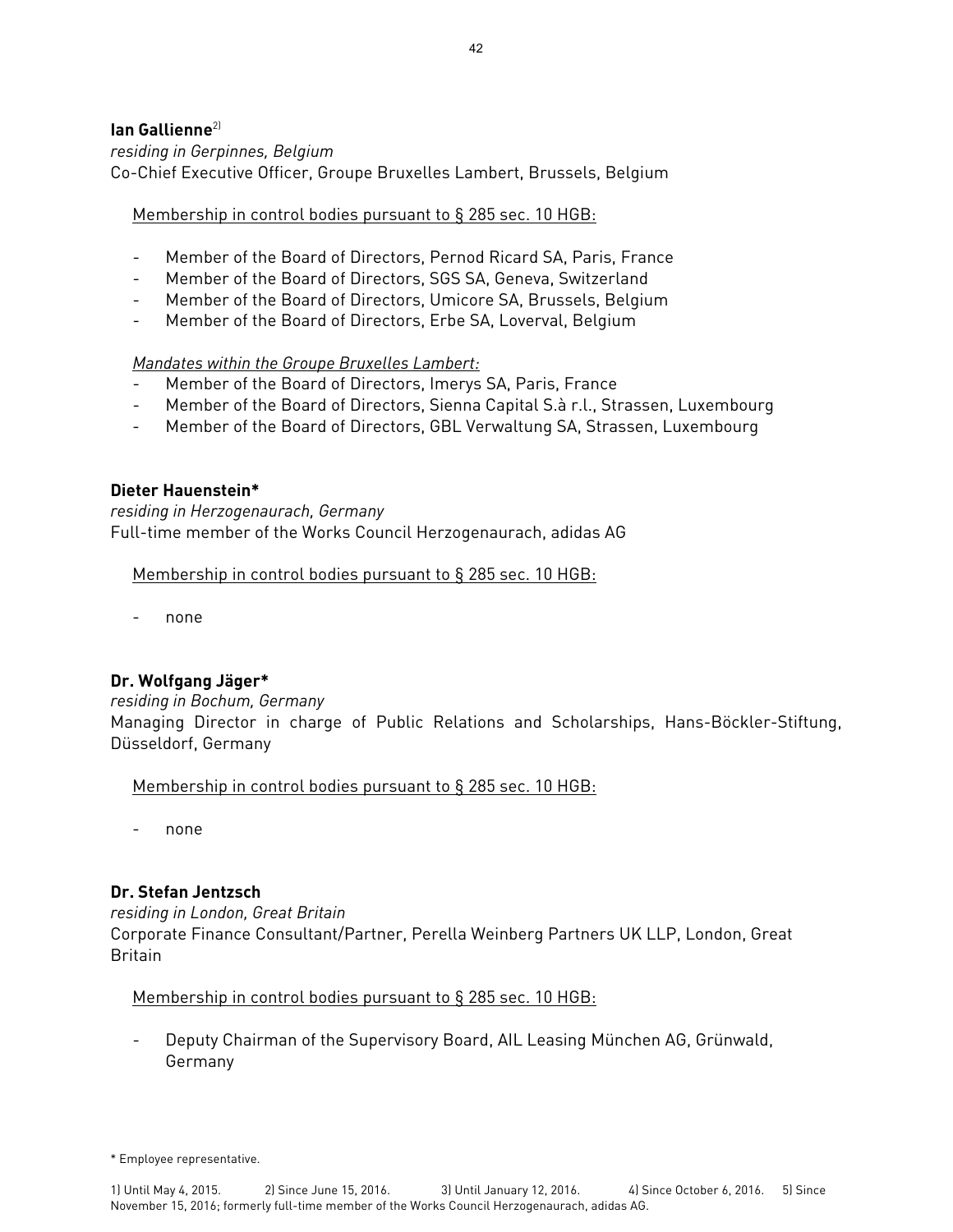# **Herbert Kauffmann**

*residing in Stuttgart, Germany* Independent Management Consultant, Stuttgart, Germany

# Membership in control bodies pursuant to § 285 sec. 10 HGB:

- Chairman of the Supervisory Board, Uniscon universal identity control GmbH, Munich, Germany<sup>31</sup>
- Member of the Supervisory Board, DEUTZ AG, Cologne, Germany

# **Katja Kraus**

*residing in Hamburg, Germany*  Author/Managing Partner, Jung von Matt/sports GmbH, Hamburg, Germany

# Membership in control bodies pursuant to § 285 sec. 10 HGB:

none

# **Kathrin Menges**

### *residing in Neuss, Germany*

Executive Vice President Human Resources and Infrastructure Services, Henkel AG & Co. KGaA, Düsseldorf, Germany

# Membership in control bodies pursuant to § 285 sec. 10 HGB:

none

# *Mandates within the Henkel Group:*

- Member of the Supervisory Board, Henkel Central Eastern Europe GmbH, Vienna, Austria
- Member of the Supervisory Board, Henkel Nederland B.V., Nieuwegein, The Netherlands
- Member of the Board of Directors, Henkel Norden AB, Stockholm, Sweden
- Member of the Board of Directors, Henkel Norden Oy, Vantaa, Finland

# **Udo Müller\***4)

residing in Herzogenaurach, Germany Director Future, adidas AG

# Membership in control bodies pursuant to § 285 sec. 10 HGB:

- none

<sup>\*</sup> Employee representative.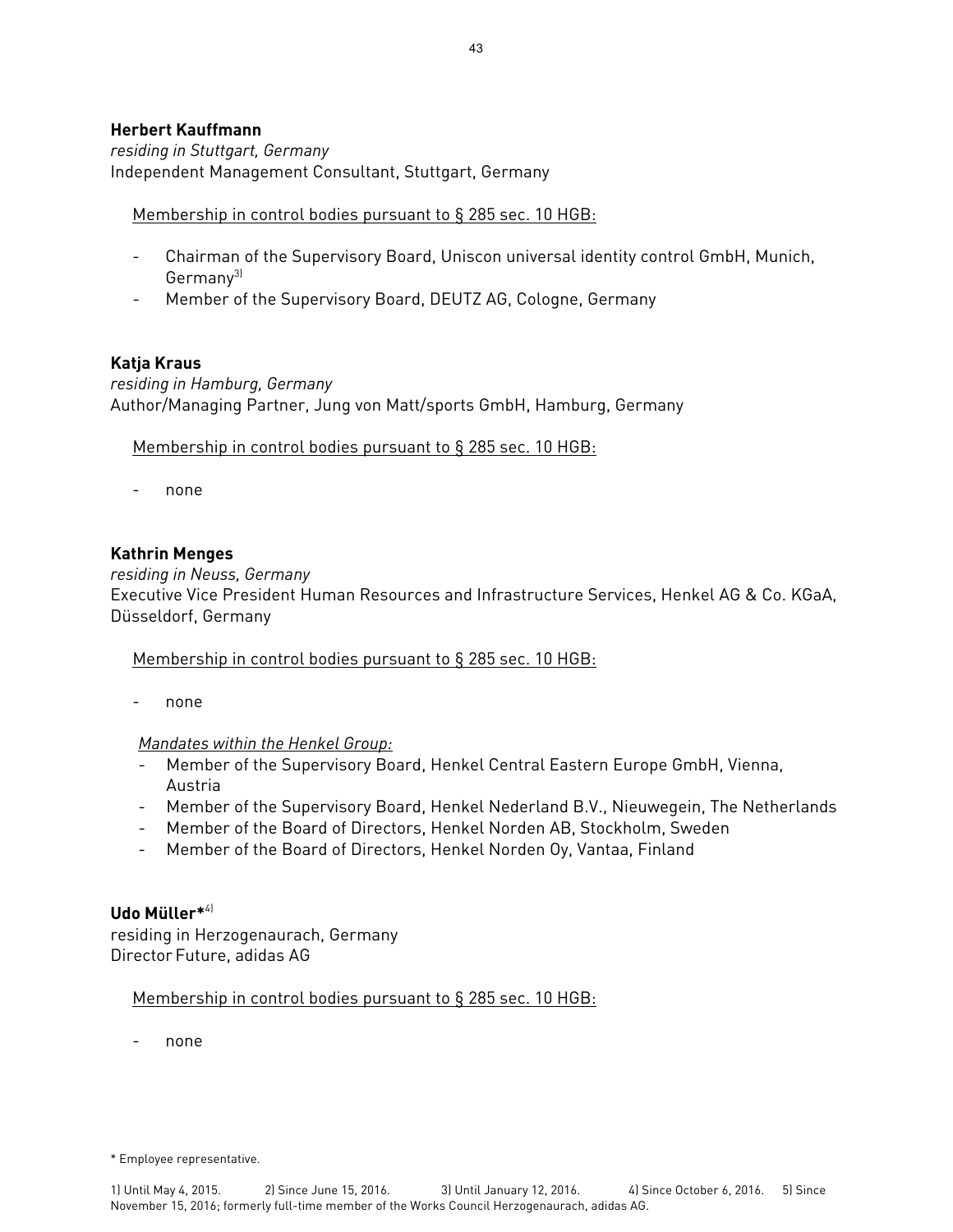# **Roland Nosko\***

*residing in Wolnzach, Germany*  Trade Union Official, IG BCE, Headquarter Nuremberg, Nuremberg, Germany

# Membership in control bodies pursuant to § 285 sec. 10 HGB:

- Deputy Chairman of the Supervisory Board, CeramTec GmbH, Plochingen, Germany

# **Hans Ruprecht\***

*residing in Herzogenaurach, Germany*  Vice President Customer Service Central Europe West, adidas AG

Membership in control bodies pursuant to § 285 sec. 10 HGB:

none

# **Nassef Sawiris**2)

*residing in London, Great Britain*  Chief Executive Officer, OCI N.V., Amsterdam, The Netherlands

# Membership in control bodies pursuant to § 285 sec. 10 HGB:

Member of the Board of Directors, LafargeHolcim Ltd., Jona, Switzerland

# *Mandates within the OCI N.V. Group:*

Member of the Board of Directors, OCI Partners LP, Wilmington, Delaware/USA

# **Heidi Thaler-Veh\***

*residing in Uffenheim, Germany*  Member of the Central Works Council, adidas AG

# Membership in control bodies pursuant to § 285 sec. 10 HGB:

none

# **Kurt Wittmann\***4)

*residing in Markt Bibart, Germany* 

Full-time member of the Works Council Herzogenaurach, adidas AG First Deputy Chairman of the Works Council Herzogenaurach, adidas AG<sup>51</sup>

# Membership in control bodies pursuant to § 285 sec. 10 HGB:

none

\* Employee representative.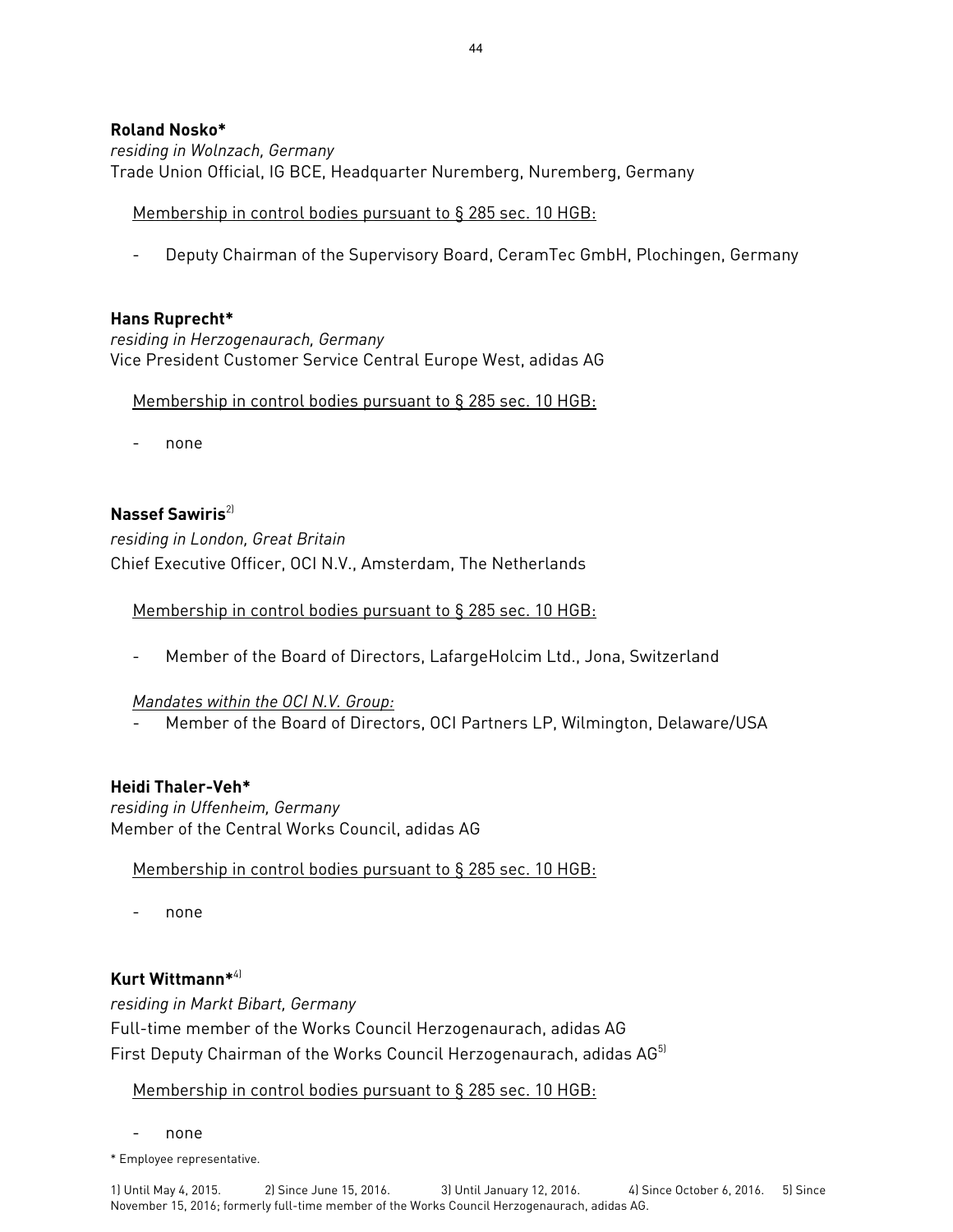# **Employee representative, court-appointed with effect from June 24, 2016 and until October 6, 2016:**

# **Roswitha Herrmann**

*residing in Erlangen*  Chairwoman of the Works Council Herzogenaurach, adidas AG

Membership in control bodies pursuant to § 285 sec. 10 HGB:

- none

# **Michael Storl**

*residing in Oberreichenbach*  Full-time member of the Works Council Herzogenaurach, adidas AG

# Membership in control bodies pursuant to § 285 sec. 10 HGB:

- none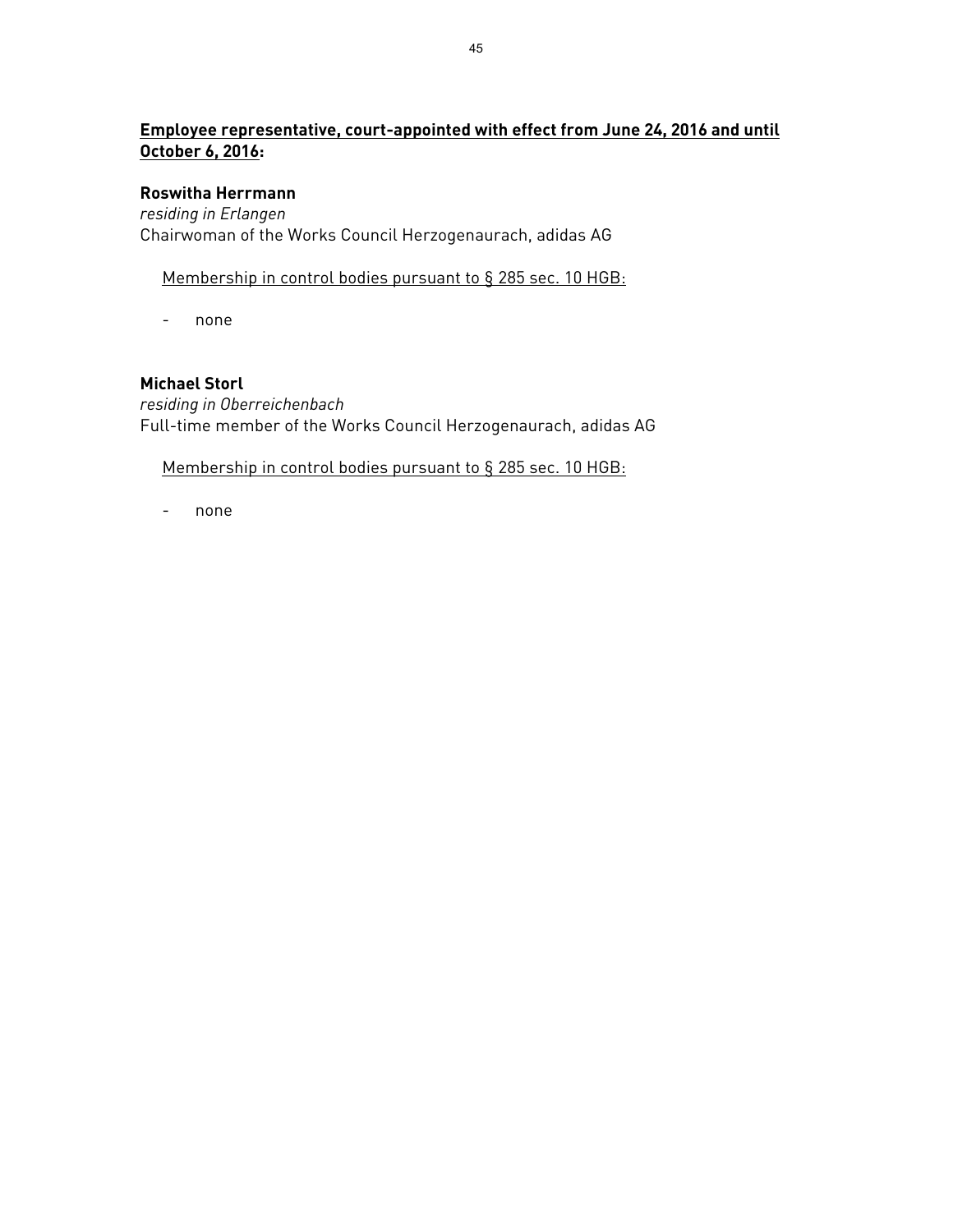# **Executive Board**

# **Kasper Rorsted1), Herzogenaurach, Germany Chief Executive Officer**

Membership in control bodies pursuant to § 285 para. 10 HGB:

- Member of the Supervisory Board, Anheuser-Busch InBev SA, Leuven, Belgium<sup>2)</sup>
- Member of the Supervisory Board, Bertelsmann SE & Co. KGaA, Gütersloh, Germany
- Member of the Supervisory Board, Danfoss A/S, Nordborg, Denmark

# **Glenn Bennett, Boston/Massachusetts, USA Executive Board member in charge of Global Operations**

Membership in control bodies pursuant to § 285 sec. 10 HGB:

- none

# **Robin J. Stalker, Oberreichenbach, Germany Chief Financial Officer**

Membership in control bodies pursuant to § 285 sec. 10 HGB:

- Member of the Supervisory Board, Schaeffler AG, Herzogenaurach, Germany

# **Eric Liedtke, Erlangen, Germany Executive Board member in charge of Global Brands**

# Membership in control bodies pursuant to § 285 sec. 10 HGB:

- none

# **Roland Auschel, Erlangen, Germany Executive Board member in charge of Global Sales**

# Membership in control bodies pursuant to § 285 sec. 10 HGB:

none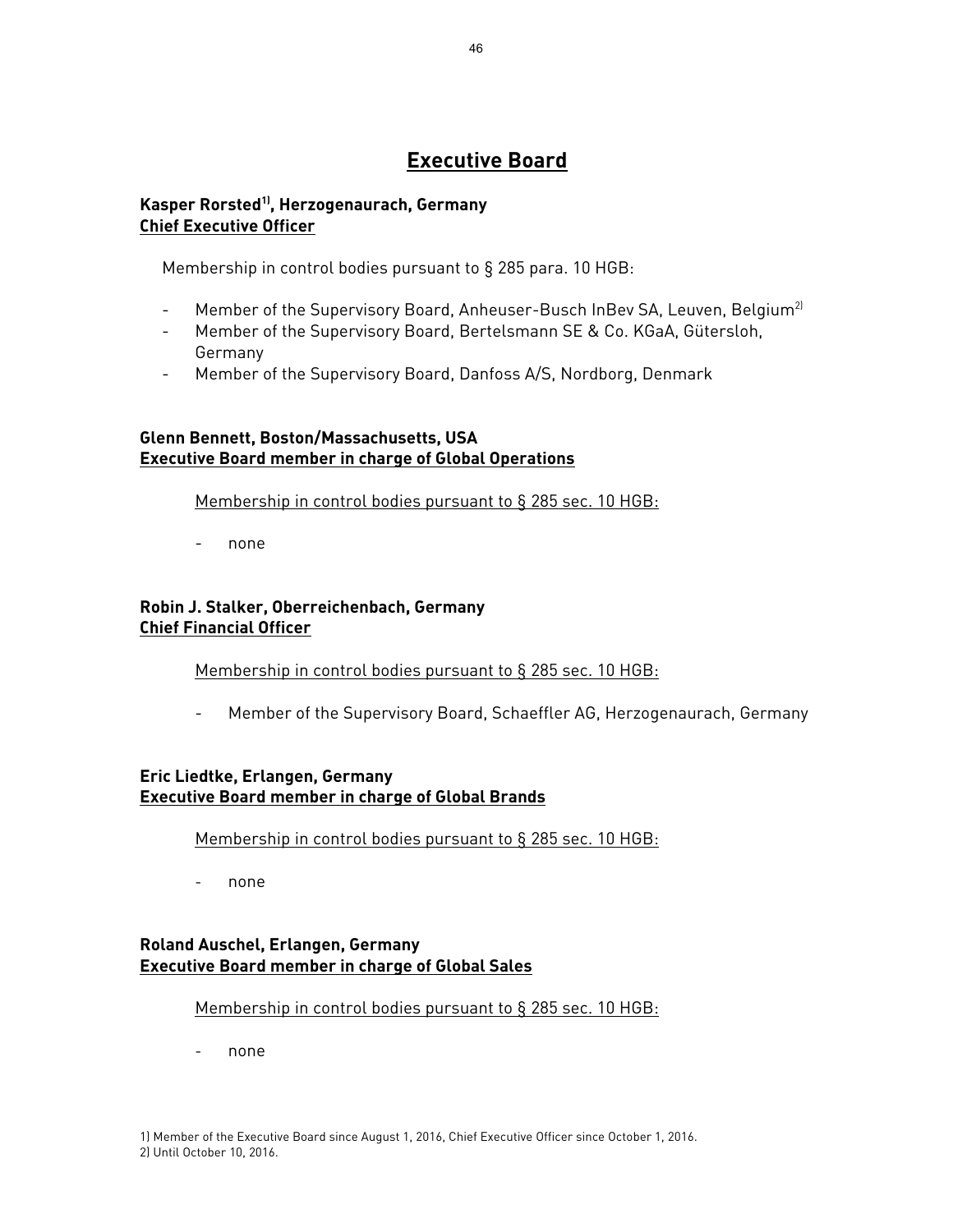# **Chief Executive Officer and member of the Executive Board until September 30, 2016 Herbert Hainer, Herzogenaurach, Germany**

Membership in control bodies pursuant to § 285 para. 10 HGB:

- Deputy Chairman of the Supervisory Board, FC Bayern München AG, Munich,
- Germany
- Member of the Supervisory Board, Allianz Deutschland AG, Munich, Germany
- Member of the Supervisory Board, Deutsche Lufthansa AG, Cologne, Germany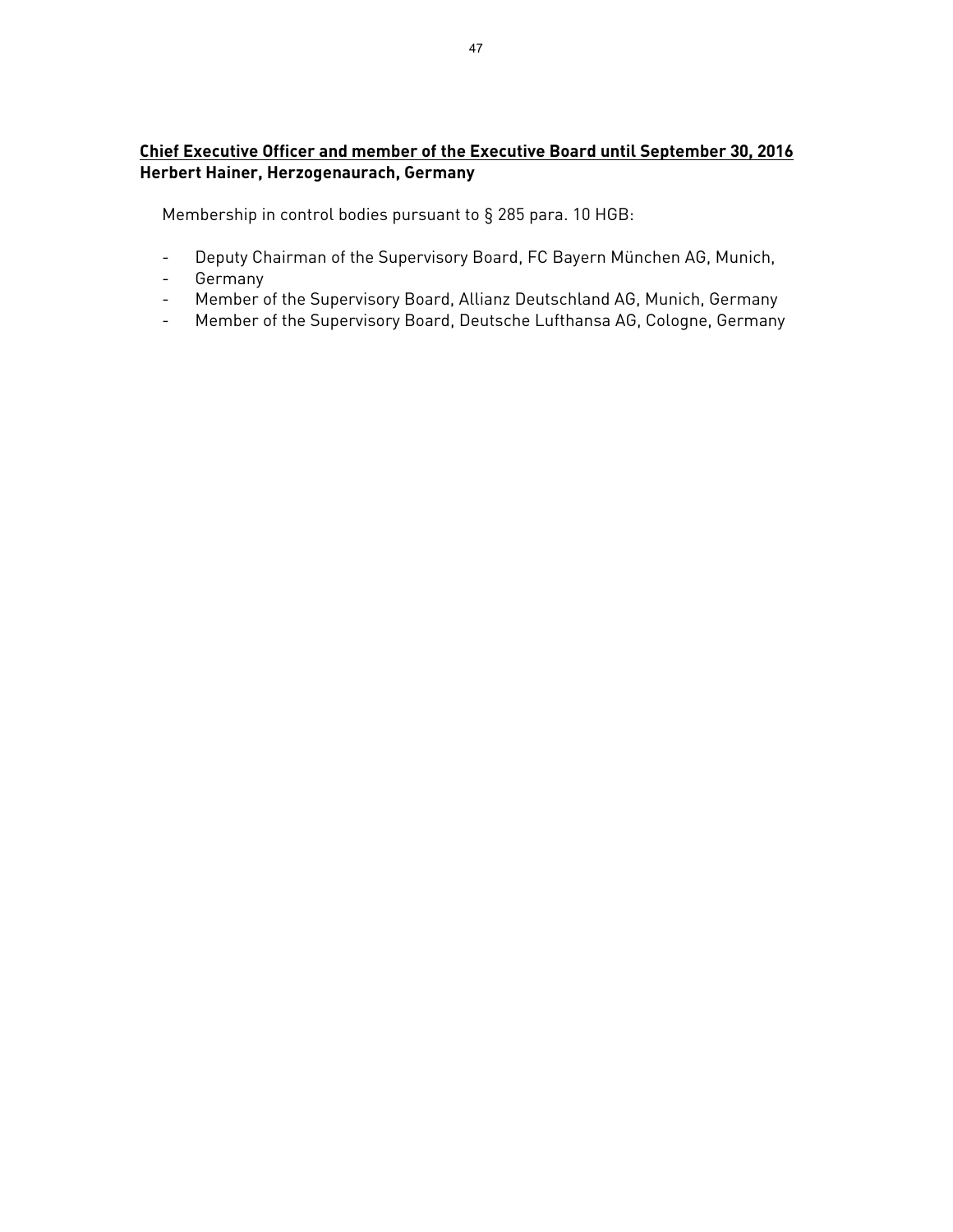| <b>Company and Domicile</b>                              |                                | Currency   | Share in capital<br>held by 1) | in %                          |
|----------------------------------------------------------|--------------------------------|------------|--------------------------------|-------------------------------|
| Germany<br>1 adidas Insurance & Risk Consultants GmbH 2) | Herzogenaurach (Germany)       | <b>EUR</b> | directly                       | 100                           |
| 2 adidas Beteiligungsgesellschaft mbH 2)                 | Herzogenaurach (Germany)       | <b>EUR</b> | directly                       | 100                           |
| 3 adidas CDC Immobilieninvest GmbH                       | Herzogenaurach (Germany)       | <b>EUR</b> | 14                             | 100                           |
| 4 adidas Verwaltungsgesellschaft mbH 3)                  | Herzogenaurach (Germany)       | <b>EUR</b> | 89                             | 100                           |
| 5 adidas anticipation GmbH 2)                            | Herzogenaurach (Germany)       | <b>EUR</b> | directly                       | 100                           |
| <b>Europe (incl. Middle East and Africa)</b>             |                                |            |                                |                               |
| 6 adidas sport gmbh                                      | Cham (Switzerland)             | CHF        | directly                       | 100                           |
| 7 adidas Austria GmbH                                    | Klagenfurt (Austria)           | <b>EUR</b> | directly<br>6                  | 95,89<br>4,11                 |
| 8 runtastic GmbH                                         | Pasching (Austria)             | <b>EUR</b> | 10                             | 100                           |
| 9 adidas France S.a.r.l.                                 | Landersheim (France)           | <b>EUR</b> | directly                       | 100                           |
| 10 adidas International B.V.                             | Amsterdam (Netherlands)        | <b>EUR</b> | directly<br>9                  | 93,97<br>6,03                 |
| 11 adidas International Trading B.V.                     | Amsterdam (Netherlands)        | <b>EUR</b> | 10                             | 100                           |
| 12 adidas International Marketing B.V.                   | Amsterdam (Netherlands)        | <b>EUR</b> | 10                             | 100                           |
| 13 adidas International Finance B.V.                     | Amsterdam (Netherlands)        | <b>EUR</b> | 10                             | 100                           |
| 14 adidas International Property Holding B.V.            | Amsterdam (Netherlands)        | <b>EUR</b> | 100                            | 100                           |
| 15 adidas Infrastructure Holding B.V.                    | Amsterdam (Netherlands)        | <b>EUR</b> | 10                             | 100                           |
| 16 adidas Benelux B.V.                                   | Amsterdam (Netherlands)        | <b>EUR</b> | directly                       | 100                           |
| 17 Hydra Ventures B.V.                                   | Amsterdam (Netherlands)        | <b>EUR</b> | 10                             | 100                           |
| 18 adidas (UK) Limited                                   | Stockport (Great Britain)      | GBP        | 10                             | 100                           |
| 19 Refuel (Brand Distribution) Limited 4)                | Aylesbury (Great Britain)      | GBP        | 20                             | 100                           |
| 20 Reebok International Limited 8)                       | London (Great Britain)         | <b>EUR</b> | 87                             | 100                           |
| 21 Trafford Park DC Limited                              | London (Great Britain)         | GBP        | 15                             | 100                           |
| 22 RBK Holdings Limited 3) 8)                            | London (Great Britain)         | GBP        | 87<br>81                       | 89<br>11                      |
| 23 Reebok Pensions Management Limited 3) 8)              | London (Great Britain)         | GBP        | 20                             | 100                           |
| 24 Reebok Europe Holdings                                | London (Great Britain)         | GBP        | 20                             | 100                           |
| 25 Luta Limited 3) 8)                                    | London (Great Britain)         | GBP        | 20                             | 100                           |
| 26 Taylor Made Golf Limited 10)                          | Basingstoke (Great Britain)    | GBP        | 10                             | 100                           |
| 27 Ashworth U.K. Ltd. 3) 10)                             | <b>Bristol (Great Britain)</b> | GBP        | 26                             | 100                           |
| 28 adidas (Ireland) Limited                              | Dublin (Ireland)               | <b>EUR</b> | 10                             | 100                           |
| 29 adidas International Re DAC                           | Dublin (Ireland)               | <b>EUR</b> | 10                             | 100                           |
| 30 Reebok Ireland Limited 3)                             | Dublin (Ireland)               | <b>EUR</b> | 28                             | 100                           |
| 31 Five Ten Europe NV 3)                                 | Lasne (Belgium)                | FUK        | 90                             | 100                           |
| 32 adidas España S.A.U.                                  | Zaragoza (Spain)               | <b>EUR</b> | $\boldsymbol{2}$               | 100                           |
| 33 adidas Finance Spain S.A.U.                           | Zaragoza (Spain)               | <b>EUR</b> | 87                             | 100                           |
| 34 Global Merchandising, S.L.                            | Madrid (Spain)                 | <b>EUR</b> | 10                             | 100                           |
| 35 adidas Italy S.p.A.                                   | Monza (Italy)                  | <b>EUR</b> | 10                             | 100                           |
| 36 adidas Portugal - Artigos de Desporto, S.A.           | Lisbon (Portugal)              | <b>EUR</b> | 10                             | 100                           |
| 37 adidas Business Services Lda.                         | Morea de Maia (Portugal)       | <b>EUR</b> | 10<br>directly                 | 98<br>$\overline{\mathbf{c}}$ |
| 38 adidas Norge AS                                       | Lillestrom (Norway)            | <b>NOK</b> | directly                       | 100                           |
| 39 Reebok-CCM Hockey AS                                  | Lillestrom (Norway)            | <b>NOK</b> | 38                             | 100                           |
| 40 adidas Sverige AB                                     | Solna (Sweden)                 | <b>SEK</b> | directly                       | 100                           |
| 41 adidas Finance Sverige AB                             | Solna (Sweden)                 | <b>SEK</b> | 89                             | 100                           |
| 42 Reebok-CCM Hockey AB                                  | Solna (Sweden)                 | <b>SEK</b> | 40                             | 100                           |
| 43 adidas Suomi Oy                                       | Helsinki (Finland)             | <b>EUR</b> | 10                             | 100                           |
| 44 Reebok-CCM Hockey Oy                                  | Espoo (Finland)                | <b>EUR</b> | 10                             | 100                           |
| 45 adidas Danmark A/S                                    | Copenhagen (Denmark)           | <b>DKK</b> | 10                             | 100                           |
| 46 adidas CR s.r.o.                                      | Prague (Czech Republic)        | CZK        | directly                       | 100                           |
|                                                          |                                |            |                                |                               |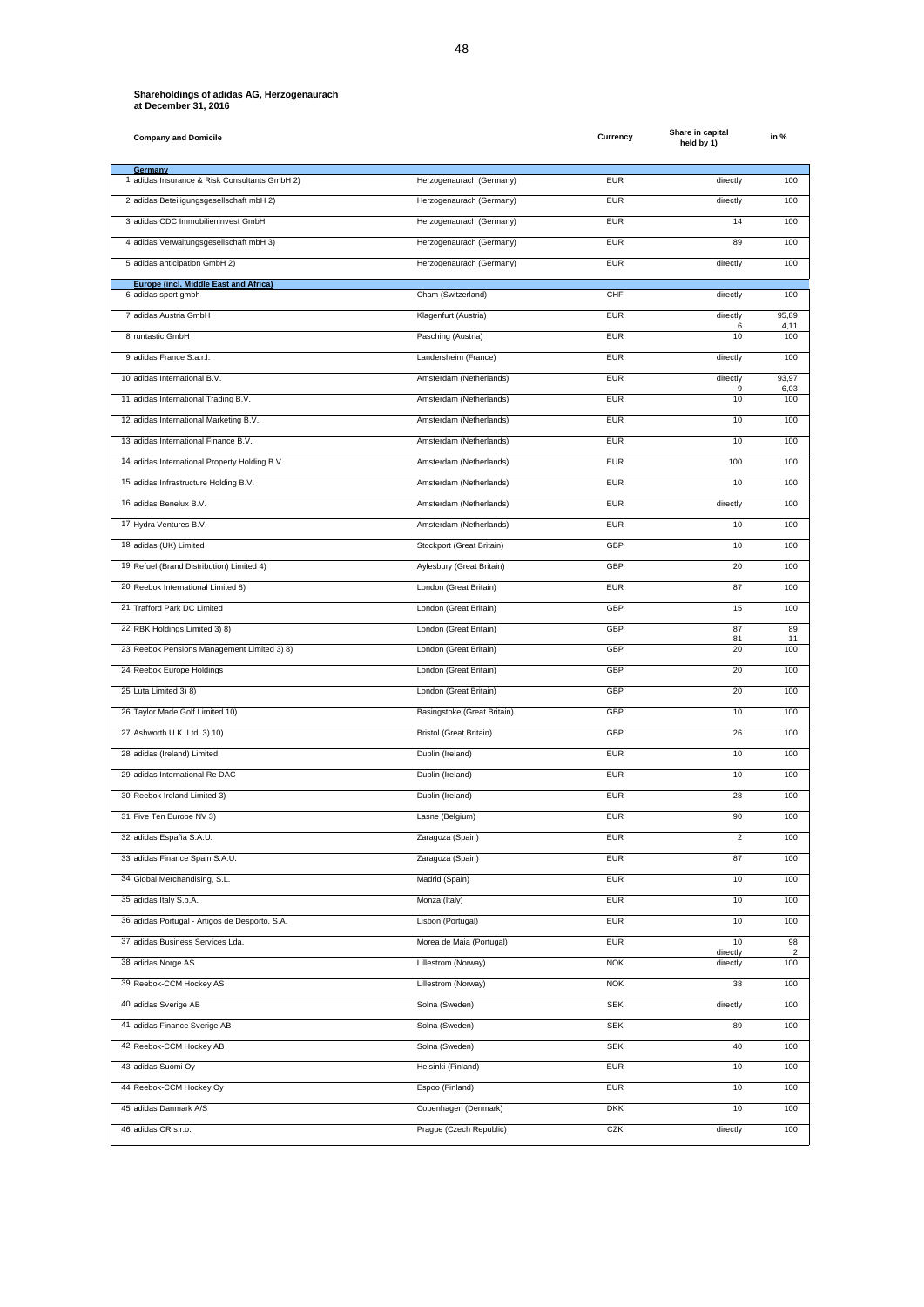| <b>Company and Domicile</b>                             |                                   | Currency   | Share in capital<br>held by 1) | in %      |
|---------------------------------------------------------|-----------------------------------|------------|--------------------------------|-----------|
| 47 adidas Budapest Kft.                                 | Budapest (Hungary)                | <b>HUF</b> | directly                       | 100       |
| 48 adidas Bulgaria EAD                                  | Sofia (Bulgaria)                  | <b>BGN</b> | directly                       | 100       |
| 49 LLC 'adidas, Ltd.'                                   | Moscow (Russia)                   | <b>RUB</b> | $\overline{7}$                 | 100       |
| 50 adidas Poland Sp.z o.o.                              | Warsaw (Poland)                   | PLN        | directly                       | 100       |
| 51 adidas Finance Poland S.A.                           | Warsaw (Poland)                   | <b>PLN</b> | 87                             | 100       |
| 52 adidas Romania S.R.L.                                | Bucharest (Romania)               | <b>RON</b> | 10                             | 100       |
| 53 adidas Baltics SIA                                   | Riga (Latvia)                     | <b>EUR</b> | 10                             | 100       |
| 54 adidas Slovakia s.r.o.                               | Bratislava (Slovak Republic)      | <b>EUR</b> | directly                       | 100       |
| 55 adidas Trgovina d.o.o.                               | Ljubljana (Slovenia)              | <b>EUR</b> | directly                       | 100       |
| 56 SC 'adidas-Ukraine'                                  | Kiev (Ukraine)                    | <b>UAH</b> | directly                       | 100       |
| 57 adidas LLP                                           | Almaty (Republic of Kazakhstan)   | KZT        | directly                       | 100       |
| 58 adidas Serbia d.o.o.                                 | Belgrade (Serbia)                 | <b>RSD</b> | 10                             | 100       |
| 59 adidas Croatia d.o.o.                                | Zagreb (Croatia)                  | <b>HRK</b> | 10                             | 100       |
| 60 adidas Hellas A.E.                                   | Athens (Greece)                   | <b>EUR</b> | directly                       | 100       |
| 61 adidas (Cyprus) Limited                              | Nicosia (Cyprus)                  | <b>EUR</b> | directly                       | 100       |
| 62 adidas Spor Malzemeleri Satis ve Pazarlama A.S.      | Istanbul (Turkey)                 | <b>TRY</b> | 10                             | 100       |
| 63 adidas Emerging Markets L.L.C                        | Dubai (United Arab Emirates)      | <b>USD</b> | indirectly                     | 51        |
| 64 adidas Emerging Markets FZE                          | Dubai (United Arab Emirates)      | <b>USD</b> | 9<br>10                        | 49<br>100 |
| 65 adidas Levant Limited                                | Dubai (United Arab Emirates)      | <b>JOD</b> | 64                             | 100       |
| 66 adidas Levant Limited - Jordan                       | Amman (Jordan)                    | <b>JOD</b> | 65                             | 100       |
| 67 adidas Imports & Exports Ltd.                        | Cairo (Egypt)                     | EGP        | 68                             | 100       |
| 68 adidas Sporting Goods Ltd.                           | Cairo (Egypt)                     | EGP        | 10                             | 90        |
| 69 adidas Egypt Ltd. 3)                                 | Cairo (Egypt)                     | <b>USD</b> | 11<br>directly                 | 10<br>100 |
| 70 Reebok Israel Ltd.                                   | Holon (Israel)                    | <b>ILS</b> | directly                       | 100       |
| 71 Life Sport Ltd.                                      | Holon (Israel)                    | <b>ILS</b> | 10                             | 85        |
| 72 adidas Morocco LLC                                   | Casablanca (Morocco)              | MAD        | directly                       | 100       |
| 73 adidas (South Africa) (Pty) Ltd.                     | Cape Town (South Africa)          | ZAR        | directly                       | 100       |
| <b>North America</b><br>74 adidas North America, Inc.   | Portland, Oregon (USA)            | <b>USD</b> | 10                             | 100       |
| 75 adidas America, Inc.                                 |                                   | <b>USD</b> | 74                             | 100       |
| 76 adidas International, Inc.                           | Portland, Oregon (USA)            |            |                                |           |
|                                                         | Portland, Oregon (USA)            | <b>USD</b> | 74                             | 100       |
| 77 adidas Team, Inc. 3)                                 | Portland, Oregon (USA)            | <b>USD</b> | 74                             | 100       |
| 78 Taylor Made Golf Co., Inc. 5)                        | Carlsbad, California (USA)        | <b>USD</b> | 74                             | 100       |
| 79 Ashworth, LLC 3) 5)                                  | Carlsbad, California (USA)        | <b>USD</b> | 78                             | 100       |
| 80 The Reebok Worldwide Trading Company, LLC            | Wilmington, Delaware (USA)        | <b>USD</b> | 87                             | 100       |
| 81 Reebok Securities Holdings LLC 9)                    | Wilmington, Delaware (USA)        | <b>USD</b> | 87                             | 100       |
| 82 Textronics, Inc.                                     | Wilmington, Delaware (USA)        | <b>USD</b> | 76                             | 100       |
| 83 Ashworth Acquisition Corp. 3) 5)                     | Wilmington, Delaware (USA)        | <b>USD</b> | 79                             | 100       |
| 84 Putter, LLC 3) 5)                                    | Montgomery, Alabama (USA)         | <b>USD</b> | 83                             | 100       |
| 85 Onfield Apparel Group, LLC 3) 6)                     | Dover, Delaware (USA)             | <b>USD</b> | 87<br>86                       | 99<br>1   |
| 86 Reebok Onfield, LLC 3) 6)                            | Dover, Delaware (USA)             | <b>USD</b> | 87                             | 100       |
| 87 Reebok International Ltd. 9)                         | Canton, Massachusetts (USA)       | <b>USD</b> | 74                             | 100       |
| 88 Sports Licensed Division of the adidas Group, LLC 6) | Boston, Massachusetts (USA)       | <b>USD</b> | 87<br>81                       | 99<br>1   |
| 89 Reebok-CCM Hockey U.S., Inc. 7)                      | Montpelier, Vermont (USA)         | <b>USD</b> | 87                             | 100       |
| 90 Stone Age Equipment, Inc.                            | Redlands, California (USA)        | <b>USD</b> | 75                             | 100       |
| 91 Spartanburg DC, Inc.                                 | Spartanburg, South Carolina (USA) | <b>USD</b> | 75                             | 100       |
| 92 adidas Canada Ltd.                                   | Woodbridge, Ontario (Canada)      | CAD        | 10                             | 100       |
| 93 Sport Maska Inc.                                     | New Brunswick (Canada)            | CAD        | 10                             | 100       |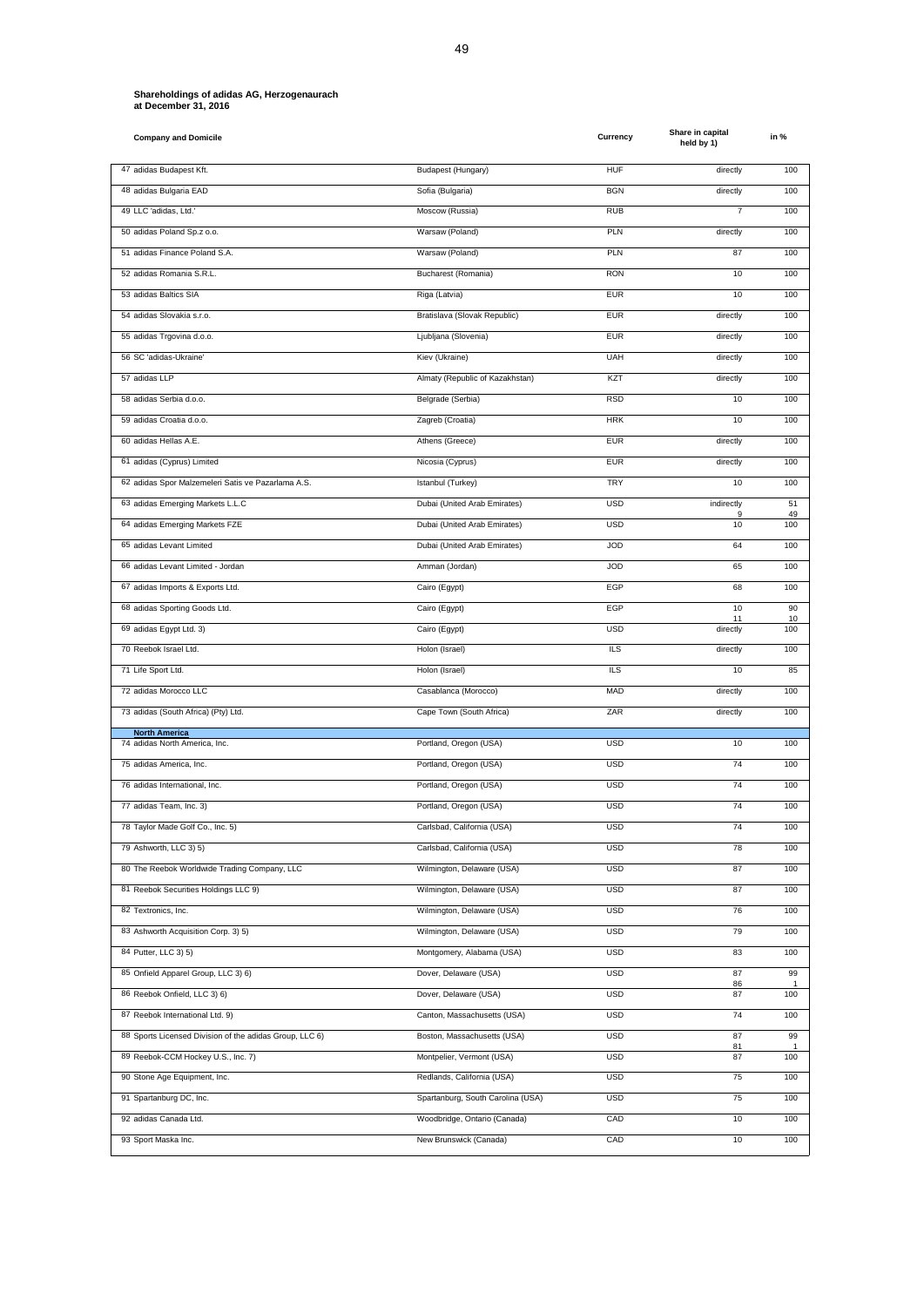| <b>Company and Domicile</b>                       |                            | Currency   | Share in capital<br>held by 1) | in %               |
|---------------------------------------------------|----------------------------|------------|--------------------------------|--------------------|
| Asia<br>94 adidas Sourcing Limited                | Hong Kong (China)          | <b>USD</b> | 11                             | 100                |
| 95 adidas Services Limited                        | Hong Kong (China)          | <b>USD</b> | 10                             | 100                |
| 96 adidas Hong Kong Limited                       | Hong Kong (China)          | <b>HKD</b> | $\overline{2}$                 | 100                |
| 97 Smedley Industries (Hong Kong) Limited 3) 7)   | Hong Kong (China)          | <b>HKD</b> | 89                             | 100                |
| 98 Reebok Trading (Far East) Limited              | Hong Kong (China)          | <b>USD</b> | 87                             | 100                |
| 99 adidas (Suzhou) Co. Ltd.                       | Suzhou (China)             | CNY        | $\overline{2}$                 | 100                |
| 100 adidas Sports (China) Co. Ltd.                | Suzhou (China)             | CNY        | $\overline{c}$                 | 100                |
| 101 adidas (China) Ltd.                           | Shanghai (China)           | CNY        | 10                             | 100                |
| 102 Zhuhai adidas Technical Services Limited      | Zhuhai (China)             | CNY        | 94                             | 100                |
| 103 adidas Logistics (Tianjin) Co., Ltd.          | Tianjin (China)            | CNY        | 15                             | 100                |
| 104 adidas Business Services (Dalian) Limited     | Dalian (China)             | CNY        | 10                             | 100                |
| 105 adidas Japan K.K.                             | Tokyo (Japan)              | JPY        | 10                             | 100                |
| 106 Taylor Made Golf Co., Ltd.                    | Tokyo (Japan)              | JPY        | 10                             | 100                |
| 107 adidas Korea Ltd.                             | Seoul (Korea)              | <b>KRW</b> | directly                       | 100                |
| 108 Taylor Made Korea Ltd.                        | Seoul (Korea)              | <b>KRW</b> | directly                       | 100                |
| 109 adidas Korea Technical Services Limited       | Pusan (Korea)              | <b>KRW</b> | 94                             | 100                |
| 110 adidas India Private Limited                  | New Delhi (India)          | <b>INR</b> | directly                       | 10,68              |
| 111 adidas India Marketing Private Limited        | New Delhi (India)          | <b>INR</b> | 10<br>110                      | 89,32<br>98,99     |
| 112 adidas Technical Services Private Limited     | New Delhi (India)          | <b>USD</b> | 10<br>94                       | 1,01<br>100        |
| 113 Reebok India Company                          | New Delhi (India)          | <b>INR</b> | 123                            | 93,15              |
| 114 PT adidas Indonesia                           | Jakarta (Indonesia)        | <b>IDR</b> | 10<br>directly                 | 99<br>1            |
| 115 adidas (Malaysia) Sdn. Bhd.                   | Petaling Jaya (Malaysia)   | <b>MYR</b> | directly<br>10                 | 60<br>40           |
| 116 adidas Philippines Inc.                       | Pasig City (Philippines)   | PHP        | directly                       | 100                |
| 117 adidas Singapore Pte. Ltd.                    | Singapore (Singapore)      | SGD        | directly                       | 100                |
| 118 adidas Taiwan Limited                         | Taipei (Taiwan)            | <b>TWD</b> | 10                             | 100                |
| 119 adidas (Thailand) Co., Ltd.                   | Bangkok (Thailand)         | THB        | directly                       | 100                |
| 120 adidas Australia Pty Limited                  | Mulgrave (Australia)       | <b>AUD</b> | 10                             | 100                |
| 121 adidas New Zealand Limited                    | Auckland (New Zealand)     | <b>NZD</b> | directly                       | 100                |
| 122 adidas Vietnam Company Limited                | Ho Chi Minh City (Vietnam) | <b>VND</b> | 10                             | 100                |
| 123 Reebok (Mauritius) Company Limited            | Port Louis (Mauritius)     | <b>USD</b> | 87<br>80                       | 99<br>$\mathbf{1}$ |
| <b>Latin America</b><br>124 adidas Argentina S.A. | Buenos Aires (Argentina)   | ARS        | 10                             | 51,73              |
| 125 Reebok Argentina S.A.                         | Buenos Aires (Argentina)   | ARS        | 11                             | 48,27<br>96,25     |
| 126 ASPA do Brasil Ltda. 3)                       | São Paulo (Brazil)         | <b>BRL</b> | 10<br>94                       | 3,75<br>100        |
| 127 adidas do Brasil Ltda.                        | São Paulo (Brazil)         | <b>BRL</b> | $\overline{2}$                 | 100                |
| 128 adidas Franchise Brasil Servicos Ltda.        | São Paulo (Brazil)         | <b>BRL</b> | 127                            | 100                |
| 129 Reebok Produtos Esportivos Brasil Ltda.       | Jundiaí (Brazil)           | <b>BRL</b> | 10                             | 100                |
| 130 adidas Chile Limitada                         | Santiago de Chile (Chile)  | <b>CLP</b> | directly                       | 99                 |
| 131 adidas Colombia Ltda.                         | Bogotá (Colombia)          | COP        | directly                       | 1<br>100           |
| 132 adidas Perú S.A.C.                            | Lima (Peru)                | PEN        | directly                       | 99,21              |
| 133 adidas de Mexico, S.A. de C.V.                | Mexico City (Mexico)       | <b>MXN</b> | 130<br>directly                | 0,79<br>100        |
| 134 adidas Industrial, S.A. de C.V.               | Mexico City (Mexico)       | <b>MXN</b> | directly                       | 100                |
| 135 Reebok de Mexico, S.A. de C.V. 3)             | Mexico City (Mexico)       | <b>MXN</b> | directly                       | 100                |
| 136 adidas Latin America, S.A.                    | Panama City (Panama)       | <b>USD</b> | directly                       | 100                |
| 137 Concept Sport, S.A.                           | Panama City (Panama)       | <b>USD</b> | 10                             | 100                |
| 138 adidas Market LAM, S.A. 3)                    | Panama City (Panama)       | <b>USD</b> | 10                             | 100                |
| 139 3 Stripes S.A. (adidas Uruguay) 3)            | Montevideo (Uruguay)       | <b>UYU</b> | directly                       | 100                |
| 140 Tafibal S.A.                                  | Montevideo (Uruguay)       | <b>UYU</b> | directly                       | 100                |
| 141 Raelit S.A.                                   | Montevideo (Uruguay)       | <b>UYU</b> | directly                       | 100                |
| 142 Reebok Central America S.A. 9)                | San Pedro Sula (Honduras)  | <b>HNL</b> | 87                             | 99,6               |
|                                                   |                            |            | 80                             | 0,4                |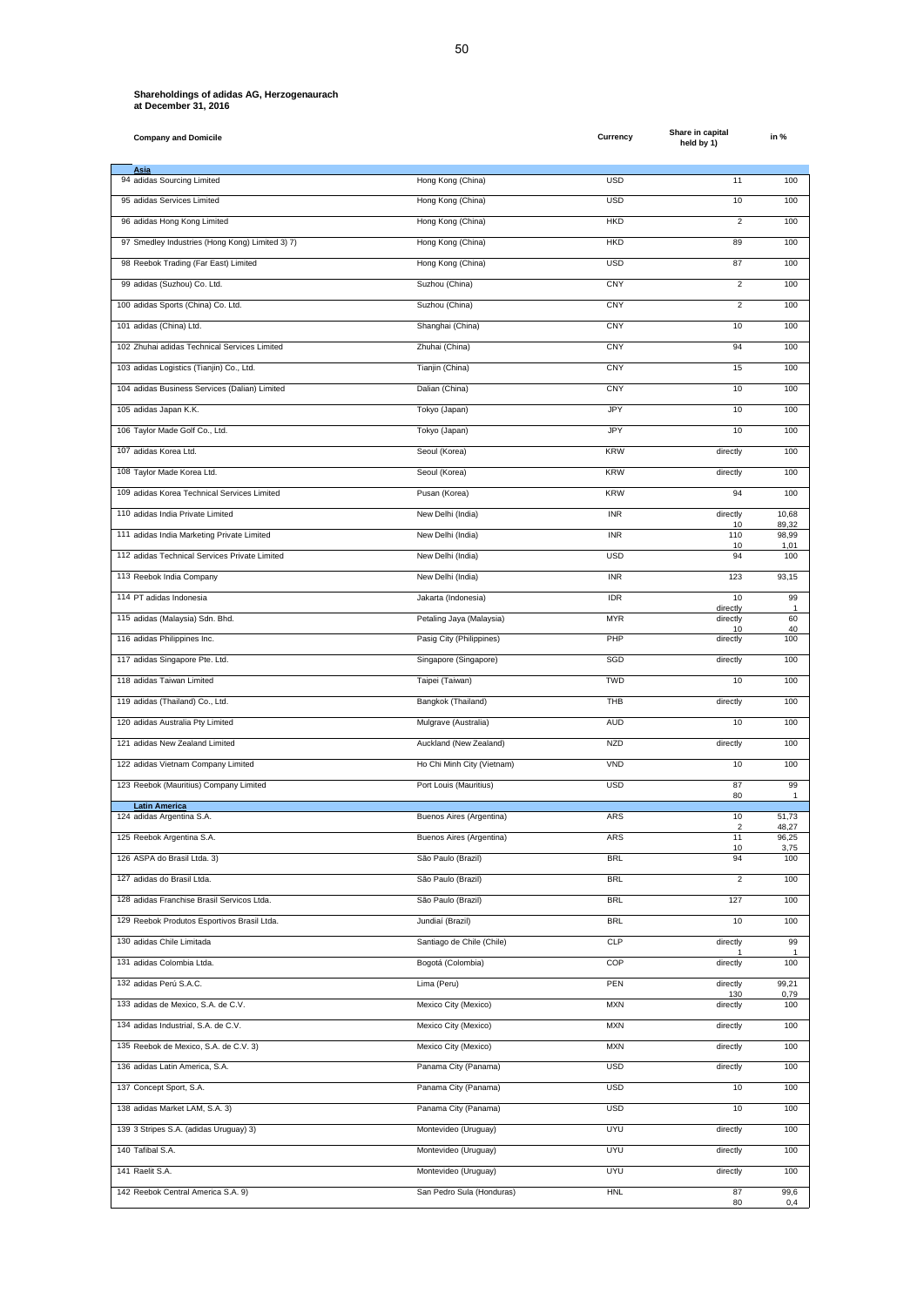| <b>Company and Domicile</b>                  |                        | Currency   | Share in capital<br>held by 1) | in % |
|----------------------------------------------|------------------------|------------|--------------------------------|------|
| 143 adidas Corporation de Venezuela, S.A. 3) | Caracas (Venezuela)    | VEF        | directly                       | 100  |
| 144 adisport Corporation                     | San Juan (Puerto Rico) | <b>USD</b> |                                | 100  |

1) The number refers to the number of the company<br>
2) Profit and loss transfer agreement<br>
3) Company with no active business<br>
4) Legal owner of the shares with loss of control effective July 1, 2016<br>
5) Sub-group Taylor Ma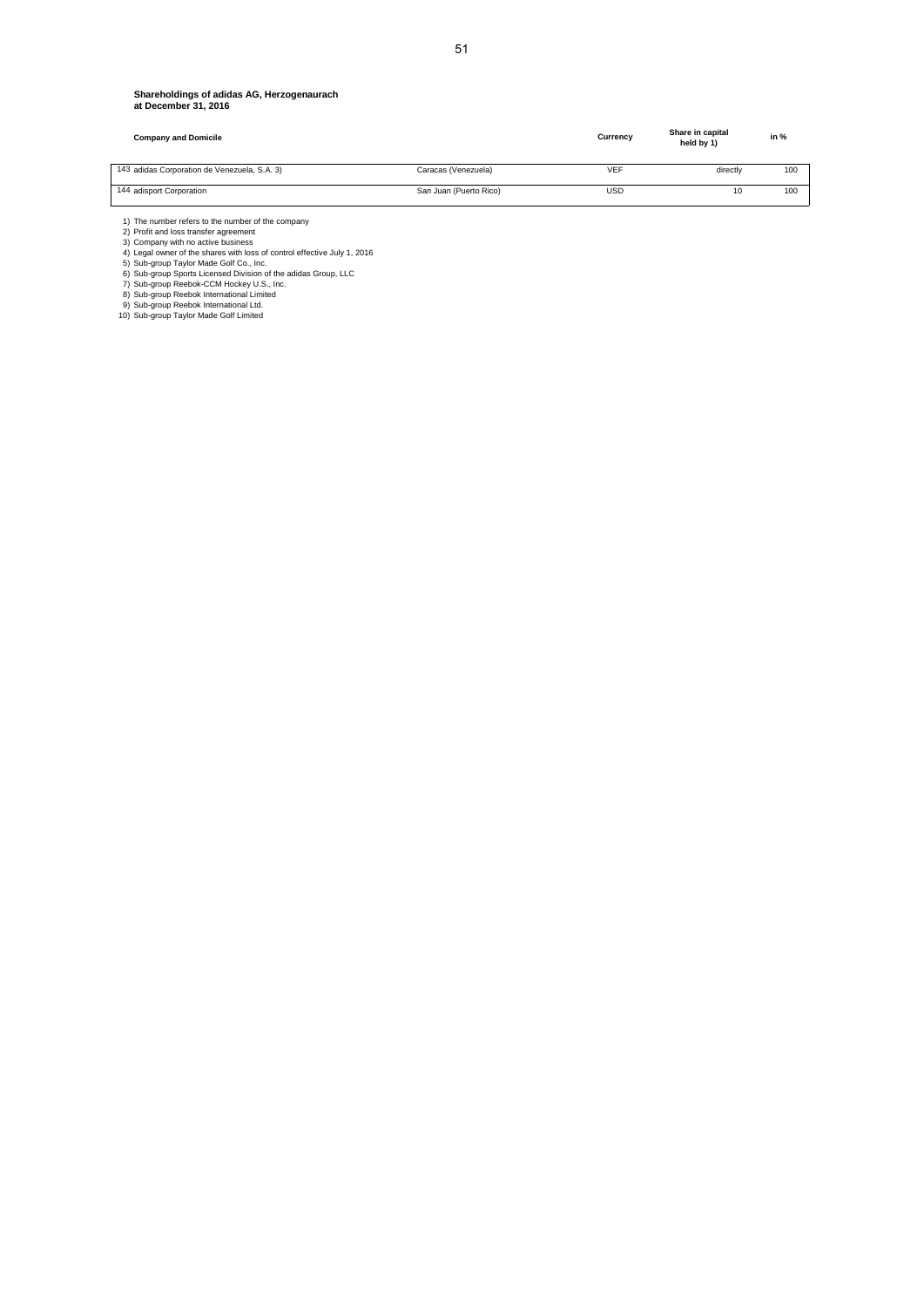# *Auditor's report*

We have audited the annual financial statements, comprising the balance sheet, income statement and the notes to the financial statements, together with the bookkeeping system and the management report, of adidas AG, Herzogenaurach, for the financial year from January 1 to December 31, 2016. The maintenance of the books and records and the preparation of the annual financial statements and management report in accordance with German commercial law are the responsibility of the Company's Executive Board. Our responsibility is to express an opinion on the annual financial statements, together with the bookkeeping system, and the management report based on our audit.

We conducted our audit of the annual financial statements in accordance with Section 317 of the German Commercial Code [HGB] and German generally accepted standards for the audit of financial statements promulgated by the German Institute of Public Auditors [IDW]. Those standards require that we plan and perform the audit such that misstatements materially affecting the presentation of the net assets, financial position and results of operations in the annual financial statements in accordance with German principles of proper accounting and in the management report are detected with reasonable assurance. Knowledge of the business activities and the economic and legal environment of the Company and expectations as to possible misstatements are taken into account in the determination of audit procedures. The effectiveness of the accounting-related internal control system and the evidence supporting the disclosures in the books and records, the annual financial statements and the management report are examined primarily on a test basis within the framework of the audit. The audit includes assessing the accounting principles used and significant estimates made by the Executive Board, as well as evaluating the overall presentation of the annual financial statements and management report. We believe that our audit provides a reasonable basis for our opinion.

Our audit has not led to any reservations.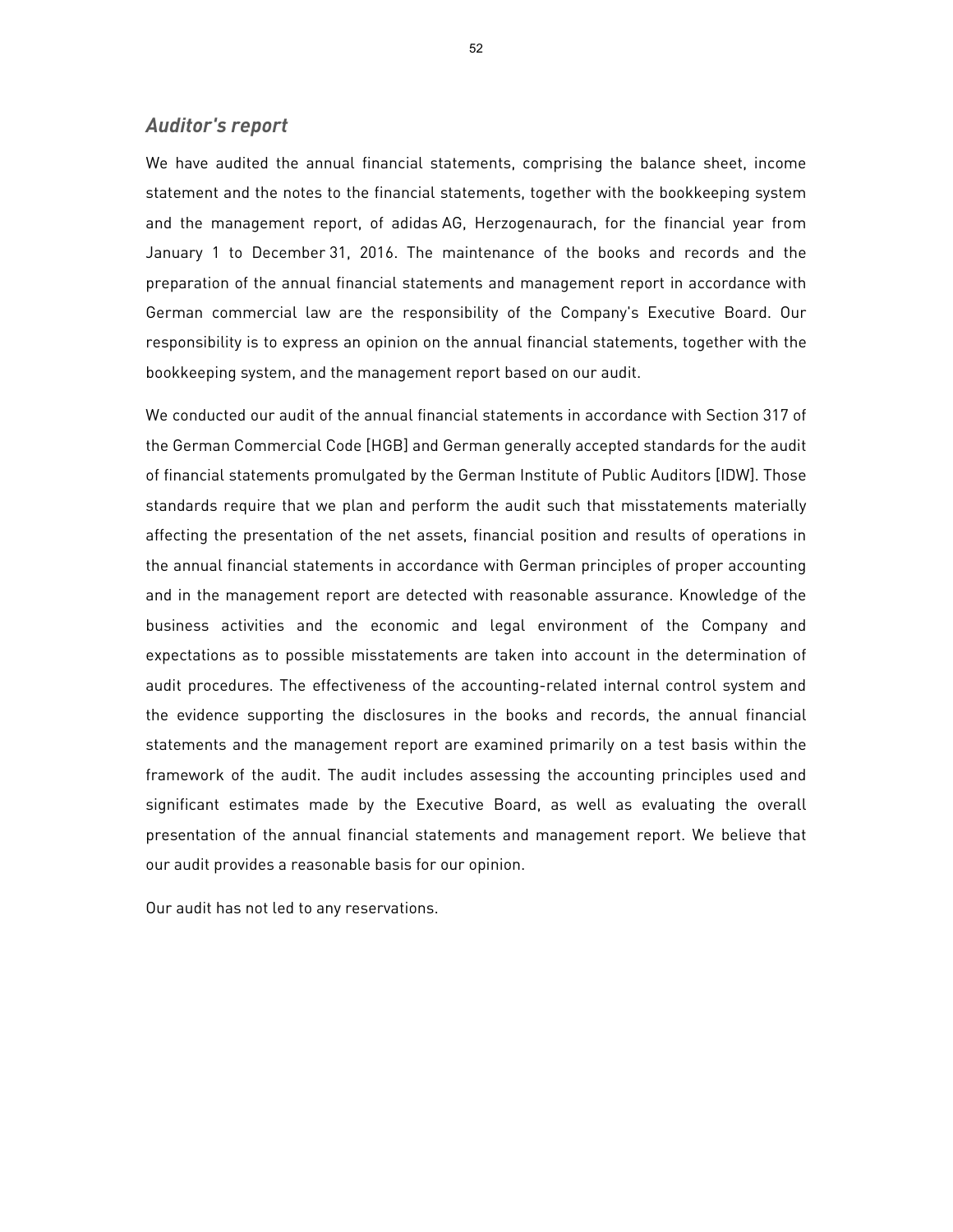In our opinion, based on the findings of our audit, the annual financial statements comply with the legal requirements and give a true and fair view of the net assets, financial position and results of operations of the Company in accordance with German principles of proper accounting. The management report is consistent with the annual financial statements, complies with the German statutory requirements and, as a whole, provides a suitable view of the Company's position and suitably presents the opportunities and risks of future development.

Munich, February 17, 2017 KPMG AG Wirtschaftsprüfungsgesellschaft [original German version signed by:]

Braun Wirtschaftsprüfer [German Public Auditor]

Wolper Wirtschaftsprüfer [German Public Auditor]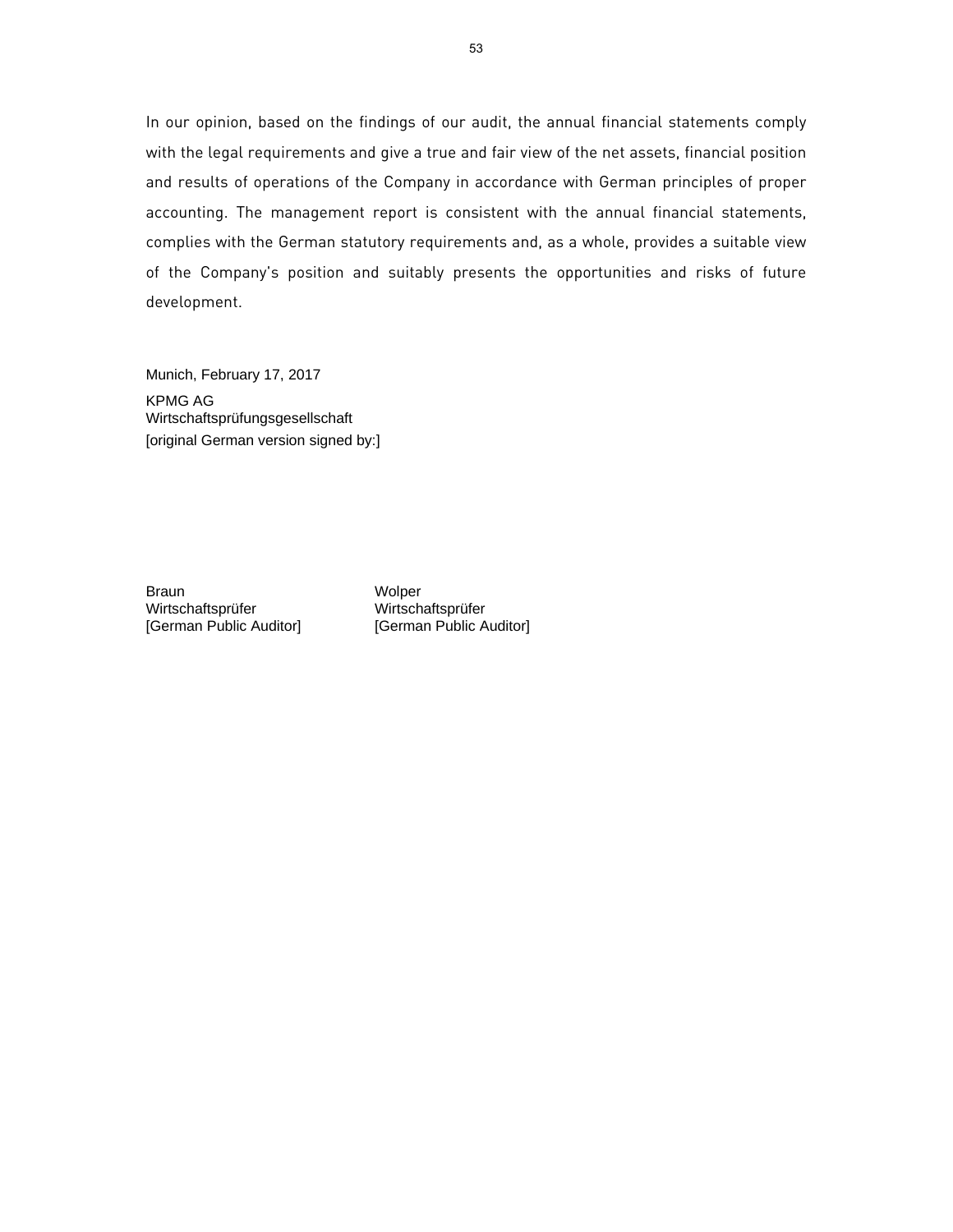# *Responsibility Statement*

To the best of our knowledge, and in accordance with the applicable reporting principles, the annual financial statements give a true and fair view of the assets, liabilities, financial position and profit or loss of the company, and the Management Report, which has been combined with the Group Management Report, includes a fair review of the development and performance of the business and the position of the company, together with a description of the material opportunities and risks associated with the expected development of the company.

Herzogenaurach, February 17, 2017

The Executive Board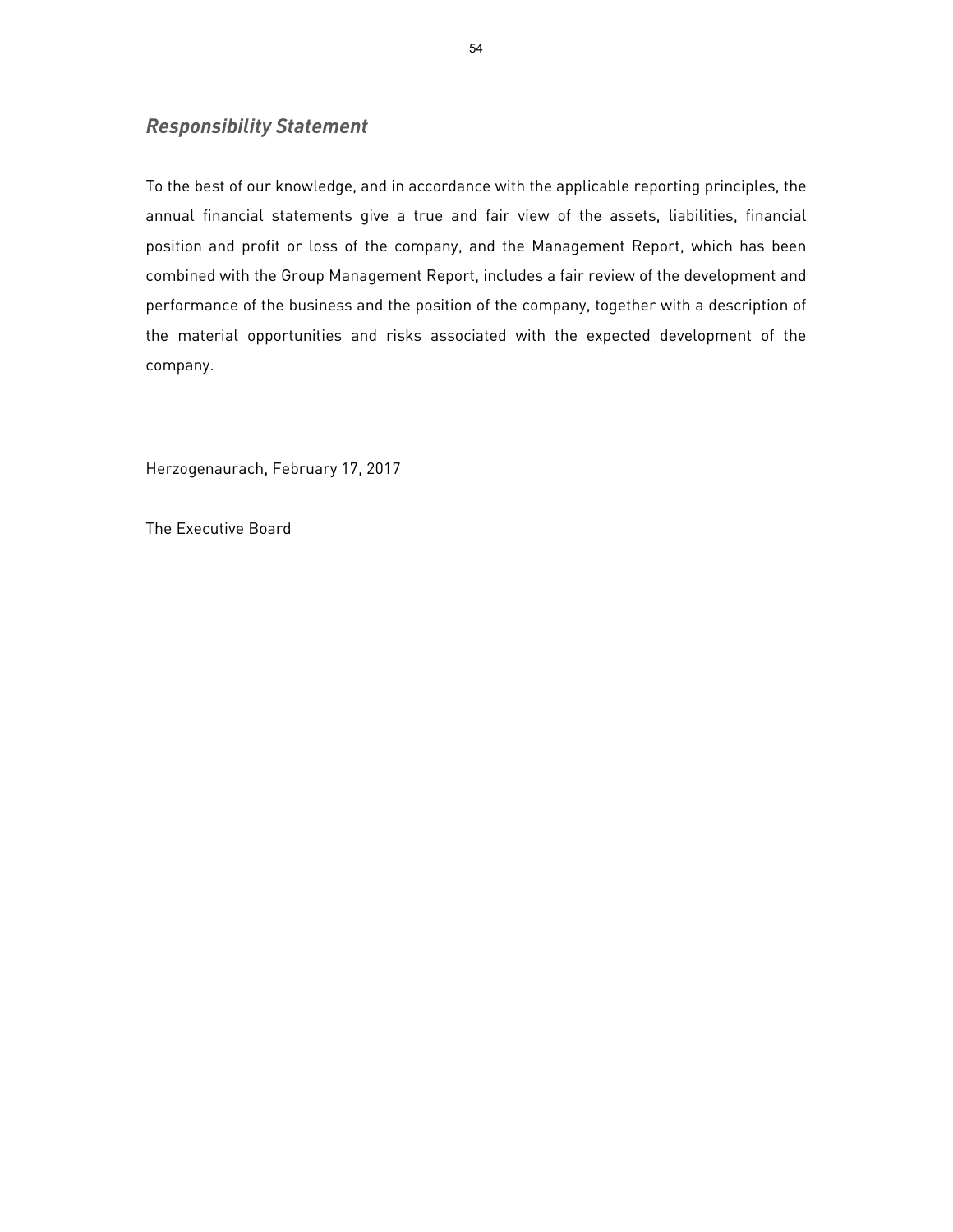# *Supervisory Board Report*

### **DEAR SHAREHOLDERS,**

We look back on an extremely successful financial year 2016. Thanks to strong brands and partnerships in the world of sport as well as a consistent focus on our consumers' needs, which is reflected in attractive products and inspiring marketing campaigns, the company was able to achieve a significant increase in sales and earnings. In this respect, the earning targets set at the beginning of the year were clearly exceeded. The high level of desirability currently experienced by our core brands adidas and Reebok around the globe has contributed significantly to this. These successful developments are the result of numerous measures which have been implemented in the context of the strategic business plan 'Creating the New', which was introduced in 2015. Double-digit growth rates in nearly all regions – also, and above all, in the priority market North America – and in all key categories show that the company's success is based on a broad range of success factors. The sale of the Mitchell & Ness brand and the plan to sell the golf brands TaylorMade, Adams Golf and Ashworth were two major strategic decisions which were made last year and which will allow the company to focus even more strongly on the core competencies in the areas of footwear and apparel in the future. Furthermore, with Kasper Rorsted taking over as Chief Executive Officer, adidas made sure that the transition at the helm of the company was as smooth as possible. Therefore, the company is extremely well positioned to continue growing profitably this year and in the years to come.

#### **SUPERVISION AND ADVICE IN DIALOGUE WITH THE EXECUTIVE BOARD**

In the year under review, we performed all of our tasks laid down by law, the Articles of Association and the Rules of Procedure carefully and conscientiously. We regularly advised the Executive Board on the management of the company and diligently and continuously supervised its management activities. We assured ourselves of the legality, expediency and regularity of the management activities and found that there were no objections to be raised.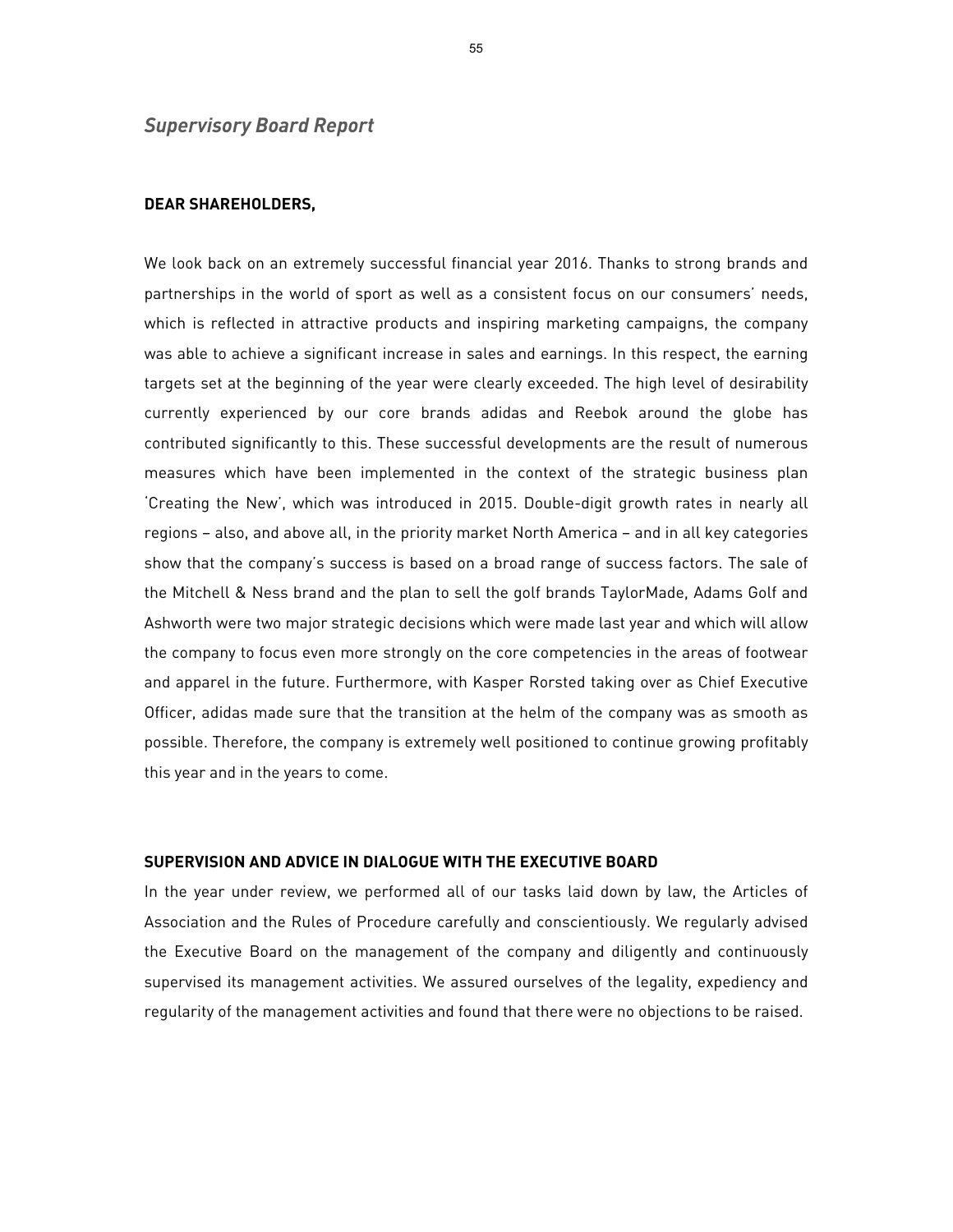The Executive Board involved us directly and in a timely and comprehensible manner in all of the company's fundamental decisions. After in-depth consultation and examination of the detailed information submitted to us by the Executive Board, we approved individual transactions where required by law.

The Executive Board informed us extensively and in a timely manner through written and oral reports. This information covered all relevant aspects of the company's business strategy, business planning, including finance, investment and personnel planning, the course of business and the company's financial position and profitability. We were also kept up to date on matters relating to the risk situation, risk management and compliance as well as all major decisions and business transactions.

The Executive Board always explained immediately and in a detailed manner any deviations in business performance from the established plans, and the Supervisory Board as a whole discussed these matters in depth.

The Executive Board regularly provided us with comprehensive written reports for the preparation of our meetings. We thus always had the opportunity to critically analyse the Executive Board's reports and resolution proposals within the committees and within the Supervisory Board as a whole and to put forward suggestions before passing resolutions after in-depth examination and consultation. In the periods between our meetings, the Executive Board also provided us with extensive, timely monthly reports on the current business situation.

In the year under review, we held five regular meetings of the entire Supervisory Board as well as one extraordinary meeting by way of a conference call. The attendance rate of the members in the Supervisory Board meetings was 97% in the year under review. All committee meetings, with the exception of one Audit Committee meeting from which one member was excused, were always fully attended. The external auditor, KPMG AG Wirtschaftsprüfungsgesellschaft (hereinafter referred to as 'KPMG'), attended all regular meetings of the Supervisory Board, insofar as no Executive Board matters were dealt with. KPMG also attended all meetings of the Audit Committee.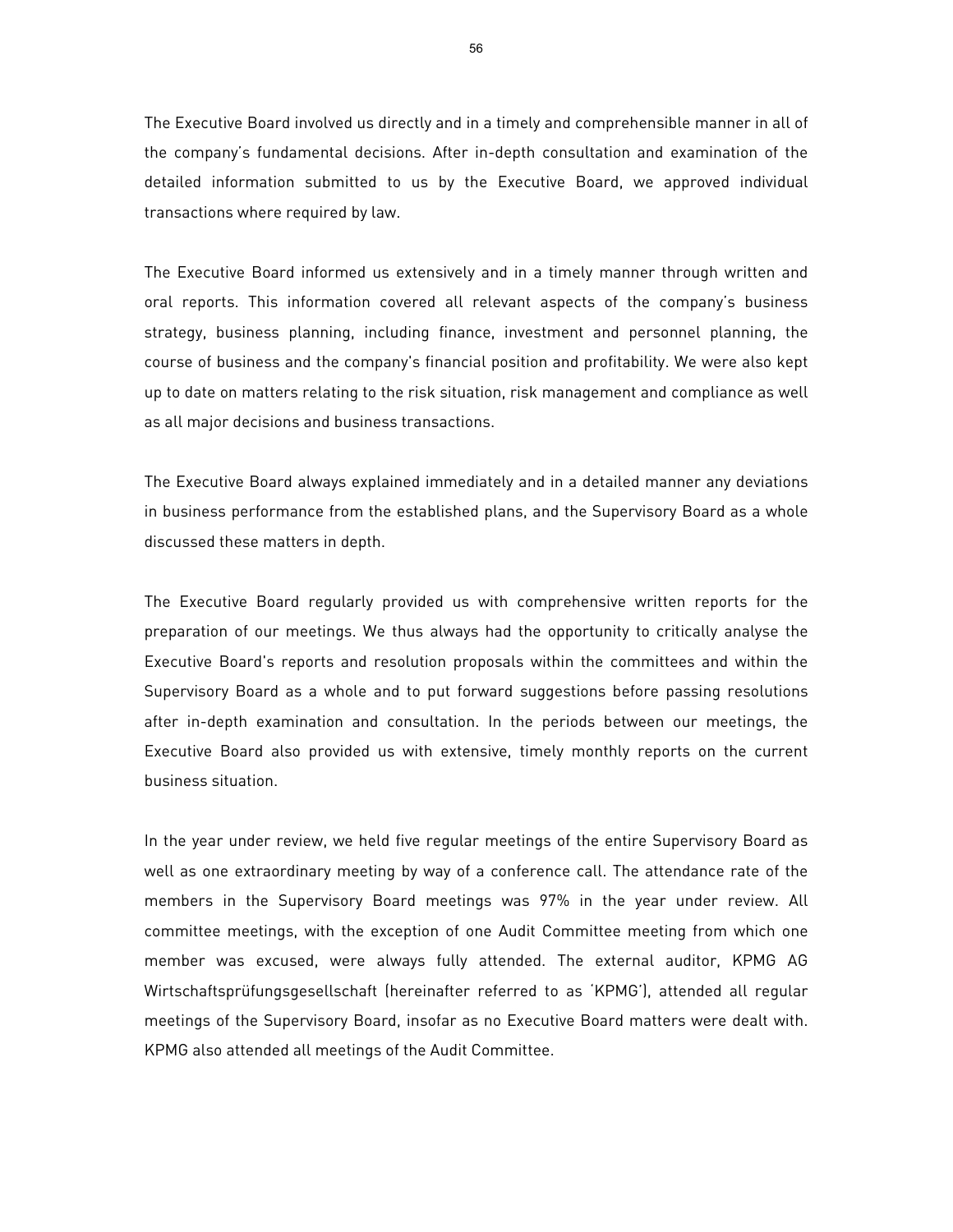In the periods between meetings, the Supervisory Board Chairman and the Audit Committee Chairman maintained regular contact with the Chief Executive Officer and the Chief Financial Officer, conferring on matters such as corporate strategy, business development and planning, the risk situation and risk management as well as compliance. In addition, the Executive Board immediately informed the Supervisory Board Chairman about any significant events of fundamental importance for the management and for evaluating the situation and development of the company, where necessary also at short notice.

#### **TOPICS FOR THE ENTIRE SUPERVISORY BOARD**

Our consultations and examinations focused on the following topics:

### **SITUATION AND BUSINESS DEVELOPMENT**

The development of sales and earnings, the employment situation as well as the financial position of the company and the business development of the company's individual business areas and markets were presented to us in detail by the Executive Board at the Supervisory Board meeting following the close of the respective quarter and were discussed regularly. Further topics which were always discussed were the possible impact of global economic developments as well as the development of our individual brands and markets.

In February 2016, the Supervisory Board dealt with retail profitability. At the Supervisory Board meetings in May and August, the Supervisory Board addressed the topic 'Digital Brand Commerce'. In this context, a report was given on the initiation of the next 'digital transformation' stage. Digital transformation is of major importance for adidas as consumers communicate and share information on various different digital platforms – from social media to apps – and increasingly only via mobile devices, with e-commerce and digital communication being closely interwoven. In August 2016, the Executive Board also informed us about the current status of target achievement in the context of the long-term strategic business plan 'Creating the New' for the period until 2020.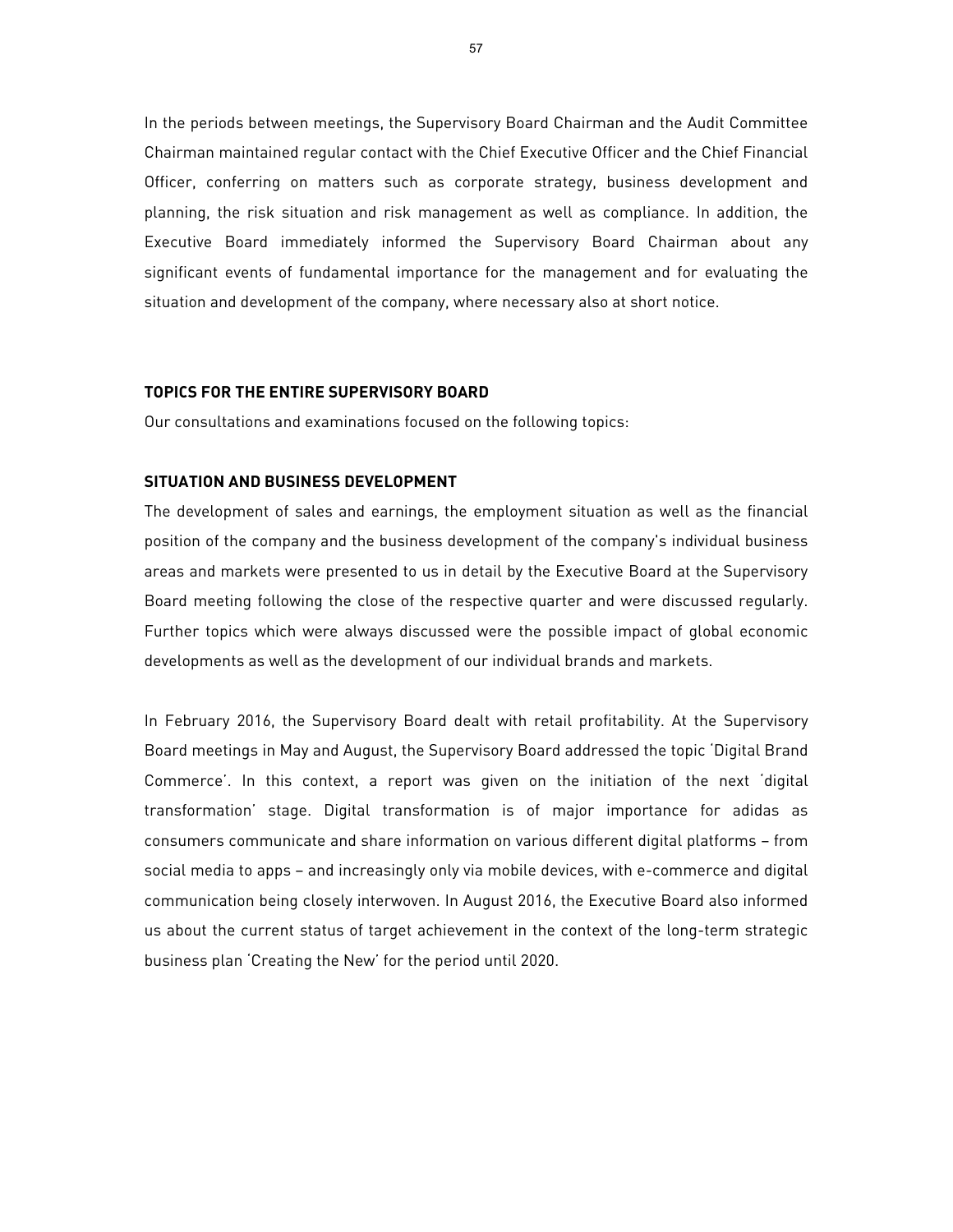Against the background of the planned relocation from Canton to Boston in the USA, at the November 2016 meeting of the Supervisory Board, the Executive Board explained the corresponding new developments and measures taken at Reebok USA.

#### **TRANSACTIONS REQUIRING SUPERVISORY BOARD APPROVAL**

In accordance with statutory regulations and the Rules of Procedure of the Supervisory Board, certain transactions and measures require a formal resolution or the prior approval of the Supervisory Board.

The topic of our February meeting was, after thorough discussion, the resolution on the 2016 Budget and Investment Plan presented by the Executive Board. In March, we resolved upon the resolutions to be proposed to the 2016 Annual General Meeting, including the proposal regarding the appropriation of retained earnings for the 2015 financial year.

At the meetings in February and May, the Executive Board presented to us the new Employee Stock Purchase Plan and we approved the Plan Rules. At our March meeting, the Executive Board informed us about the current status of the strategic review regarding a possible sale of parts of the golf segment. At our meetings in May, August and November, the Executive Board updated us about the respective current status of the negotiations regarding the planned sale of the golf brands TaylorMade, Adams Golf and Ashworth.

#### **COMPOSITION OF THE EXECUTIVE BOARD**

Following in-depth discussions about the resolution proposal prepared by the General Committee on the appointment of Kasper Rorsted as successor to the long-standing Chief Executive Officer Herbert Hainer, we resolved at our extraordinary meeting in January 2016 to appoint Kasper Rorsted as full member of the Executive Board with effect from August 1, 2016 and as Chief Executive Officer with effect from October 1, 2016, and to conclude his Executive Board service contract. As Kasper Rorsted was already available to assume his new position from summer 2016, Herbert Hainer had agreed to relinquish his Executive Board mandate effective September 30, 2016. At our May meeting, we discussed in detail the termination agreement to be concluded with Herbert Hainer and subsequently approved it.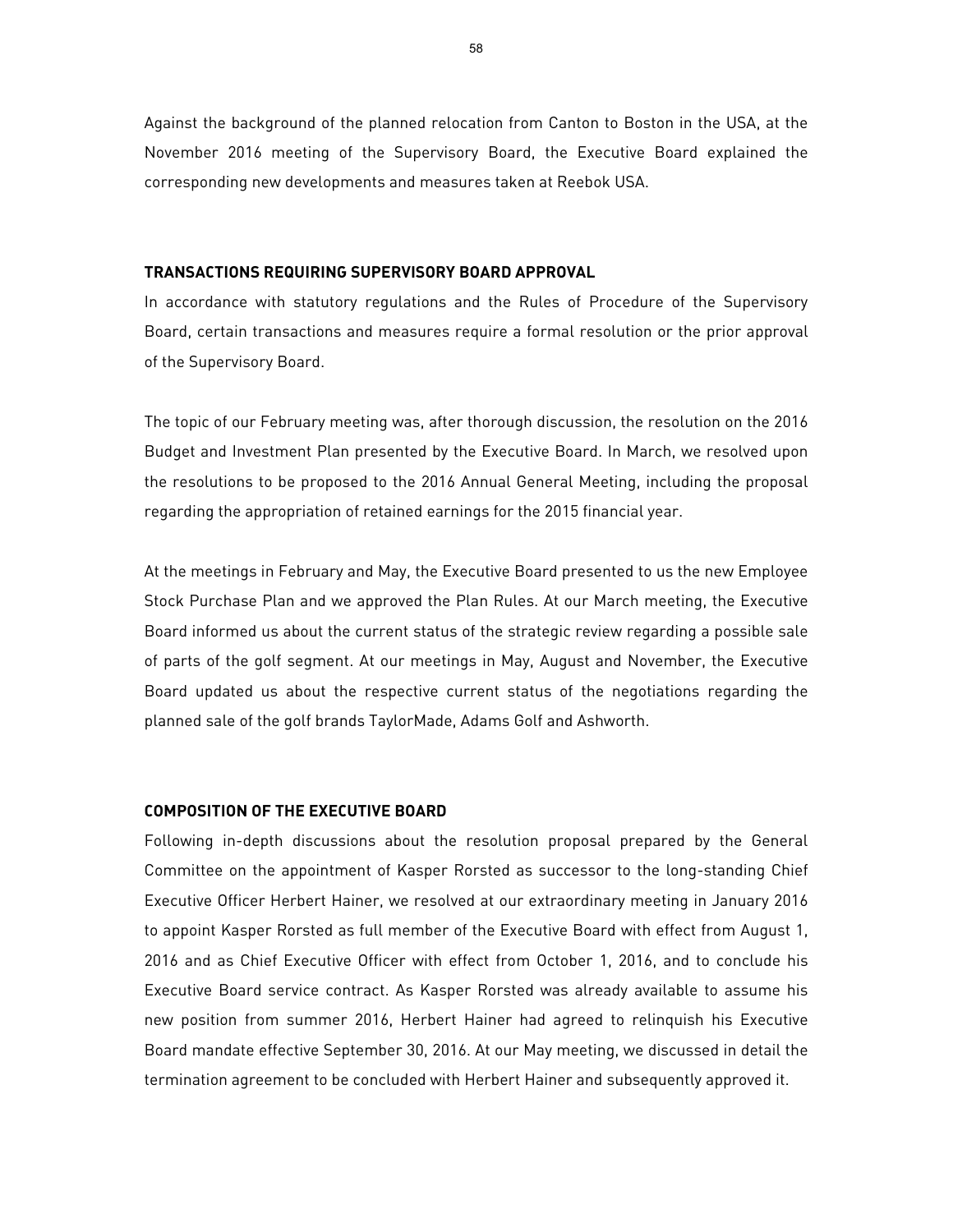In March 2016, we resolved to renew Eric Liedtke's mandate as member of the Executive Board prematurely and to extend his Executive Board service contract. With this personnel decision, we acknowledged his outstanding performance and ensure continuity on the Executive Board.

#### **EXECUTIVE BOARD COMPENSATION**

All matters regarding Executive Board compensation were prepared comprehensively by the General Committee, as provided for in the Rules of Procedure of the Supervisory Board, explained to the Supervisory Board as a whole and submitted for resolution.

Each year at our February meeting of the entire Supervisory Board, the main subject is Executive Board compensation. At this meeting, following an in-depth review of the performance of the individual Executive Board members and their respective achievement of the targets set in the 2015 Performance Bonus Plan, we resolved upon the bonuses to be paid to the Executive Board members based on the 2015 Performance Bonus Plan. Furthermore, we also discussed in detail the criteria and key targets for the 2016 Performance Bonus Plan and the individual bonus target amounts and resolved upon them for each Executive Board member.

In line with the German Corporate Governance Code (hereinafter referred to as the 'Code'), in the year under review we commissioned an external, independent compensation expert to review the structure of the Executive Board compensation and the individual compensation levels of the Executive Board members. The review found that the compensation meets the requirements of the German Stock Corporation Act (Aktiengesetz – AktG) and of the Code. However, current compensation levels could be oriented even more towards market standards. At our meetings in February and November, we considered in detail the results of the review of the compensation levels and structure. We agreed with the compensation expert's assessment.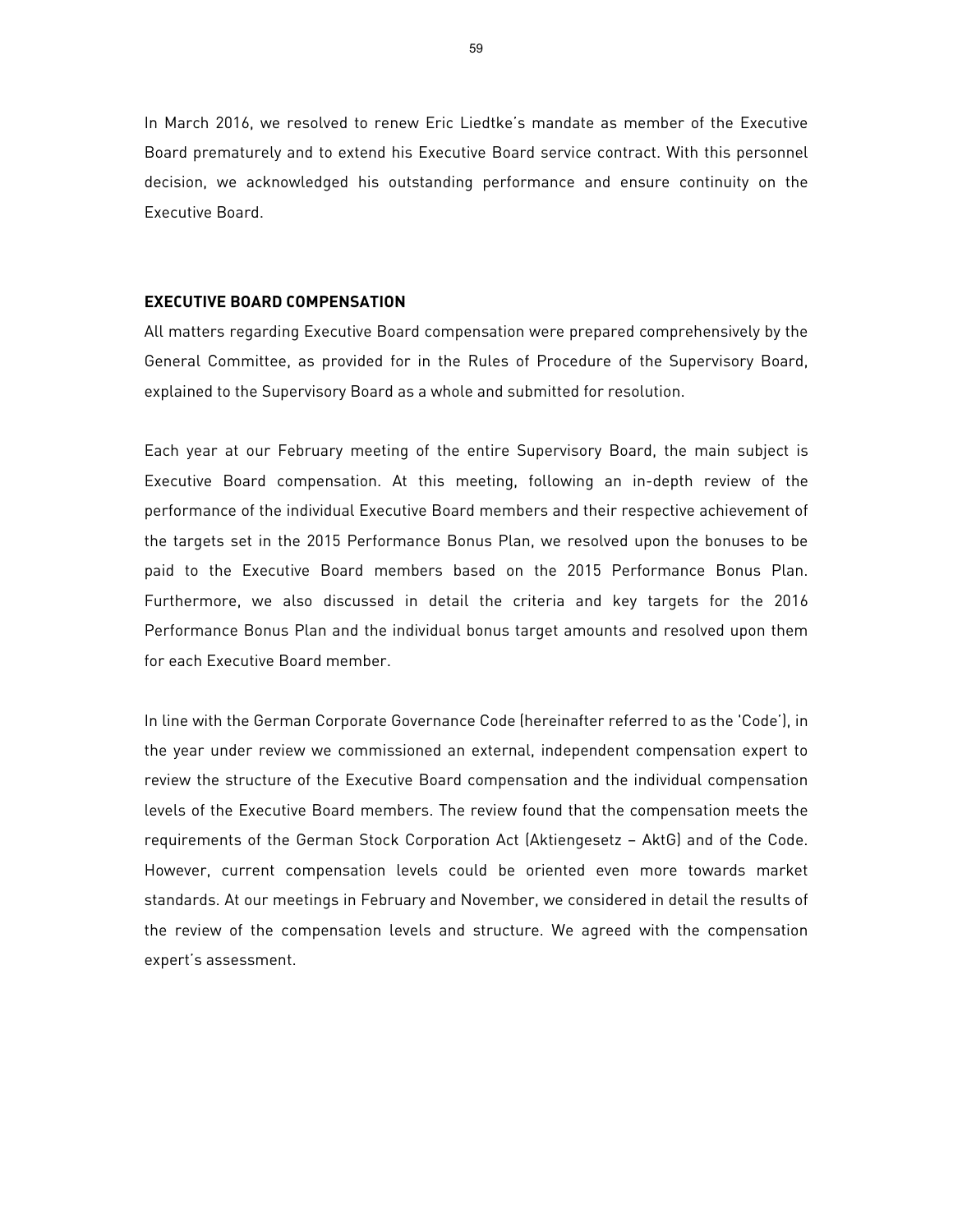#### **CHANGES ON THE SUPERVISORY BOARD**

In the year under review, the Annual General Meeting resolved on May 12, 2016 in accordance with a proposal put forward by the Executive Board and the Supervisory Board to increase the number of Supervisory Board members from twelve to sixteen. Two of the four additional Supervisory Board members were to be elected by the Annual General Meeting and two were to be elected by the employees.

As further shareholder representatives on the Supervisory Board, the Annual General Meeting on May 12, 2016 elected Ian Gallienne and Nassef Sawiris. As additional employee representatives, Roswitha Hermann and Michael Storl were appointed by court with effect from June 24, 2016 upon request of adidas AG's Central Works Council. Their term of office ended with the announcement of the election result of the employees supplementary election on October 6, 2016. In this supplementary election, Udo Müller and Kurt Wittmann were elected as employee representatives.

With regard to the representation of women and men, the Supervisory Board complies with the statutory minimum quota pursuant to § 96 section 2 sentences 1, 3 and 4 AktG. Both the shareholder representatives and the employee representatives resolved in accordance with § 96 section 2 sentence 3 AktG that the minimum quota of 30% women and 30% men on the Supervisory Board shall be fulfilled separately for the shareholder representatives and the employee representatives.

The term of office of all Supervisory Board members, including the four members who were elected as new shareholder or employee representatives in the supplementary election, will expire as scheduled at the end of the Annual General Meeting in May 2019.

#### **CORPORATE GOVERNANCE**

The Supervisory Board regularly monitors the application and further development of the corporate governance regulations within the company, in particular the implementation of the regulations of the Code.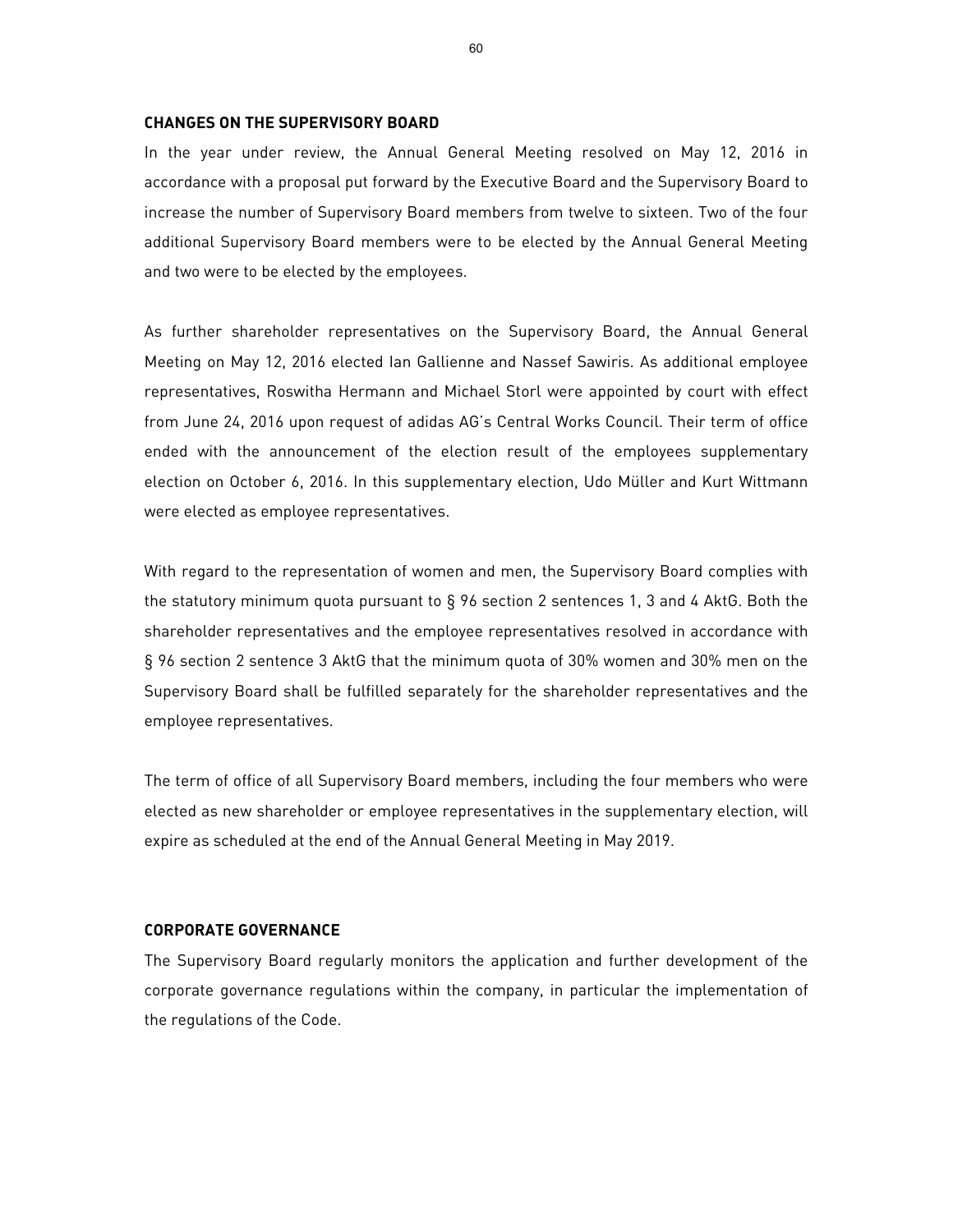In March, an intra-year change was made to the Declaration of Compliance dated February 15, 2016, declaring a deviation from the Code. The updated 2016 Declaration of Compliance was made permanently available to our shareholders on our corporate website. The amendment had become necessary because for one of the two shareholder representative seats on adidas AG's Supervisory Board, which were newly created as part of the enlargement of the Supervisory Board (in this respect, see 'Changes on the Supervisory Board' above), the Supervisory Board had resolved to propose to the Annual General Meeting a candidate for election who holds more than three mandates on supervisory boards in group-external public listed companies or supervisory bodies of group-external companies with similar requirements.

At our meeting on February 13, 2017, we discussed in depth the current 2017 Declaration of Compliance and then resolved upon it and made it permanently available to our shareholders on our corporate website.

At our November meeting, after the conclusion of the election of the additional employee representatives on the Supervisory Board, the targets set by the Supervisory Board for its composition in February 2016 were discussed by the enlarged entire Supervisory Board and then confirmed.

In view of the EU Market Abuse Regulation, which came into force on July 3, 2016, we dealt with the respective new statutory regulations, in particular with the new regulations regarding 'managers' transactions' and 'insider rules', in May 2016.

The topic of the Supervisory Board meetings in August and November were the results of the efficiency examination of the Supervisory Board carried out on the basis of a comprehensive, company-specific questionnaire in the 2015 financial year. On the basis of the analysis of the efficiency examination, a corresponding catalogue of measures was prepared and its implementation was discussed.

In the year under review, no conflicts of interest arose in regard to the Executive Board members. There were also no conflicts of interest within the Supervisory Board. In order to avoid a potential conflict of interest, the Supervisory Board member involved in the subject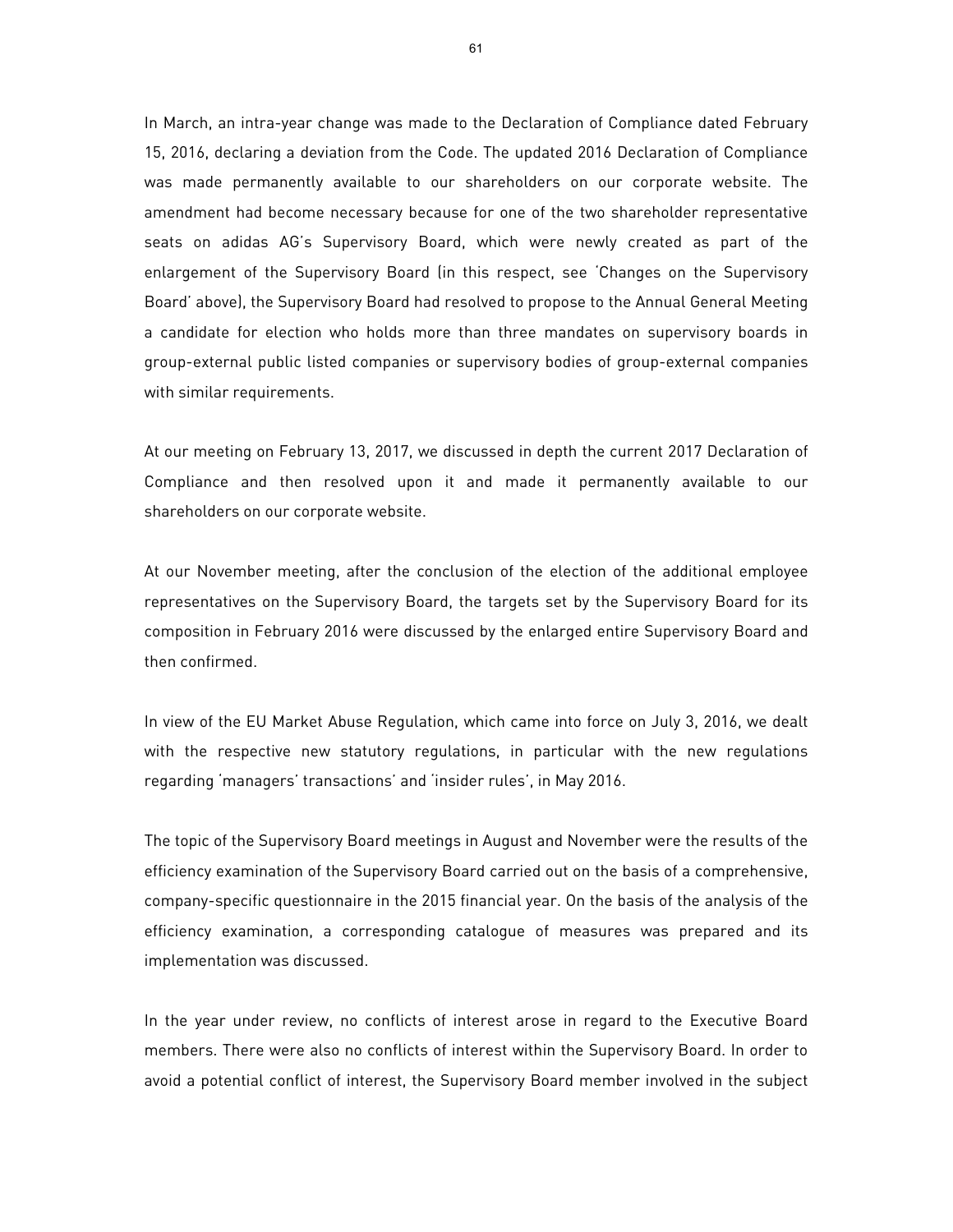matter described in the following neither participated in the respective discussions nor in the resolutions.

In December 2015, the Supervisory Board approved the conclusion of a three-year contract, effective January 1, 2016, with a company in which one Supervisory Board member is involved. The order volume to be confirmed annually by the Supervisory Board was approved by the Supervisory Board for the 2017 financial year at its meeting in November 2016.

Further information on corporate governance within the company can be found in the Corporate Governance.

#### **EFFICIENT COMMITTEE WORK**

In order to perform our tasks in an efficient manner, we have established a total of six standing Supervisory Board committees.

The committees prepare resolutions and topics for the meetings of the entire Supervisory Board. Within the legally permissible framework and in appropriate cases, we have furthermore delegated the Supervisory Board's authority to pass certain resolutions to individual committees. With the exception of the Audit Committee, the Supervisory Board Chairman also chairs all the standing committees. The committee chairpersons inform the Supervisory Board about the content and results of the committee meetings at the subsequent meeting of the entire Supervisory Board.

- The **Steering Committee** did not meet in the year under review.
- The **General Committee** held four meetings in the 2016 financial year. The main focus of the meetings was the preparation of the resolutions of the Supervisory Board as a whole, detailed individually above, in particular the resolution on the targets for the 2016 Performance Bonus, the target achievement of the 2015 Performance Bonus and the determination of the Executive Board compensation and the review of its appropriateness.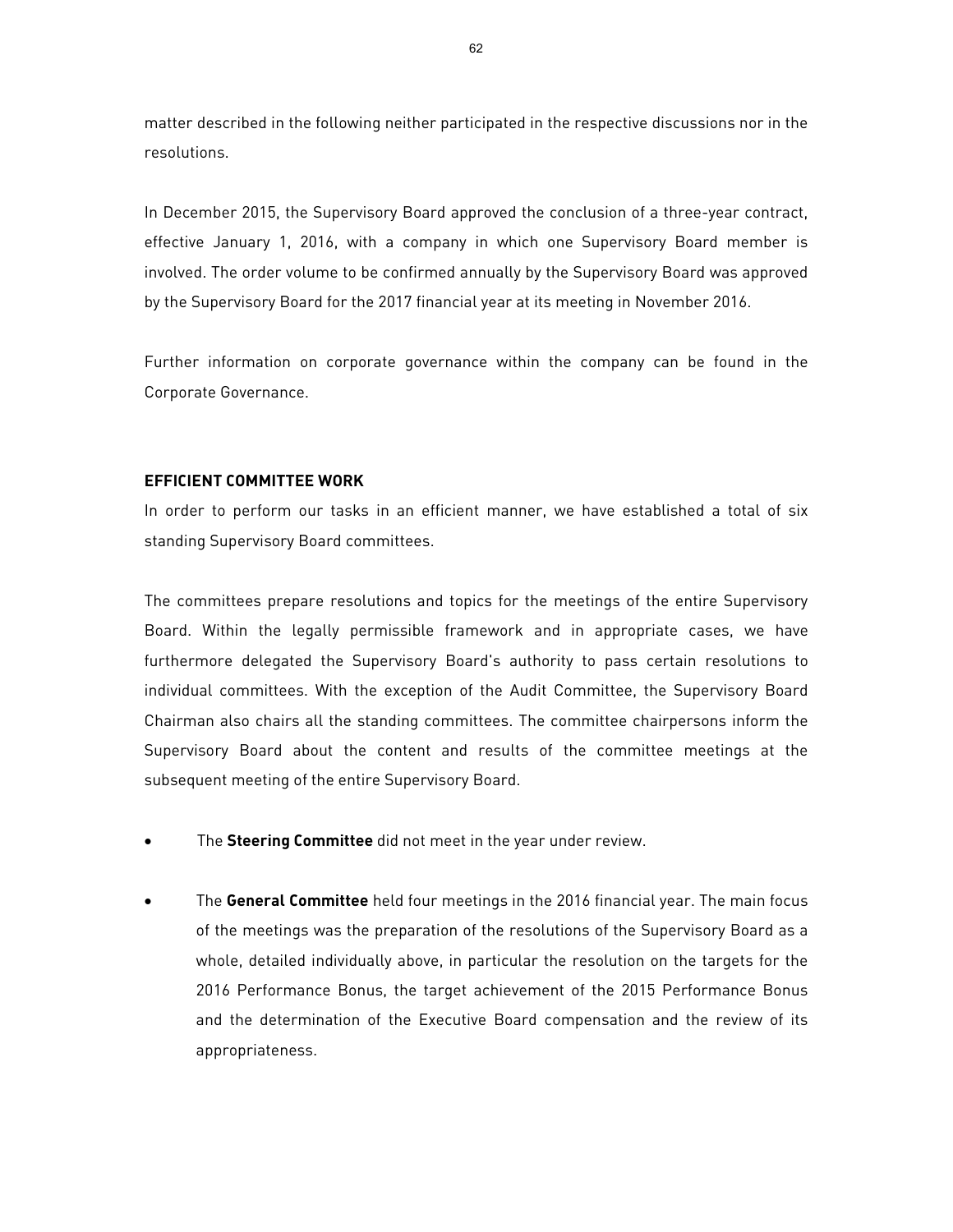The **Audit Committee** held five meetings in the year under review. The Chief Financial Officer and the auditor were present at all meetings and reported to the committee members in detail.

In addition to the supervision of the accounting process, the committee's work also focused on the comprehensive review of the first quarter report, the first half year report and the report on the first nine months together with the Chief Financial Officer and the auditor before the respective dates of publication, also the preliminary examination of the annual financial statements and the consolidated financial statements for 2015, including the combined Management Report of adidas AG and the Group, as well as the Executive Board's proposal regarding the appropriation of retained earnings. Following an in-depth review of the audit reports with the auditor, the committee decided to recommend that the Supervisory Board approve the 2015 annual financial statements and consolidated financial statements. In addition, after obtaining the auditor's declaration of independence and after conclusion of a disclosure agreement, the Audit Committee prepared the Supervisory Board's proposal to the Annual General Meeting concerning the selection of the auditor of the annual financial statements and the consolidated financial statements for the 2016 financial year and for the quarterly financial statements and interim management reports for the 2016 financial year and the first quarter of the 2017 financial year. Following extensive discussion by the committee, the priority topics for the audit of the 2016 annual financial statements and consolidated financial statements were determined and the audit assignment was granted. In this regard, the implications of the EU Auditor Reform were also discussed and permitted non-audit services and a fee cap for non-audit services were resolved upon.

Furthermore, the Audit Committee dealt intensively with the monitoring of the effectiveness of the risk management system, the compliance management system, the internal control system and the internal audit system. Moreover, the committee addressed the findings of Internal Audit and the audit plan.

Furthermore, at every meeting of the Audit Committee, the Chief Compliance Officer gave regular reports.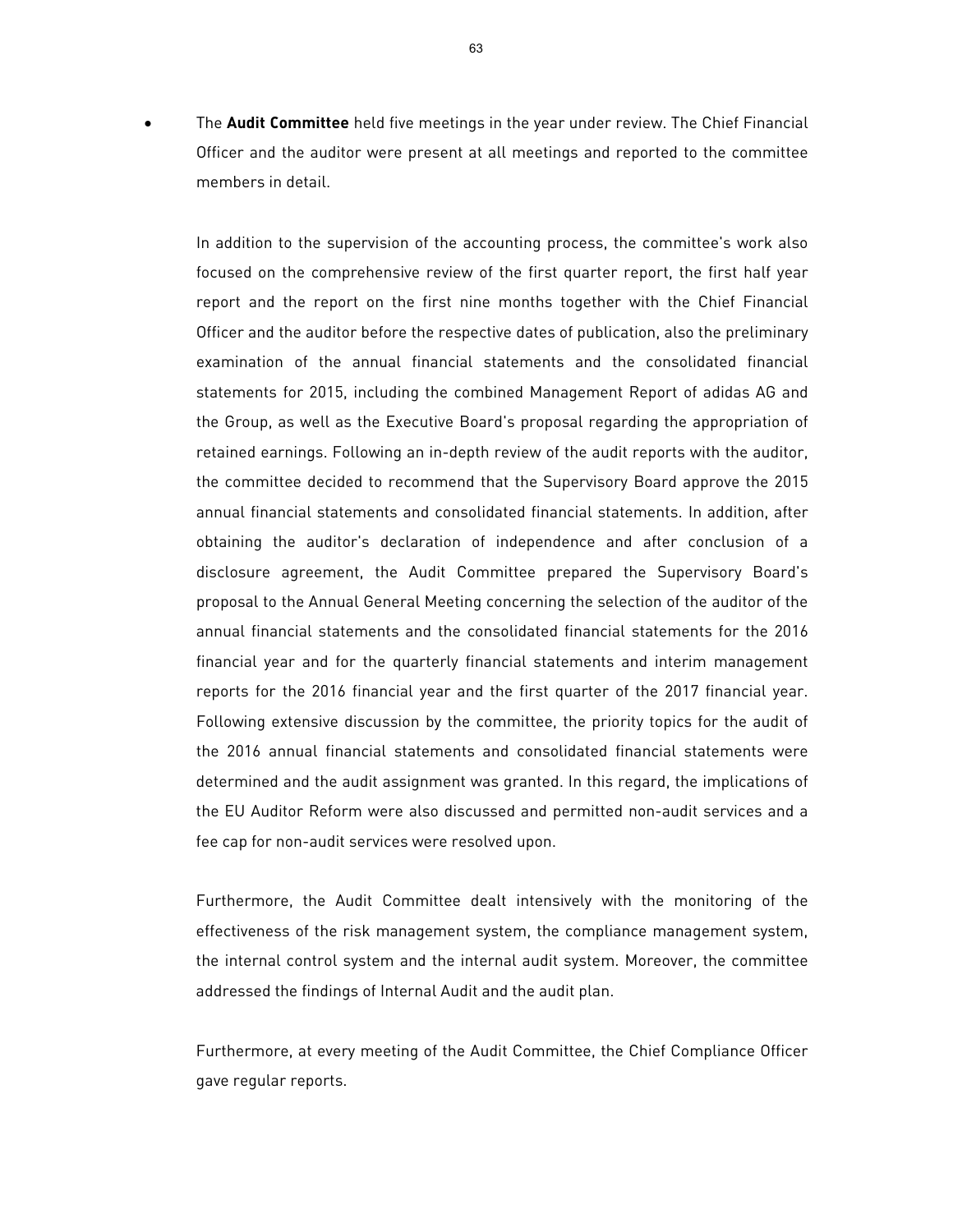The **Finance and Investment Committee** held two meetings in the year under review, one of which was held by way of a conference call.

At its April meeting, the committee dealt with the sale of the Mitchell & Ness brand and approved its divestiture to a newly founded company which is majority-owned by Juggernaut Capital Partners. Against the background of the share buyback programme initiated in autumn 2014, the committee discussed the commencement of a third tranche based on the authorisation granted by the Annual General Meeting in May 2016 and approved the proposal of the Executive Board to repurchase shares up to and including January 31, 2017.

 The **Nomination Committee** held one meeting in February 2016 by way of a conference call and, against the background of the planned increase in the number of Supervisory Board members (in this respect, see 'Changes on the Supervisory Board' above), prepared the resolution on two additional shareholder representatives' candidates for election to the Supervisory Board which was to be proposed to the Annual General Meeting.

The **Mediation Committee**, established in accordance with the German Co-Determination Act (Mitbestimmungsgesetz — MitbestG), did not have to be convened in 2016.

# **EXAMINATION OF THE 2016 ANNUAL FINANCIAL STATEMENTS AND CONSOLIDATED FINANCIAL STATEMENTS**

KPMG audited the 2016 consolidated financial statements prepared by the Executive Board in accordance with § 315a German Commercial Code (Handelsgesetzbuch – HGB) in compliance with IFRS and issued an unqualified opinion thereon. The auditor also approved without qualification the 2016 annual financial statements of adidas AG, prepared in accordance with HGB requirements, and the combined Management Report of adidas AG and the Group. The financial statements, the proposal put forward by the Executive Board regarding the appropriation of retained earnings and the auditor's reports were distributed by the Executive Board to all Supervisory Board members in a timely manner. We examined the documents in depth, with a particular focus on legality and regularity, in the presence of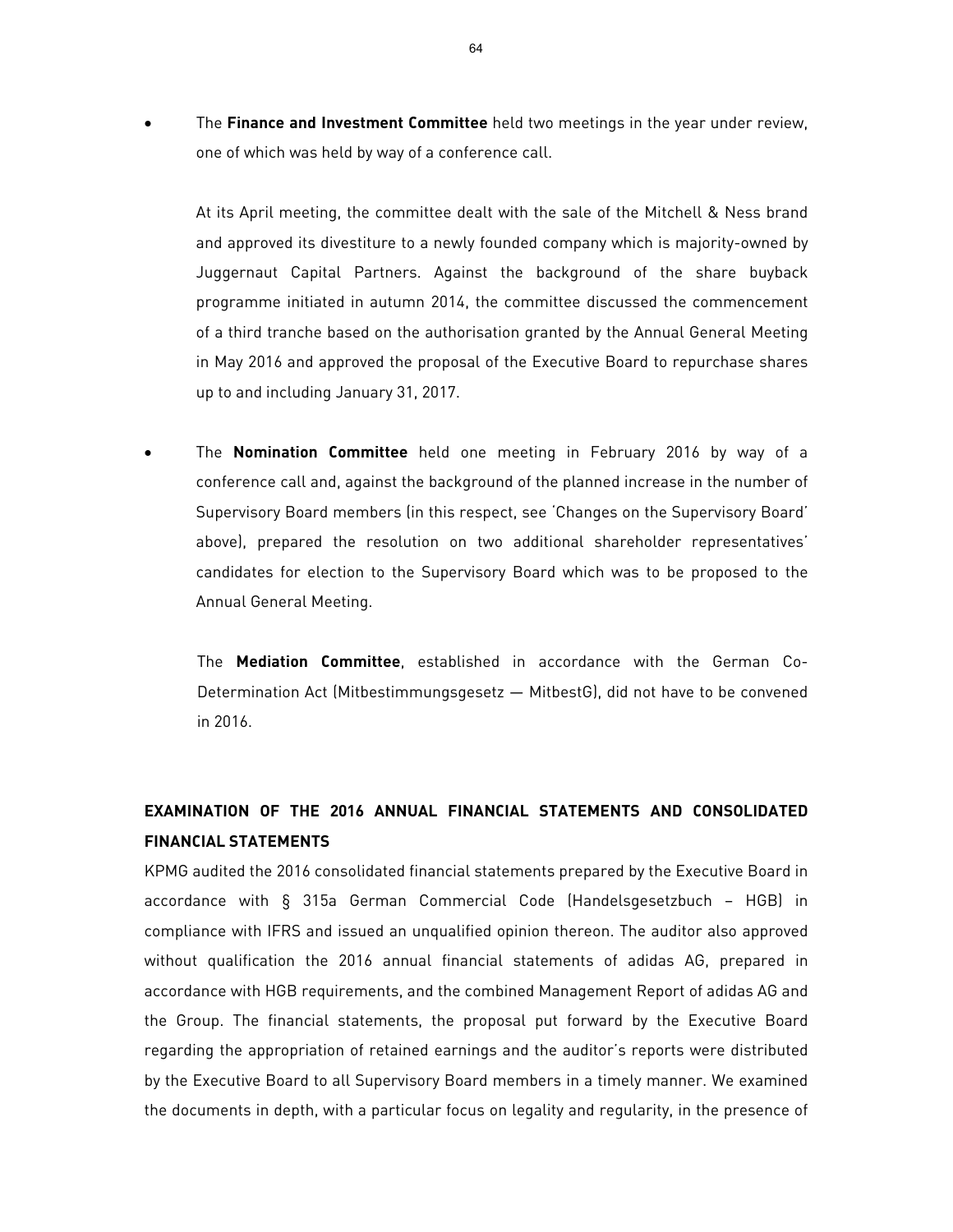the auditor at the Audit Committee meeting held on March 3, 2017 and at the Supervisory Board's March 7, 2017 financial statements meeting, during which the Executive Board explained the financial statements in detail. At both meetings, the auditor reported the material results of the audit with a focus on the priority topics of the year under review as agreed with the Audit Committee and was available for questions and the provision of additional information. The auditor did not report any significant weaknesses with respect to the internal control and risk management system relating to the accounting process. We also discussed in depth with the Executive Board the proposal concerning the appropriation of retained earnings, which provides for a dividend of € 2.00 per dividend-entitled share and adopted this increase to  $\epsilon$  2.00 compared with the previous year under consideration of the company's good financial situation and future prospects as well as the expectations of our shareholders. Based on our own examinations of the annual and consolidated financial statements, we came to the conclusion that there are no objections to be raised. At our financial statements meeting, therefore, following the recommendation of the Audit Committee, we approved the audit results and the financial statements prepared by the Executive Board. The annual financial statements of adidas AG were thus approved.

#### **EXPRESSION OF THANKS**

On behalf of the entire Supervisory Board, I wish to thank the members of the Executive Board, including Kasper Rorsted, who has been a Board member since August 1, 2016 and Chief Executive Officer since October 1, and all adidas employees around the world for their tremendous personal dedication and their ongoing commitment, as well as the employee representatives for their good collaboration.

Moreover, we would like to thank Herbert Hainer, who resigned from the Executive Board at his own request at the end of September, for his tremendous contribution to the company's great success over the past three decades. During his 15-year term of service as Chief Executive Officer, thanks to his outstanding leadership and expertise, sales increased more than three-fold, the number of employees four-fold, profits five-fold and the company's value rose from € 3 billion to € 30 billion. What is more, with Herbert Hainer at the helm, adidas became the most sustainable company in Europe and one of the most attractive employers in the world. We would like to express our gratitude and respect for these outstanding achievements.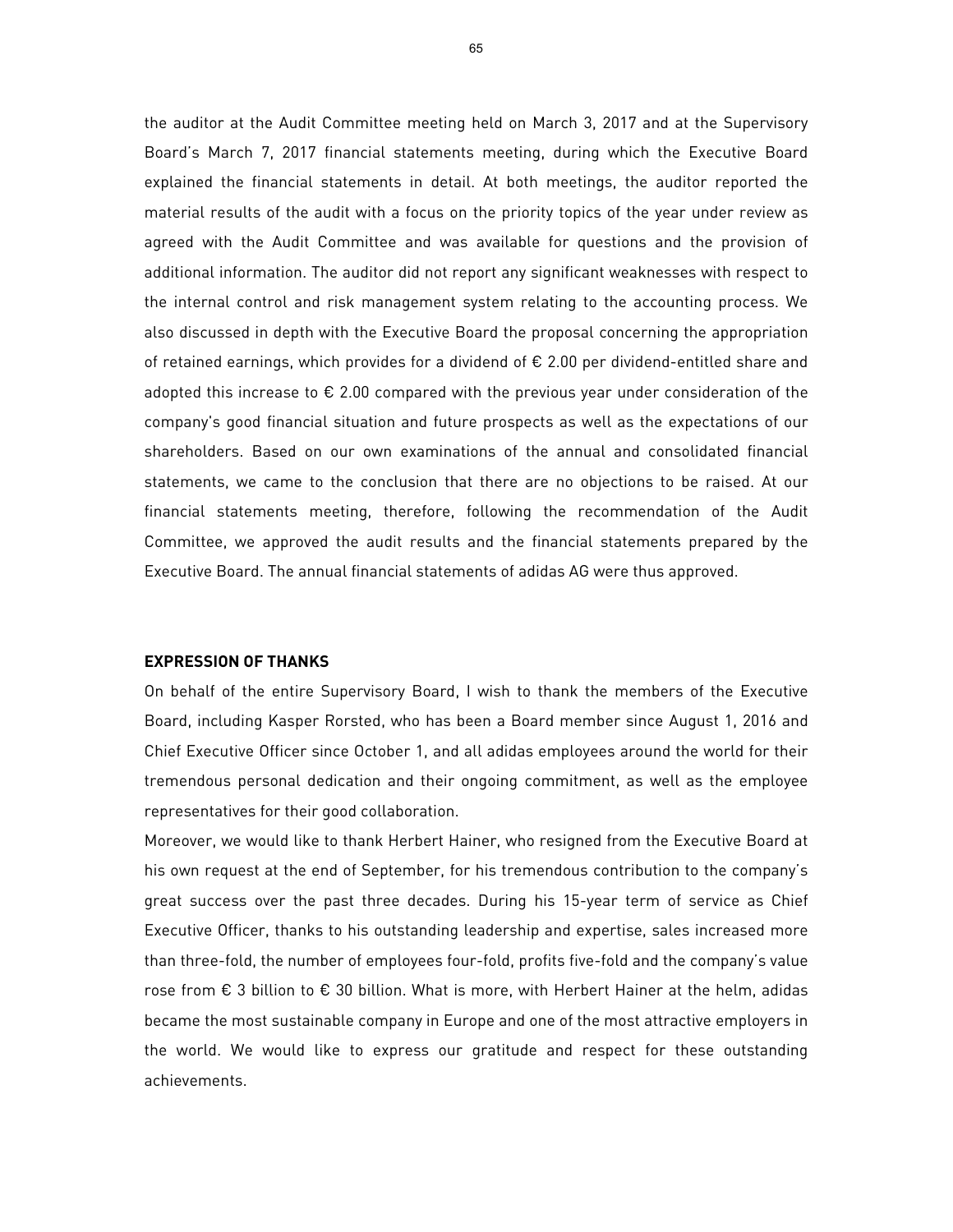For the Supervisory Board

# **IGOR LANDAU**

Chairman of the Supervisory Board

March 2017